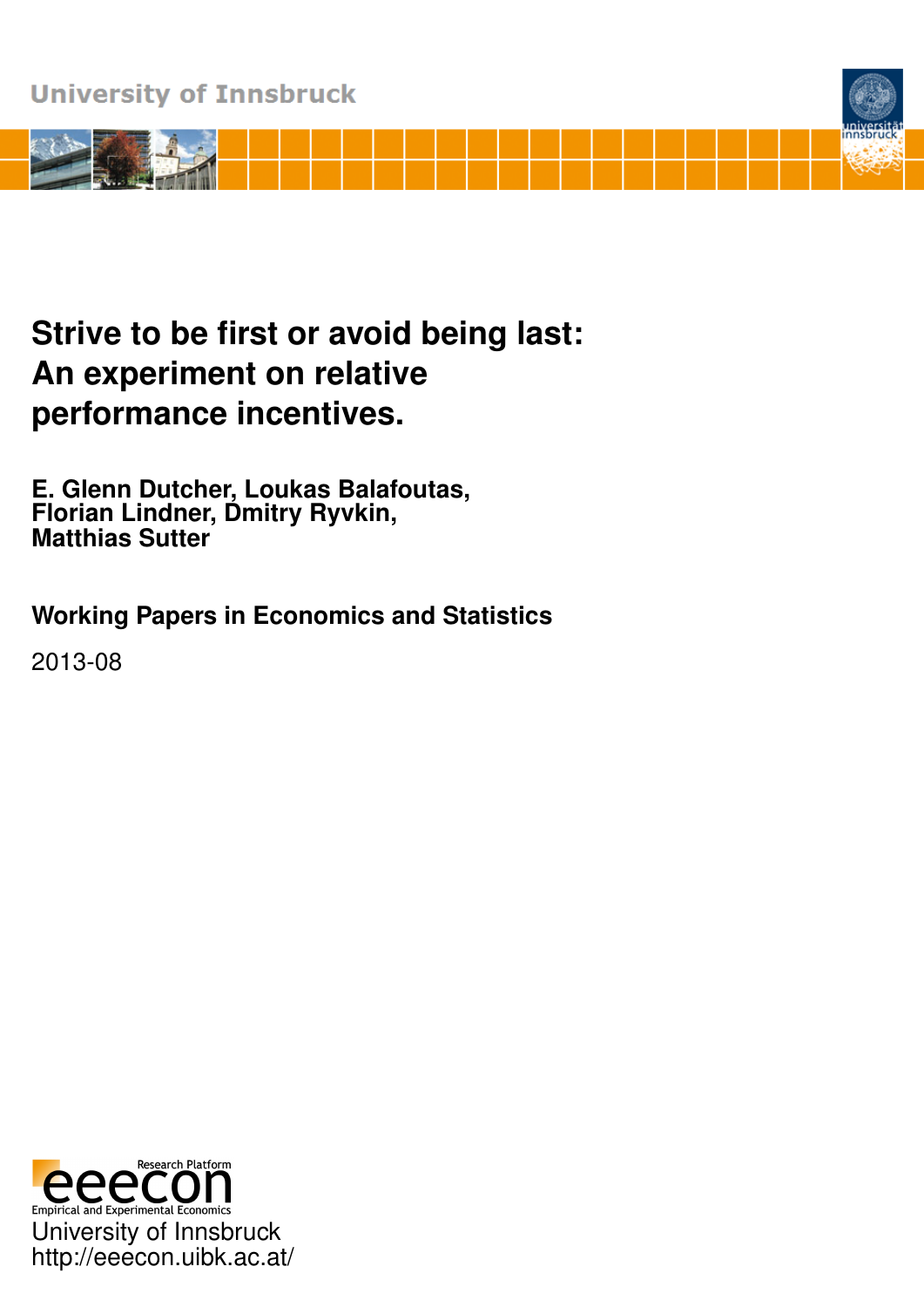#### **University of Innsbruck Working Papers in Economics and Statistics**

The series is jointly edited and published by

- Department of Economics
- Department of Public Finance
- Department of Statistics

Contact Address: University of Innsbruck Department of Public Finance Universitaetsstrasse 15 A-6020 Innsbruck Austria<br>Tel: + 43 512 507 7171<br>+ 43 512 507 2970 Fax: + 43 512 507 2970 E-mail: eeecon@uibk.ac.at

The most recent version of all working papers can be downloaded at http://eeecon.uibk.ac.at/wopec/

For a list of recent papers see the backpages of this paper.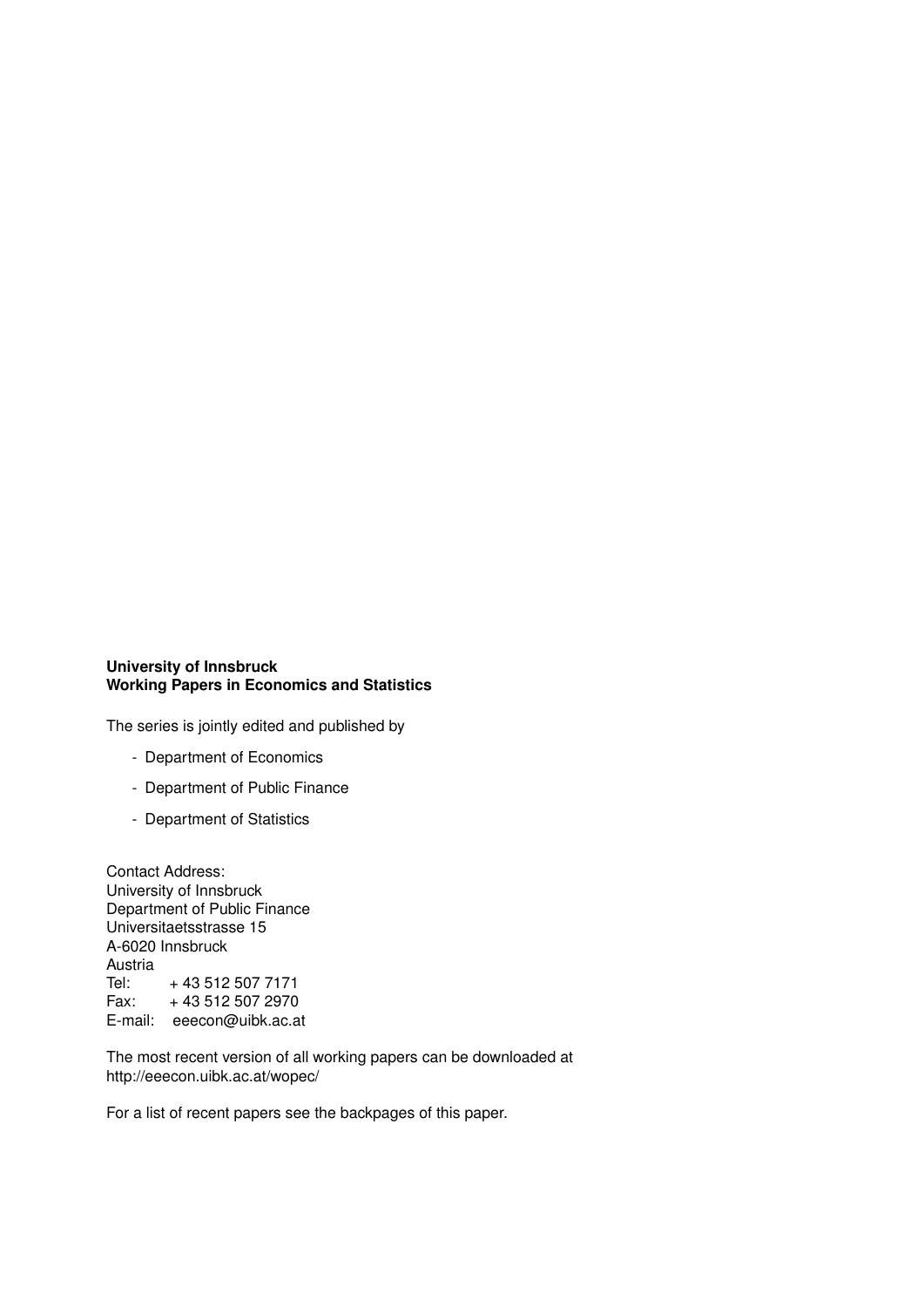# Strive to be first or avoid being last: An experiment on relative performance incentives.<sup>†</sup>

E. Glenn Dutcher<sup>†</sup>, Loukas Balafoutas<sup>\*</sup>, Florian Lindner<sup>\*</sup>, Dmitry Ryvkin<sup>§</sup> and Matthias Sutter<sup>\*</sup>

March 24, 2013

#### Abstract

Managers often use tournaments which motivate workers to compete for the top, compete to avoid the bottom, or both. In this paper we compare the effectiveness and efficiency of the corresponding incentive schemes. To do so, we utilize optimal contracts in a principal-agent setting, using a Lazear-Rosen type model that predicts equal effort and efficiency levels for the three mechanisms with the appropriate distribution of prizes. We test the model's predictions in a laboratory experiment and find that a mechanism which incorporates both competition for the top and away from the bottom produces the highest effort from agents, especially in contests of a relatively larger size. Avoiding being last is shown to produce the lowest variance of effort, be more effective and, in larger contests, more efficient than competing for the top. Finally, we show that behavior in all mechanisms is consistent with basic directional and reinforcement learning.

JEL Codes: M52 J33 J24 D24 C90

Keywords: tournament, reward, punishment, promotion, Öring, contract, experiment, learning

<sup>&</sup>lt;sup>†</sup>Financial support from the Austrian Science Fund (FWF) through project P22772-G11 is gratefully acknowledged. We would also like to acknowledge the useful feedback received from seminars at the University of Texas Dallas, the University of Innsbruck, the University of Linz and MPI - Munich as well as participants at the 2012 Economic Science Association Meetings in New York and Tucson, the French Experimental Economics Association Meeting in Montpellier and the Southern Economics Association in New Orleans.

<sup>&</sup>lt;sup>‡</sup>Corresponding author: Department of Public Finance, University of Innsbruck, Universitaetsstrasse 15, A-6020 Innsbruck Austria, glenn.dutcher@uibk.ac.at

University of Innsbruck.

<sup>x</sup>Florida State University.

<sup>{</sup>University of Gothenburg.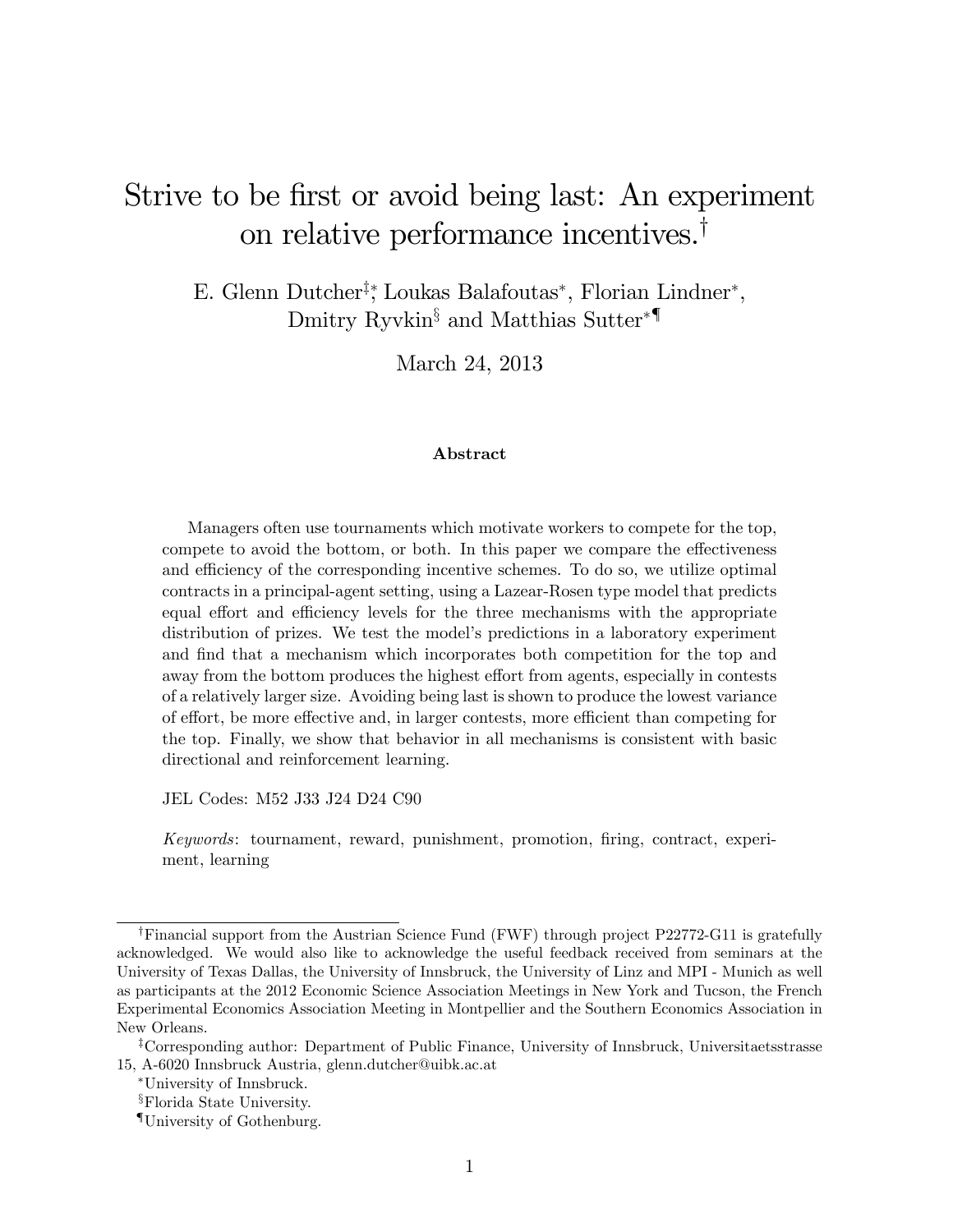# 1 Introduction

Managers in organizations have many motivational tools at their disposal. A popular such tool is the use of incentive schemes based on ordinal relative performance evaluations, or rank-order tournaments. A recent Wall Street Journal article states that 60% of Fortune  $500$  companies currently use some kind of a ranking system for incentive provision.<sup>1</sup> Thus, in these companies employees compete with each other for rewards such as promotions and bonuses (see, e.g., Lazear and Rosen 1981, Bull, Schotter and Weigelt 1987, Orrison, Schotter and Weigelt 2004). The popularity of such mechanisms is largely due to an inherent structure present in most organizations, where only a limited number of promotions or amount of bonus money exists. With this natural limitation, managers must be selective in whom to give the reward(s) to.<sup>2</sup> The best or highest performing employee(s) will often get the nod, which gives employees the incentive to work harder.

Given the prevalence of tournament-based incentive systems in organizations, it is no wonder that this topic has generated a magnitude of economic research (see surveys in Konrad 2009 and Dechenaux, Kovenock and Sheremeta 2012). However, most of the literature on rank-order tournaments focuses on understanding how participants compete for the top prize(s), while relatively little research has been directed into understanding how incentive schemes motivating participants to avoid being last affect employee effort. For instance, the aforementioned WSJ article also states that when Country Wide had to lay off employees, they first selected those who were ranked the lowest from prior evaluations. Though termination is the most severe form of punishment, it need not be the only form. It is often the case that lower ranked employees are demoted, assigned to less desirable tasks, have bonuses withheld, etc.

A clean identification of the incentive effects of tournaments is quite difficult, since data collected in the field usually allow one to observe only outcomes (i.e., total output). This is problematic since in most instances outcomes are a function of luck, noise, ability, endogenous selection as well as effort. Due to the difficulties in isolating the incentive effects, laboratory experiments have often been utilized as a way of giving more control to the researcher. A brief review of these experiments is given in Section 2. At this point, we note that  $\overline{\phantom{a}}$ -similar to theoretical work  $\overline{\phantom{a}}$ -the focus of experimental research has been

<sup>&</sup>lt;sup>1</sup>The article was titled "Rank and Yank' Retains Vocal Fans" which was published on January 31, 2012 and can be accessed via the following link. http://online.wsj.com/article/SB10001424052970203363504577186970064375222.html

<sup>&</sup>lt;sup>2</sup>As pointed out in Lazear and Rosen (1981), one further reason for the popularity of rank-order tournaments has to do with complications inherent in organizations, which inhibit a manager from forming contracts on effort directly due to common productivity shocks or the difficulties in measuring actual output in a quantifiable way.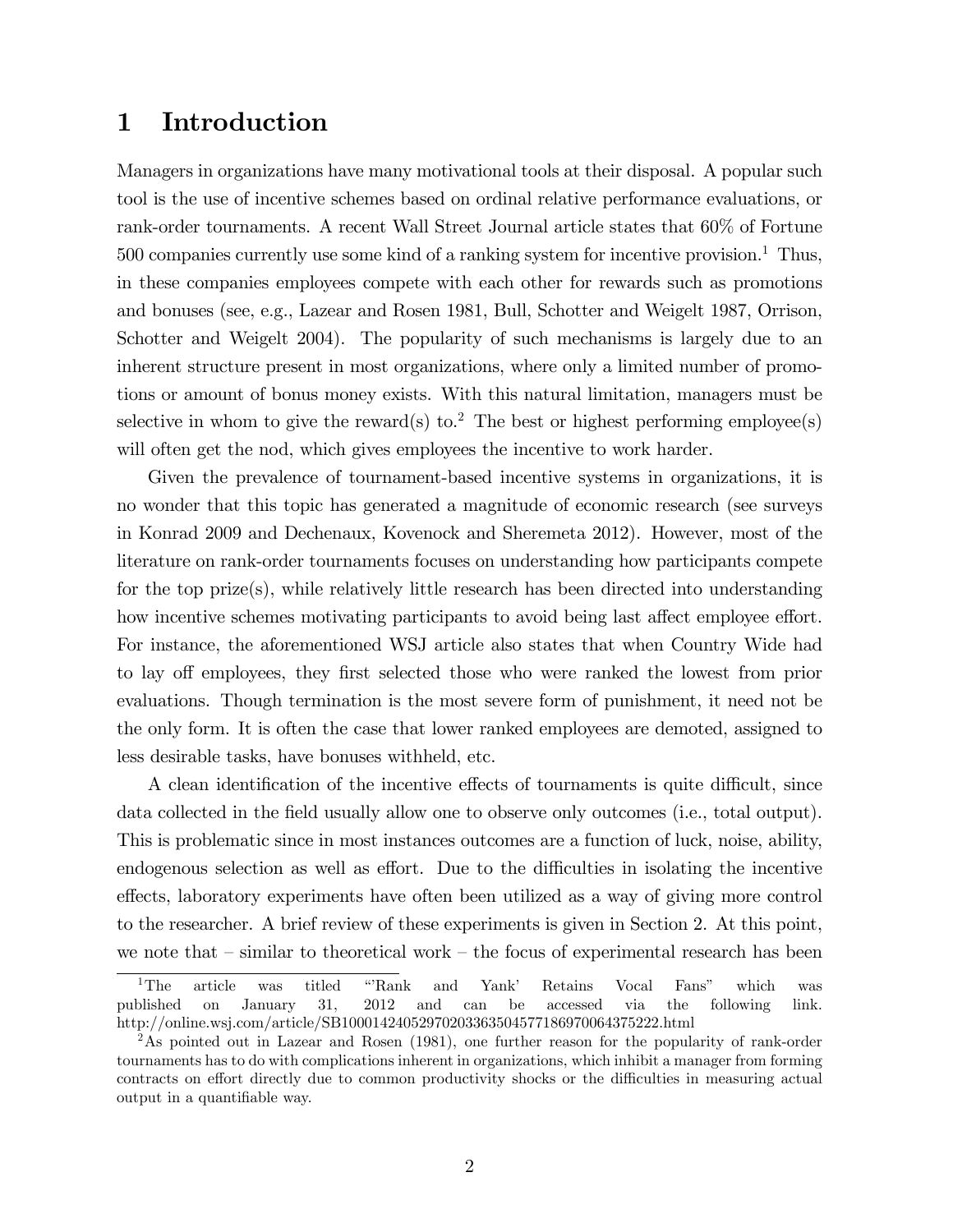centered mainly on competition for the top prize(s).

This paper aims to complement the existing literature by adding to it an empirical comparison of tournament mechanisms involving competition for the top, competition to avoid the bottom, or both in a principal-agent setting. Using the prominent theory of Lazear and Rosen (1981), we examine the following three tournament mechanisms where agents compete for various prizes: A reward mechanism is a mechanism where the agents compete to be Örst, and one top prize is awarded to the agent with the highest output. Likewise, in a *punishment mechanism* the agents compete to avoid being last, and one bottom prize is given to the agent with the lowest output. Finally, a reward  $\mathcal{E}_{p}$  punishment mechanism is a combination of the two. We first use the theory of Lazear and Rosen (1981) to calculate the optimal principal-agent contracts for each of these mechanisms. The model predicts that all three mechanisms are efficient contracts and that the same efficient levels of effort are exerted in each case  $-$  as noted in Lazear and Rosen (1981) and Nalebuff and Stiglitz (1983). We then parameterize the theoretical model and directly test the hypotheses derived from it in a laboratory experiment, in which subjects in the role of employees choose effort levels (tied to a convex cost structure) and compete in one of the three mechanisms defined above.

In our design, not only is employee effort predicted to be the same in all three mechanisms, but the employer's per-employee cost is also the same. Hence, theory predicts no difference between mechanisms. Our experiment allows us to test this prediction, as well as to study the properties of each mechanism in isolation. In addition to these three mechanisms, we also vary the size of the tournament, considering tournaments of size three and of size six. Varying the size of the tournament serves two primary purposes. First, tournaments in organizations vary in size. Understanding how the different mechanisms interact with the size of the tournament is highly relevant to forming generalizable policy recommendations. Second, varying the number of contestants in the tournament will help us to disentangle the underlying causes of the differences observed between mechanisms, and will also provide robustness to our results.

Our Öndings show that, in contests of size three, the reward mechanism is inferior to the other two in terms of employee effort, while there is no clear distinction between the mechanisms in terms of aggregate efficiency (measured as the combined gains to the principal and the agents). The existence of a top prize in the reward mechanism encourages some subjects to choose very high effort, but on the other hand a large number of subjects choose extremely low effort due to the stiff competition for the top prize. By contrast, the mechanism which only includes punishment practically eliminates the subjects' effort choices in the lowest range, although it also weakens the incentive for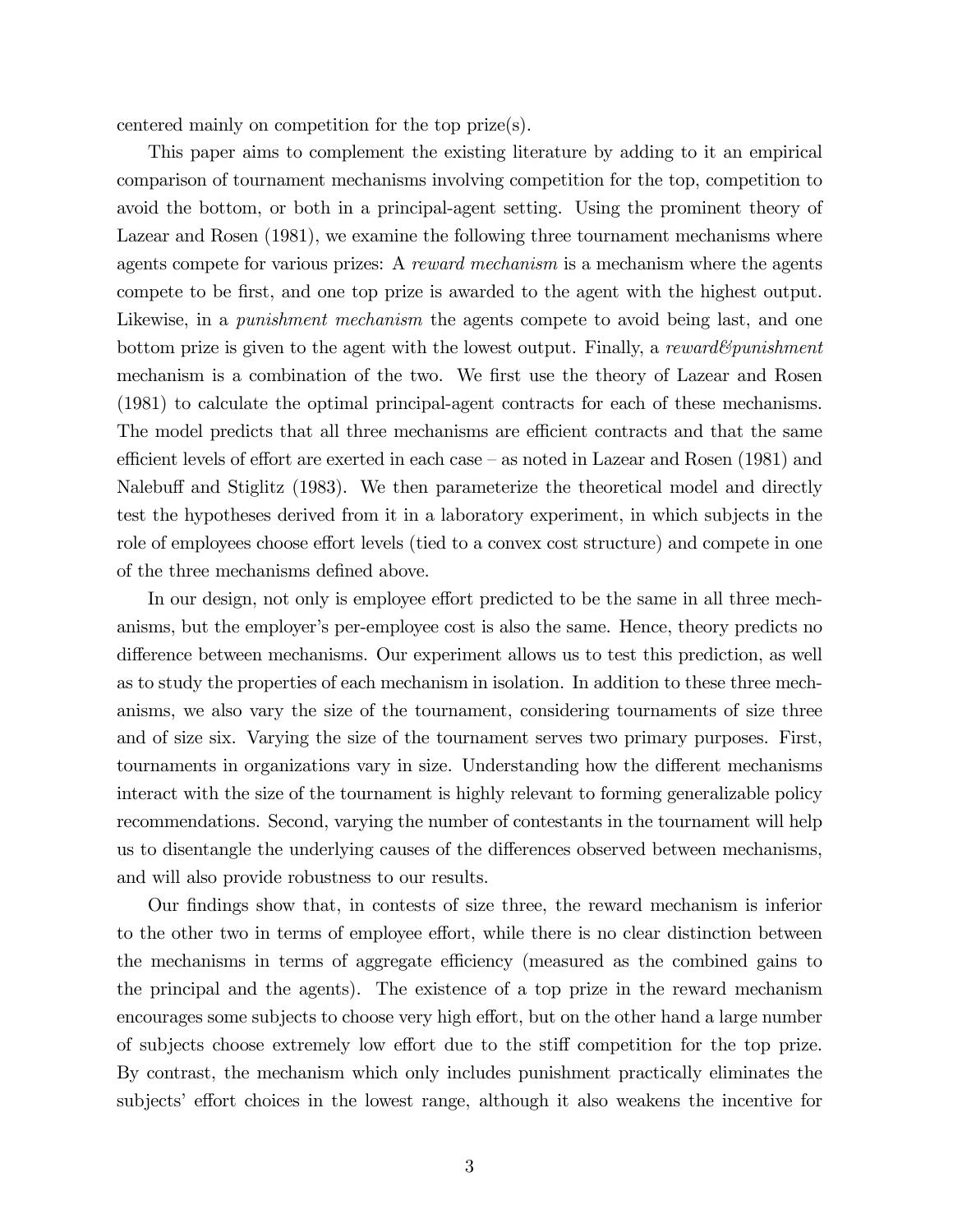subjects to provide high effort. In contests of size six, the two mechanisms (the ones with Reward only or Punishment only) turn out to produce statistically indistinguishable results. Using a mechanism that combines both reward and punishment brings out the best of both mechanisms, and this turns out to be the most efficient mechanism regardless of contest size. Under this scheme, punishment reduces the number of subjects who choose low effort, while the top prize provides continuous encouragement for some subjects to choose very high effort.

In terms of a direct comparison of rewards and punishment, we find that punishment is overall a better motivator than rewards. In fact, when the tournament size is small, the punishment mechanism approaches the outcome attained when both reward and punishment are used. This result is largely in line with the predictions generated by learning theory. Due to the strong reinforcing nature of punishment, the probability of being the lowest performing employee is higher in smaller contests and thus punishment will be experienced more often. Over time, this effect leads to similar outcomes for punishment contests and reward and punishment contests when the number of contestants is small. The strong learning effect we find also implies that a manager using a rank-order pay scheme must use the mechanism regularly as the increases in work effort will decline if no reward or punishment is given.

Our paper is closest in nature to treatments in Harbring and Irlenbusch (2008) and Orrison, Schotter and Weigelt (2004). Though the point of these papers is not to compare reward and punishment, they embed in their designs treatments that are similar in some aspects to ours. Both use the Lazear and Rosen (1981) type tournaments and both vary the contest size and the number of small and large prizes. Harbring and Irlenbusch (2008) wish to test if sabotage depends on the size of the tournament and on the number of winning and losing prizes. Due to their research question, they allow productive as well as destructive efforts in each round. In one of their treatments with four agents, they have either three large prizes and one small prize or the reverse. They find, similar to our result with three agents, that tournaments with three large prizes and one small prize generated higher effort than tournaments with one large prize and three small ones. Orrison, Schotter and Weigelt  $(2004)$  examine the interplay between effort by the agents, contest size, and number of promotion opportunities available. In one of their treatments with six agents, they have either four large prizes and two small ones or the reverse. They find, counter to Harbring and Irlenbusch (2008), that the tournament with many large prizes results in the least amount of effort.

Although these papers have treatments that are similar in concept to our design, key differences remain between them and our study due to the disparate research questions.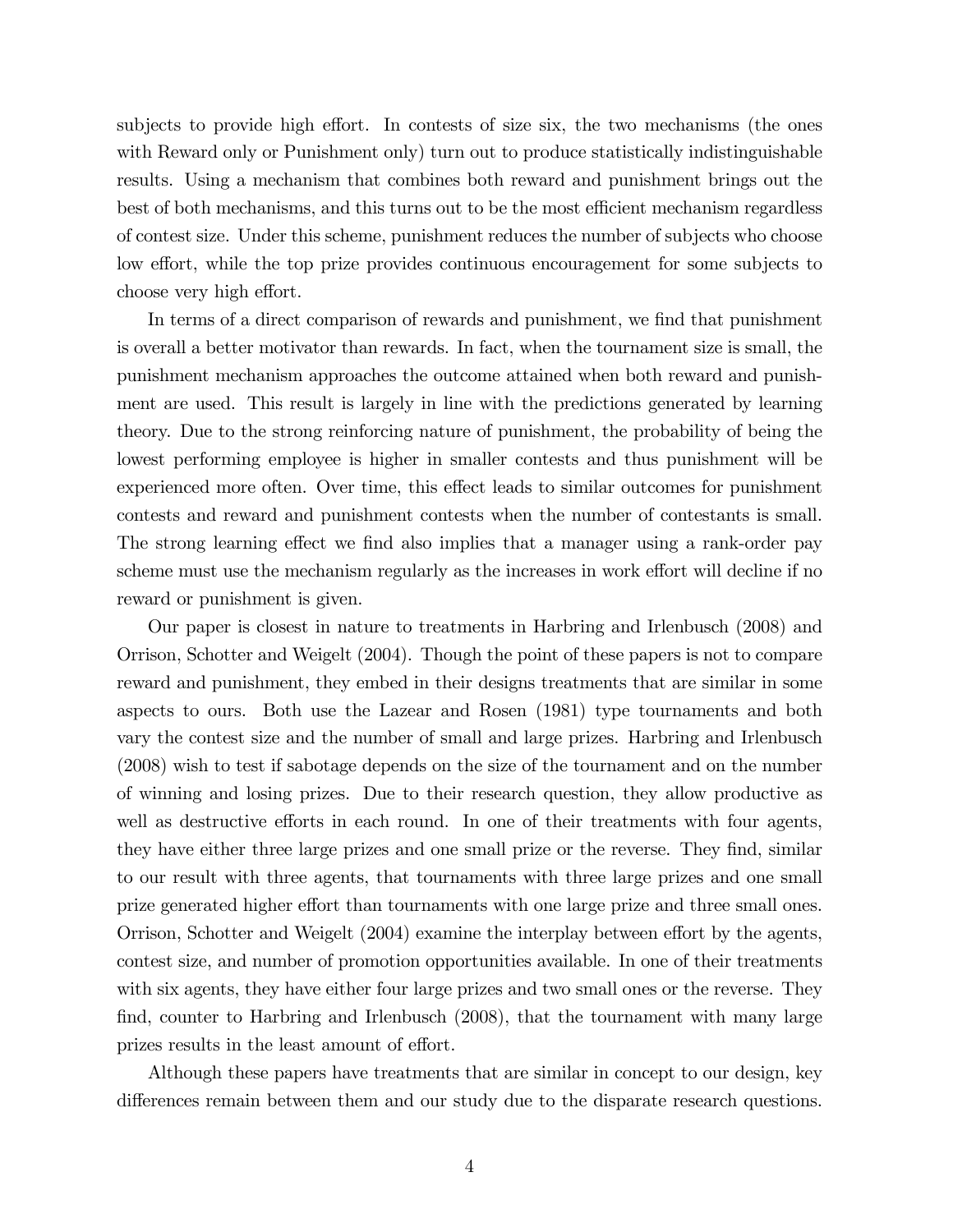First, the above studies only implement two levels of prizes. In our design, we will implement a treatment with reward and punishment, which amounts to using three levels of prizes. This is an important variation for several reasons. Since most organizations typically use incentive schemes which reward the best and punish the worst workers, it is important to understand how effort and efficiency may differ under this very common pay scheme which uses three distinct levels of prizes. We will show that including three distinct prizes is essential since managers who choose this pay scheme can typically expect higher effort. More importantly, since the above papers were not intended to test the differences between reward and punishment tournaments, they do not use optimal contracts  $-$  a feature which is necessary for a meaningful efficiency comparison. Optimal contracts are important in our design since they Öx the amount of money paid per worker to be equal in every setting while holding constant the predicted effort. Thus, variations that we observe in our setting can be attributed to the underlying behavioral response to different prize distributions, and efficiency concerns can be cleanly examined.

# 2 Brief review of the related literature

Extensive theoretical work has been undertaken to understand rank-order tournaments in an organizational setting. This literature has mainly focused on reward incentives (see reviews by McLaughlin 1988; Lazear 1995 and Konrad 2009).<sup>3</sup> Punishment in contests was first mentioned by Mirrlees  $(1975)$ , while Nalebuff and Stiglitz  $(1983)$  prove the equivalence of reward and punishment schemes in the more general symmetric setting. Punishment has more recently started to attract theoretical examinations by authors looking at heterogeneity in some aspect (e.g. Kräkel 2000, Gürtler and Kräkel 2011, Moldovanu, Sela and Shi 2012 and Balafoutas et al. 2012) or risk-aversion (Akerlof and Holden 2012).

Many experiments have also been conducted on tournaments (see a review by Dechenaux, Kovenock and Sheremeta 2012). The first study to examine rank-order tournaments, conducted by Bull, Schotter and Weigelt (1987), found that tournament and piece-rate pay schemes generated the same mean effort, though the tournament pay scheme induced a higher variance in effort. With the very basic tenant of tournament theory established, subsequent papers focused on other topics such as affirmative action (Schotter and Weigelt 1992), tournament size and prize structure (Harbring and Irlenbusch 2003, Orri-

 $3$ Our main interest is in the static principal-agent models of tournaments à la Lazear and Rosen (1981). Dynamic tournaments which involve sequential elimination of employees has also been explored (see, e.g., Rosen 1986, OíFlaherety and Siow 1995, Gradstein and Konrad 1999, Ryvkin and Ortmann 2008, Casas-Arce and Martinez-Jerez 2009, Sunde 2009, Höchtl et al. 2011). Even though the elimination mechanism can be thought of as punishment, the focus of these papers is not on this aspect, but on the effect elimination has on the remaining agents.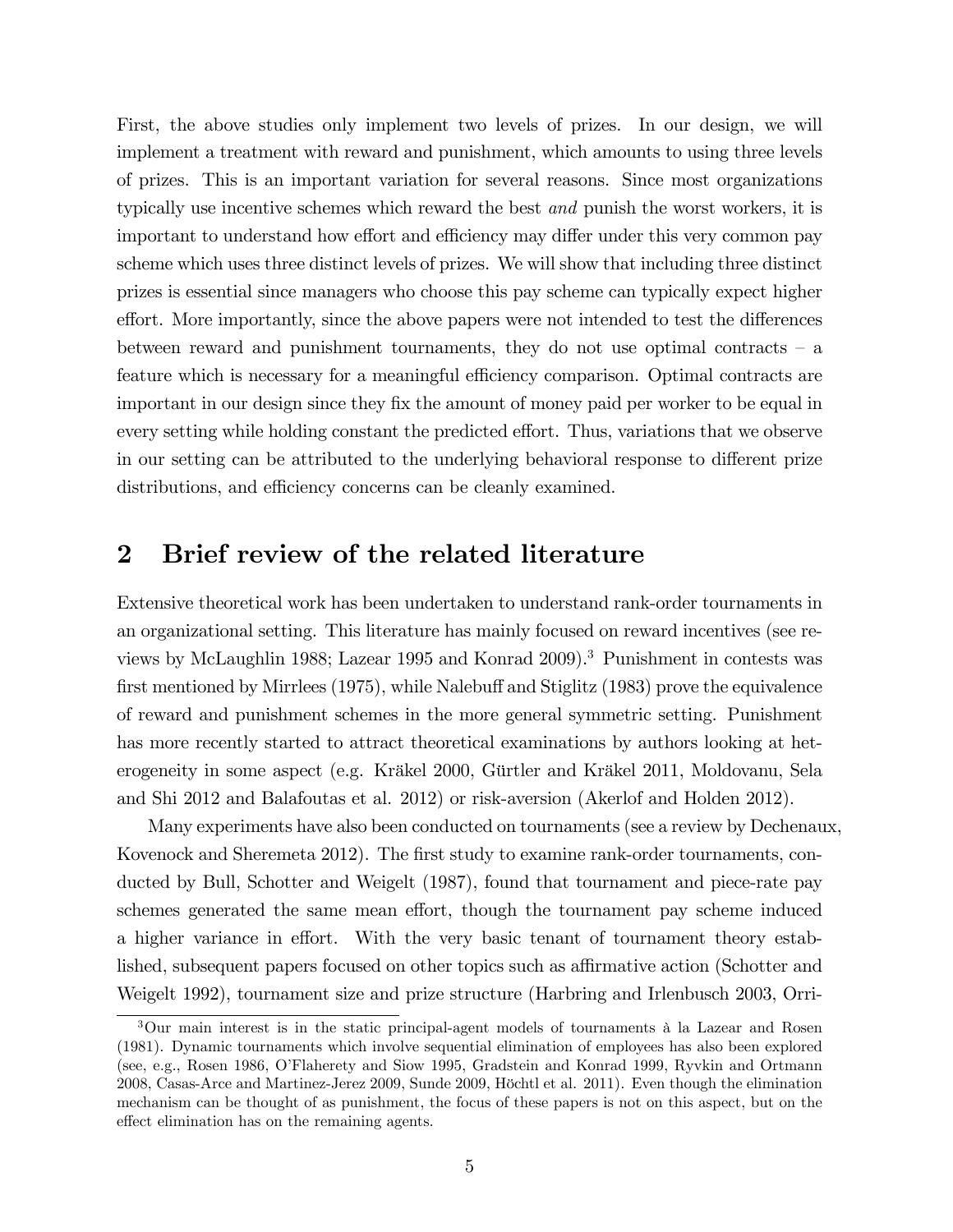son, Schotter and Weigelt 2004), sabotage (Harbring and Irlenbusch 2008, Falk, Fehr and Huffman 2008, Carpenter, Matthews and Schirm 2010, Harbring and Irlenbusch 2012), selection (Camerer and Lovallo 1999, Eriksson, Teyssier and Villeval 2009, Cason, Masters and Sheremeta 2010, Müller and Schotter 2010), dynamic tournaments (Sheremeta 2010), and gender effects (Gneezy, Niederle and Rustichini 2003) among others. The most relevant for us are those that vary the number of contestants in a rank-order tournament as well as the number of winner prizes.

Starting with the number of tournament participants, Orrison, Schotter and Weigelt  $(2004)$  find that effort does not depend on the size of the contest. Harbring and Irlenbusch  $(2008)$  also find that there is no discernible trend that relates effort to the size of the contest. Using non-uniform distributions of noise, List et al. (2010) support this result for risk-neutral subjects, but find that risk-averse subjects' effort declines as the number of contestants increases.

The two prior studies that are most relevant to our study (Orrison, Schotter and Weigelt 2004, Harbring and Irlenbusch 2008) vary the fraction of winner and loser prizes in different sized tournaments. The overall finding in these papers is that the highest effort is observed when there is an equal distribution of winner and loser prizes. This is counter to Harbring and Irlenbusch (2003) who show that in a capped all-pay auction setting, effort increases with the number of winner prizes.

Finally, we note that our work is complementary to the recent body of literature that compares the effectiveness of reward and punishment in social dilemma environments. These experiments have found that punishment is generally more effective than rewards in terms of promoting cooperation between subjects in voluntary contribution games (e.g., Dickinson 2001; Masclet et al. 2003; Noussair and Tucker 2005; Sutter, Haigner and Kocher 2010). There are two obvious differences between these studies and the contest designs we explore. The most notable is the different environment of a social dilemma, meant to understand cooperation, and a tournament, meant to understand competitive behavior. The other primary difference is between the endogenous reinforcement institutions used in the social dilemma settings and the incentive-compatible exogenously imposed ones used in the current paper. The institutions we use mimic the typical reward and punishment incentive structures employees face in organizations.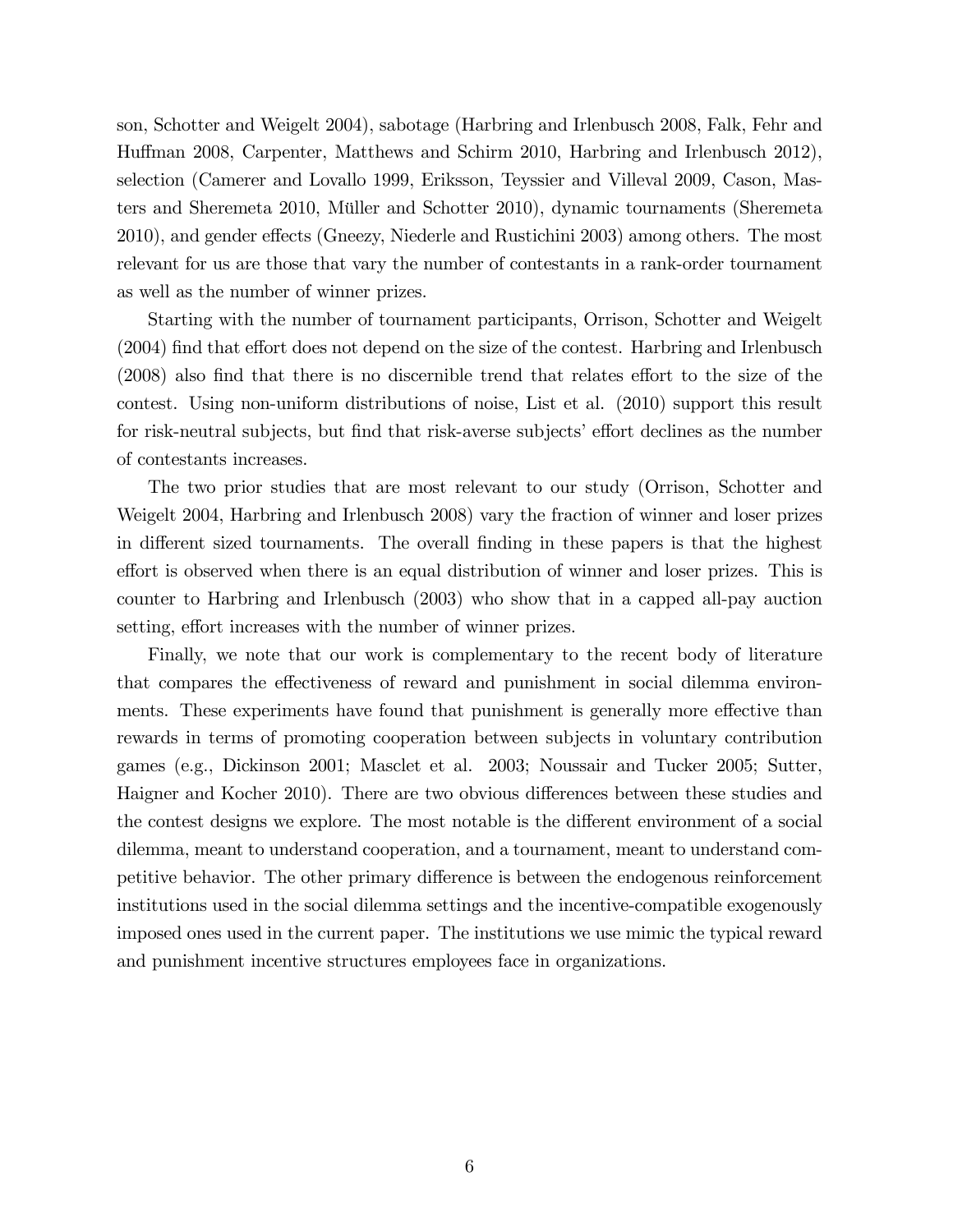# 3 The model

## 3.1 Three tournament mechanisms

There are  $n \geq 2$  identical risk-neutral agents indexed by  $i = 1, ..., n$ <sup>4</sup> Each agent participates in the tournament by exerting effort  $e_i \geq 0$ . The cost of effort  $e_i$  to agent i is  $cg(e_i)$ , where  $c > 0$  is the agents' homogeneous cost parameter, and function  $g(\cdot)$  is strictly increasing and strictly convex.

As in Lazear and Rosen (1981), agent *i*'s output is  $y_i = e_i + u_i$ , where  $u_i$  is a zero-mean idiosyncratic random shock. It is assumed that shocks  $u_1, \ldots, u_n$  are i.i.d. across agents and drawn from the distribution with support  $[u_l, u_h]$ , pdf  $f(u)$  and cdf  $F(u)$ .

In tournament mechanisms, agents are evaluated on the basis of their relative performance. Effort is not observable and cannot be used for contracting. Moreover, cardinal output is also not observable. Contracts are based on ordinal comparisons of agents' output levels. We consider three tournament mechanisms: reward tournaments, punishment tournaments, and reward&punishment tournaments.

Reward tournament is defined as a tournament in which the winner, i.e., the agent with the highest output, receives prize  $V_1$ , and all other agents receive prize  $V_2$ , with  $V_2 < V_1$ . The probability of agent *i* winning the tournament,  $p^{(i)}$ , is<sup>5</sup>

$$
p^{(i)}(\mathbf{e}) = \int \left[ \prod_{j \neq i} F(t + e_i - e_j) \right] f(t) dt.
$$
 (1)

Here,  $\mathbf{e} = (e_1, \ldots, e_n)$  is the vector of all agents' effort levels. Agent *i*'s expected payoff is

$$
\pi_i(\mathbf{e}) = V_2 + (V_1 - V_2)p^{(i)}(\mathbf{e}) - cg(e_i).
$$

Assuming all agents participate in the tournament with positive efforts, $6$  the vector of equilibrium effort levels,  $e^* = (e_1^*, \ldots, e_n^*)$ , solves the system of first-order conditions<sup>7</sup>

$$
(V_1 - V_2) \sum_{j \neq i} \int \left[ \prod_{k \neq i,j} F(t + e_i - e_k) \right] f(t + e_i - e_j) f(t) dt = cg'(e_i), \quad i = 1, ..., n. \quad (2)
$$

 $4$ See Akerlof and Holden (2012) for a theoretical examination of how risk-aversion affects the predictions.

<sup>&</sup>lt;sup>5</sup>Integration everywhere is over the support  $[u_l, u_h]$  of the distribution of noise.

 $6$ Note that participation in the tournament with zero effort is not equivalent to nonparticipation. Because of noise, the probability of winning the tournament with zero effort is still positive.

<sup>&</sup>lt;sup>7</sup>The first-order conditions derived in this section are necessary but not sufficient for the equilibrium to exist. We discuss the corresponding restrictions on parameters in Section 4.3.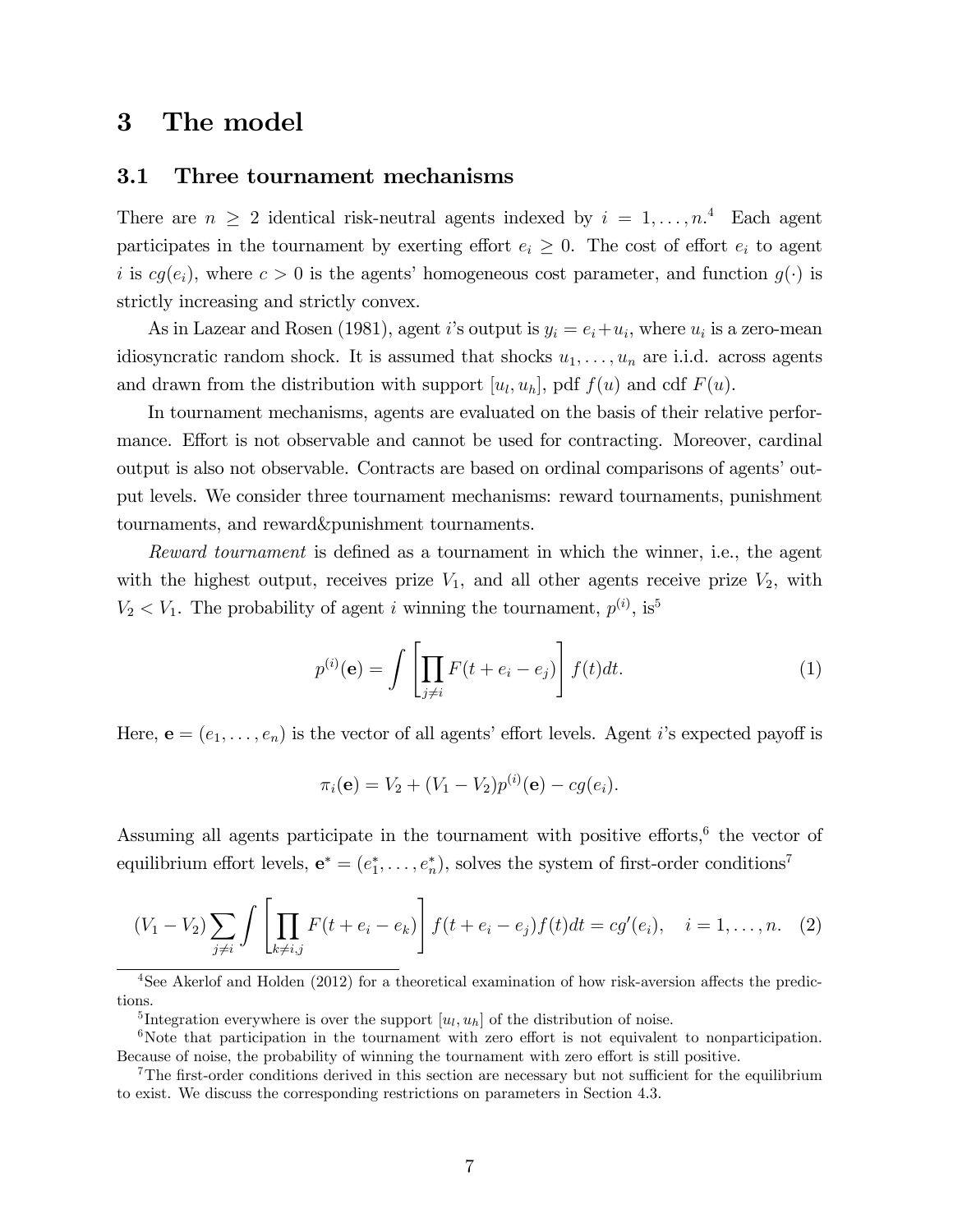Punishment tournament is defined as a tournament in which the agent with the lowest output receives prize  $W_2$ , and all other agents receive  $W_1$ , with  $W_1 > W_2$ . The probability of agent *i* having the lowest output,  $q^{(i)}$ , is

$$
q^{(i)}(\mathbf{e}) = \int \left[ \prod_{j \neq i} (1 - F(t + e_i - e_j)) \right] f(t) dt.
$$
 (3)

Agent  $i$ 's expected payoff is

$$
\pi_i(\mathbf{e}) = W_1 - (W_1 - W_2)q^{(i)}(\mathbf{e}) - cg(e_i).
$$

Assuming full participation with positive efforts, the vector of equilibrium effort levels  $\tilde{\mathbf{e}}^* = (\tilde{e}_1^*, \ldots, \tilde{e}_n^*)$ , solves the system of first-order conditions

$$
(W_1 - W_2) \sum_{j \neq i} \int \left[ \prod_{k \neq i,j} (1 - F(t + e_i - e_k)) \right] f(t + e_i - e_j) f(t) dt = cg'(e_i). \quad i = 1, ..., n.
$$
\n(4)

Reward&punishment tournament is defined as a tournament in which both the reward and punishment elements are combined: the agent with the highest output receives a prize  $S_1$ , the agent with the lowest output receives a prize  $S_3$ , and all other agents receive  $S_2$ , with  $S_1 > S_2 > S_3$ . Agent is expected payoff in this setting can be written as

$$
\pi_i(\mathbf{e}) = S_2 + (S_1 - S_2)p^{(i)}(\mathbf{e}) - (S_2 - S_3)q^{(i)}(\mathbf{e}) - cg(e_i).
$$

Assuming full participation with positive efforts, the vector of equilibrium effort levels  $\hat{\mathbf{e}}^* = (\hat{e}_1^*, \dots, \hat{e}_n^*)$ , solves the following system of first-order conditions that will contain a sum of the terms from the left-hand sides of Eqs. (2) and (4), multiplied by prize differentials  $S_1 - S_2$  and  $S_2 - S_3$ , respectively:

$$
(S_1 - S_2) \sum_{j \neq i} \int \left[ \prod_{k \neq i,j} F(t + e_i - e_k) \right] f(t + e_i - e_j) f(t) dt
$$
  
+ 
$$
(S_2 - S_3) \sum_{j \neq i} \int \left[ \prod_{k \neq i,j} (1 - F(t + e_i - e_k)) \right] f(t + e_i - e_j) f(t) dt
$$
  
= 
$$
cg'(e_i). \quad i = 1, ..., n. \quad (5)
$$

There is a risk-neutral principal, whose expected payoff (firm's profit) is defined as the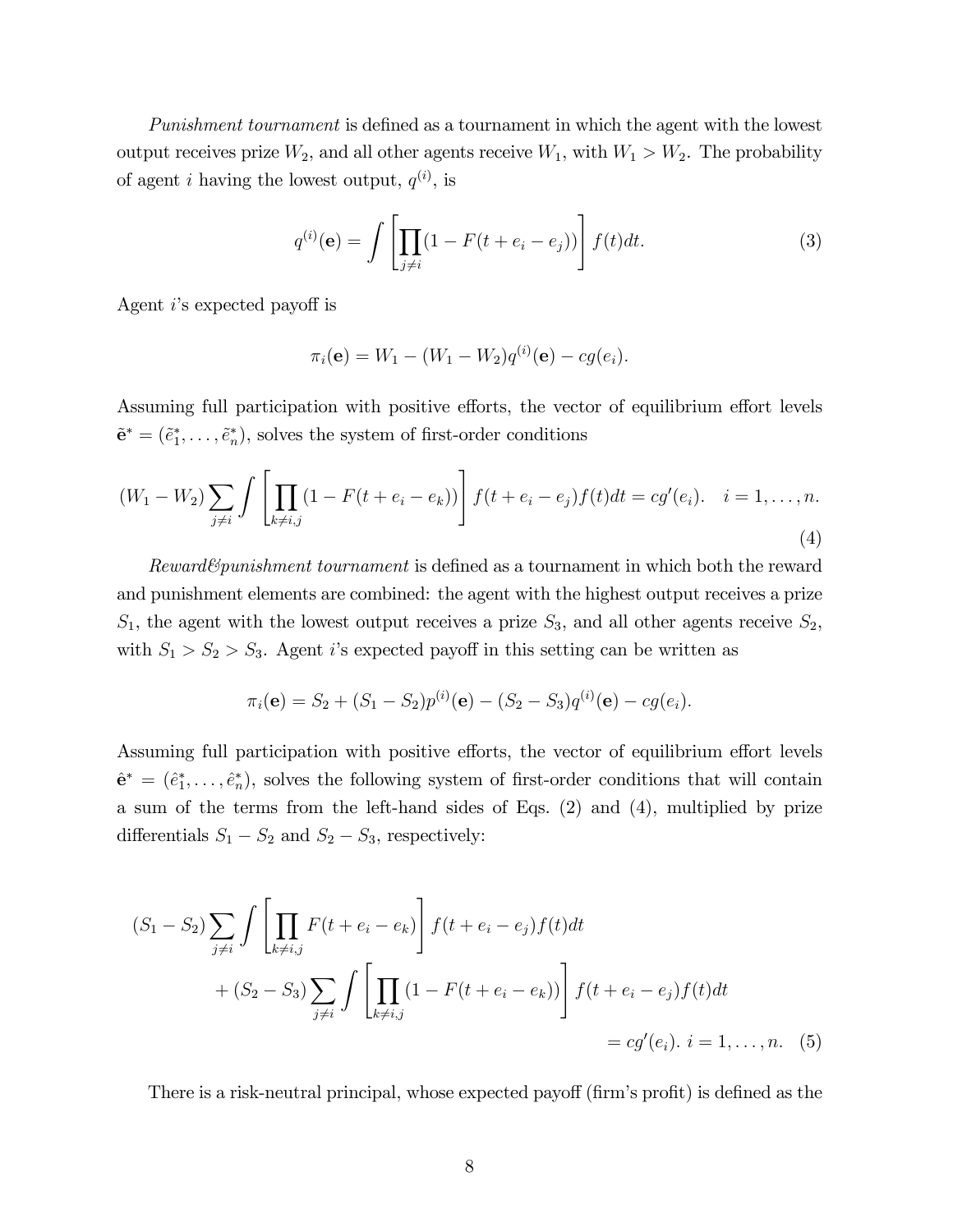difference between aggregate effort and total prize payments:  $\Pi = \sum_i e_i - V_1 - (n-1)V_2$ for reward tournaments,  $\Pi = \sum_i e_i - (n-1)W_1 - W_2$  for punishment tournaments, and  $\Pi = \sum_i e_i - S_1 - (n-2)S_2 - S_3$  for reward&punishment tournaments. In the derivation of optimal contracts, we follow the approach of Lazear and Rosen (1981) and assume that the principal operates in a (buyer-side) competitive labor market under the zero-profit condition  $\Pi = 0$ .

### 3.2 Symmetric optimal contracts

We restrict the analysis to the symmetric case in which all agents exert the same effort in equilibrium. For reward tournaments, the first-order condition, Eq.  $(2)$ , for agents' equilibrium effort,  $\bar{e}$ , is

$$
(V_1 - V_2)\alpha_n = cg'(\bar{e}), \qquad \alpha_n = (n-1)\int F(t)^{n-2}f(t)^2dt.
$$
 (6)

If Eq. (6) has a solution  $\bar{e} > 0$  (which is the case provided  $(V_1 - V_2)\alpha_n > cg'(0)$ ), it is unique. The principal's profit is  $\overline{\Pi} = n\overline{e} - V_1 - (n-1)V_2$ , which implies, under the zeroprofit condition,  $\bar{e} = V_1/n + (n-1)V_2/n$ , and the agents' expected payoffs are  $\bar{\pi} = \bar{e} - cg(\bar{e})$ . As in Lazear and Rosen (1981), we assume that the principal chooses prizes  $V_1$  and  $V_2$  to maximize  $\bar{\pi}$ , implying  $(1 - cg'(\bar{e}))\partial \bar{e}/\partial V_k = 0$ ,  $k = 1, 2$ . This gives the following system of equations for the optimal contract:

$$
(V_1 - V_2)\alpha_n = cg'(\bar{e}), \qquad n\bar{e} = V_1 + (n-1)V_2, \qquad cg'(\bar{e}) = 1.
$$
 (7)

For punishment tournaments, the symmetric first-order condition for agents' equilibrium effort,  $\tilde{e}$ , is

$$
(W_1 - W_2)\tilde{\alpha}_n = cg'(\tilde{e}), \qquad \tilde{\alpha}_n = (n-1)\int [1 - F(t)]^{n-2} f(t)^2 dt.
$$
 (8)

If Eq. (8) has a solution  $\tilde{e} > 0$  (which is the case provided  $(W_1 - W_2)\tilde{\alpha}_n > cg'(0)$ ), it is unique. The principal's profit is  $\tilde{\Pi} = n\tilde{e} - (n-1)W_1 - W_2$ . Similar to reward contests, the zero-profit condition and maximization of agents' expected payoff leads to the system of equations for optimal contracts  $(W_1, W_2)$ :

$$
(W_1 - W_2)\tilde{\alpha}_n = cg'(\tilde{e}), \qquad n\tilde{e} = (n-1)W_1 + W_2, \qquad cg'(\tilde{e}) = 1.
$$
 (9)

For reward & punishment tournaments, the symmetric first-order condition for agents'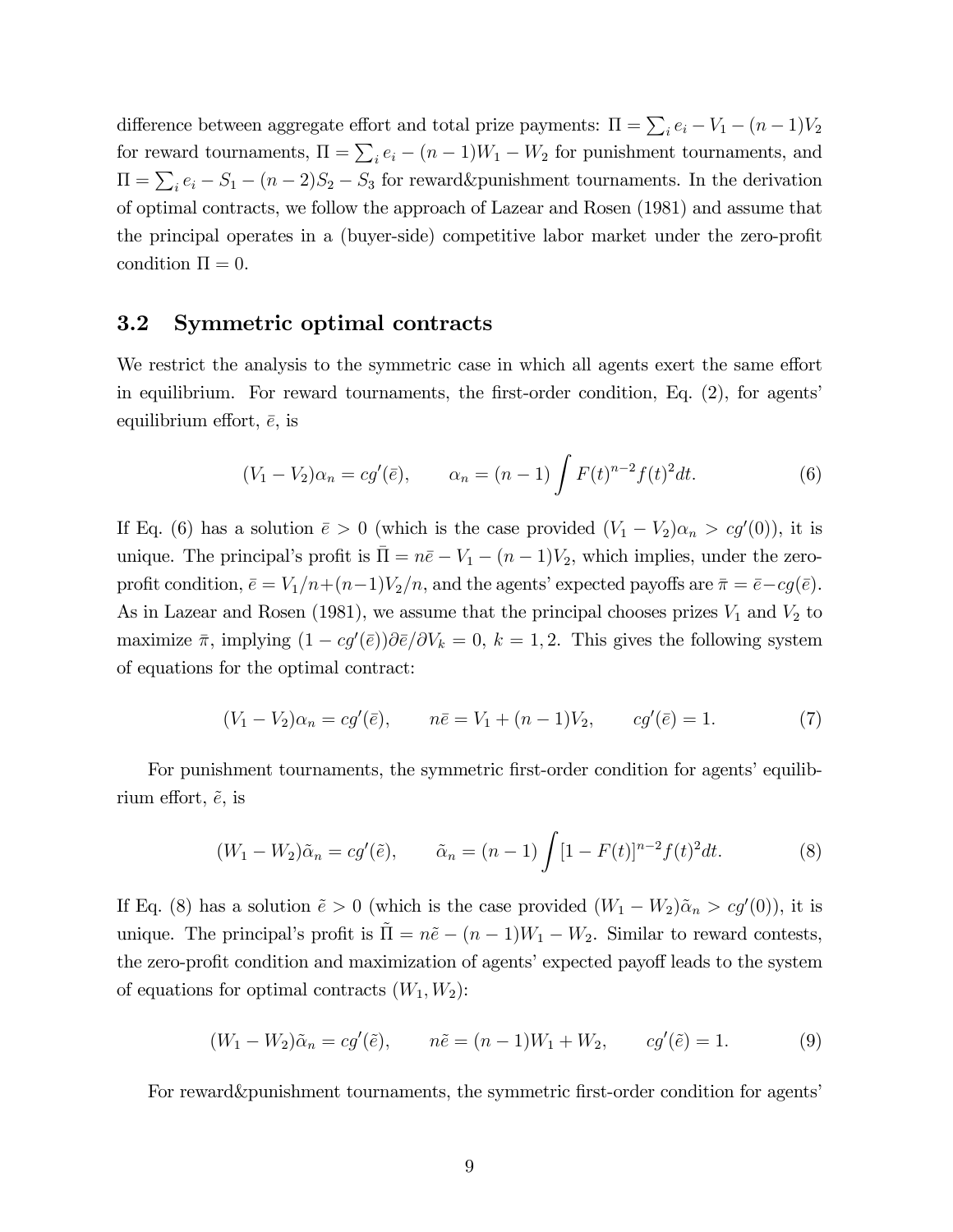equilibrium effort,  $\hat{e}$ , is

$$
(S_1 - S_2)\alpha_n + (S_2 - S_3)\tilde{\alpha}_n = cg'(\hat{e}).
$$
\n(10)

The principal's profit is  $\hat{\Pi} = n\hat{e} - S_1 - (n - 2)S_2 - S_3$ . Similar to the other two incentive schemes, the zero-profit condition and maximization of agents' expected payoff leads to the system of equations for optimal contract  $(S_1, S_2, S_3)$ :

$$
(S_1 - S_2)\alpha_n + (S_2 - S_3)\tilde{\alpha}_n = cg'(\hat{e}), \qquad n\hat{e} = S_1 + (n-2)S_2 + S_3, \qquad cg'(\hat{e}) = 1.
$$
 (11)

By comparing Eqs.  $(7)$ ,  $(9)$  and  $(11)$ , it is seen that the equilibrium effort is the same under the optimal contracts for all three mechanisms:  $\bar{e} = \tilde{e} = \hat{e}$ . All three optimal contracts are socially efficient. Individual effort  $\bar{e}$  is determined by condition  $cg'(\bar{e})=1$ , and the optimal prizes can be expressed in terms of  $\bar{e}$ .

For reward tournaments, the optimal contract is

$$
\bar{V}_1 = \bar{e} + \frac{n-1}{n\alpha_n}, \qquad \bar{V}_2 = \bar{e} - \frac{1}{n\alpha_n}.
$$
\n(12)

For punishment tournaments, the optimal contract is

$$
\bar{W}_1 = \bar{e} + \frac{1}{n\tilde{\alpha}_n}, \qquad \bar{W}_2 = \bar{e} - \frac{n-1}{n\tilde{\alpha}_n}.
$$
\n(13)

For reward&punishment tournaments, the number of independent equations for the optimal contract is the same as for the other two mechanisms, but there are three prizes to be determined. This is a manifestation of the more general result, mentioned by Lazear and Rosen (1981), that a tournament mechanism involving any number of prizes between 2 and n can be implemented with only two distinct prizes under symmetry and risk neutrality. Any  $S_2$  between  $S_3$  and  $S_1$  can be implemented as the intermediate prize. For convenience, we choose  $S_2 = (S_1 + S_3)/2$ . Equations in (11) then give the following optimal contract:

$$
\bar{S}_1 = \bar{e} + \frac{1}{2\hat{\alpha}_n}, \qquad \bar{S}_2 = \bar{e}, \qquad \bar{S}_3 = \bar{e} - \frac{1}{2\hat{\alpha}_n}; \qquad \hat{\alpha}_n = \frac{\alpha_n + \tilde{\alpha}_n}{2}.
$$
 (14)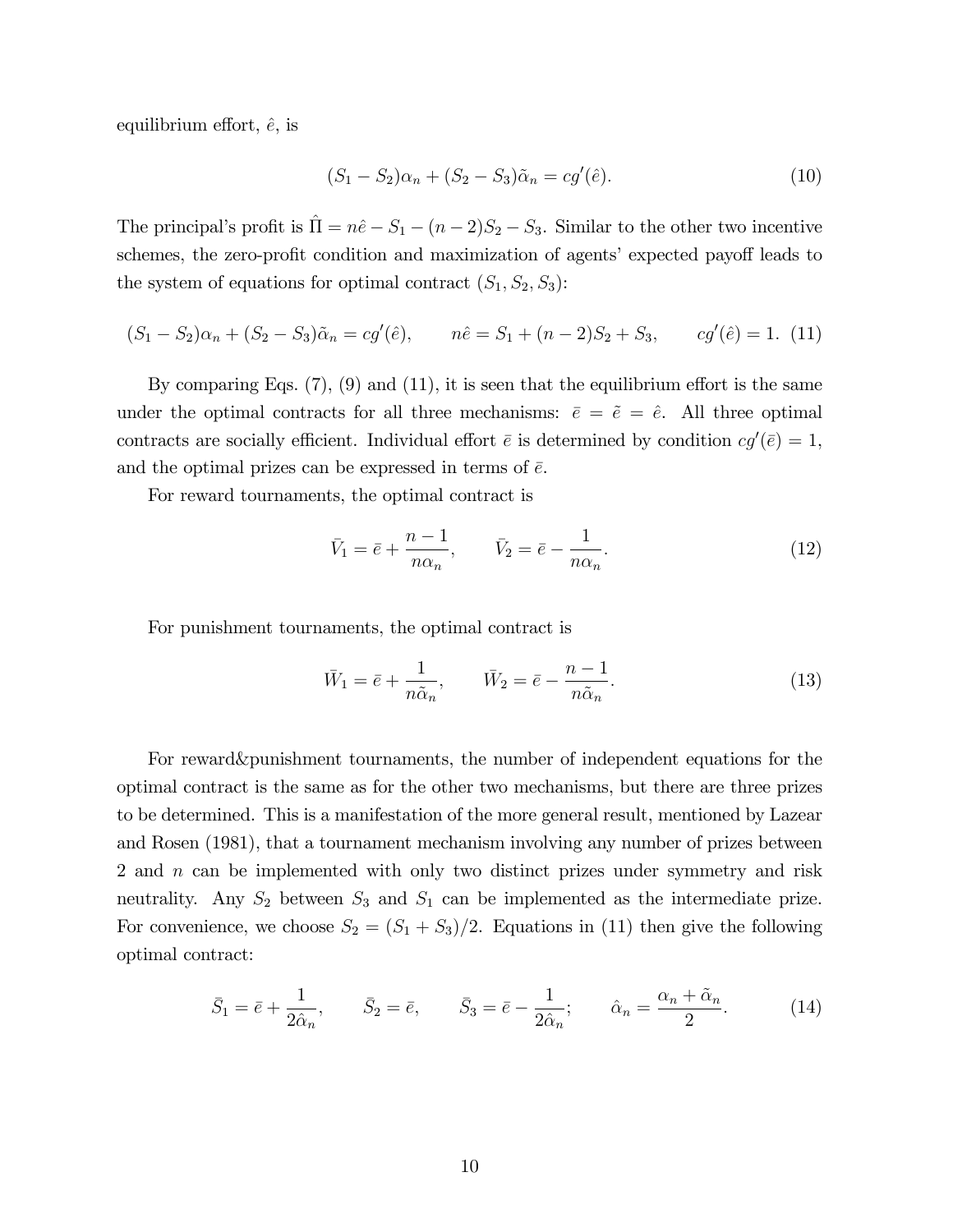# 4 Experimental design and hypotheses

### 4.1 Basics

Using ORSEE (Greiner 2004), we recruited 216 subjects in total. All experiments were conducted at the University of Innsbruck using z-tree (Fischbacher 2007). Subjects earned on average  $\epsilon$ 12.25 for an experiment that lasted about an hour. Subjects were recruited from the standard subject pool at the University. In our sample, 57% of them were female. Subjects participated in one of 12 sessions, where each session comprised 18 subjects.

## 4.2 Treatments

The experiment follows a  $3 \times 2$  between-subjects design covering three tournament mechanisms: reward (REW), punishment (PUN) and reward&punishment (R&P); and two group sizes:  $n = 3$  and  $n = 6$ . The resulting six treatments will be referred to as REW3, REW6, PUN3, PUN6, R&P3 and R&P6. The procedure used for all 6 treatments was the same. Once subjects were seated in the lab, they were handed instructions which were read aloud to ensure common knowledge of the rules of the game.<sup>8</sup> The first part of the experiment consisted of 20 rounds, and in each round subjects were randomly and anonymously matched in a group with other participants in the session.<sup>9</sup> Each round the subjects participated in a chosen effort task, during which they were asked to choose a number between 1 and 100. Each number had a cost associated with it, with a convex structure.<sup>10</sup>

Following the theory, a random number was added to (or subtracted from) each agent's chosen number, resulting in their "total number."<sup>11</sup> Their total number was then compared to the total number of the other agents in their group to determine their rank within the group. In REW3 and REW6, the agent with the highest rank received the top prize while all others received the bottom prize. In PUN3 and PUN6, the agent with the lowest rank received the bottom prize while all others received the top prize. In R&P3 and R&P6 the agent with the highest rank received the top prize, the agent with the lowest rank received the bottom prize, and all others received the middle prize. The total payoff in a period was calculated by subtracting the cost of the chosen number from the prize gained.

<sup>8</sup>Sample instructions for REW6 are given in the Appendix.

 $9R$ andom rematching was implemented to reduce reputation effects. Since our main interest lies in understanding how people compete to avoid being last compared to how they compete to be first, including reputation in this design would cloud the main interest of the paper.

 $10$ At the end of the instruction sheet there was a table showing the cost associated with each number. The cost table is given in the appendix.

 $11$ The random number was chosen randomly and independently for every agent in each round.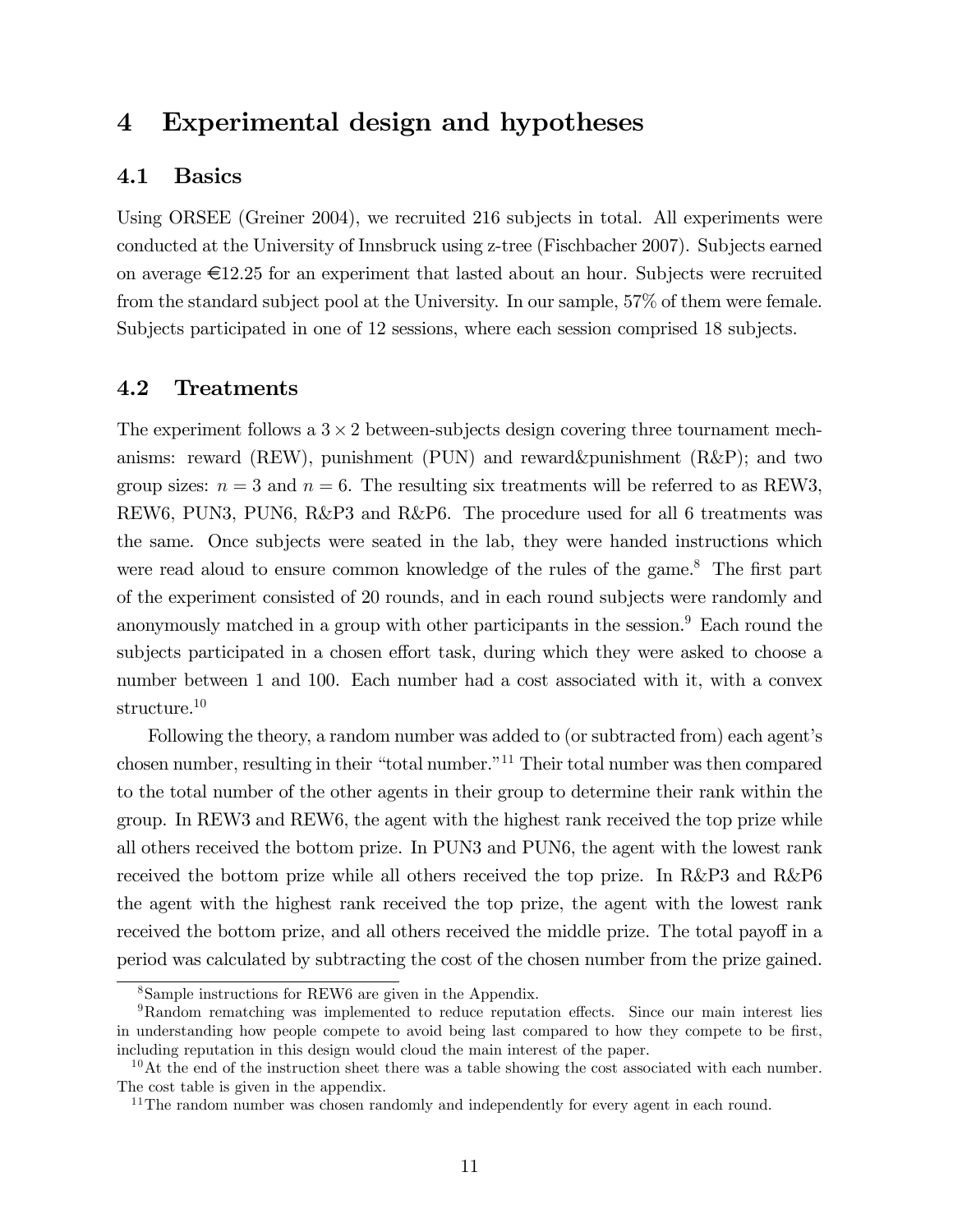Effort costs and prizes were denominated in tokens, where 2000 tokens equalled  $\in 1$ . Once all subjects in the session had chosen their number (effort), they were informed of their random number, their total number and whether their total number was the highest (in REW3, REW6, R&P3 and R&P6) or the lowest (in PUN3, PUN6, R&P3 and R&P6). Additionally, they were informed of their payment for that round if it would be randomly selected for payment. Four rounds were chosen at random for payment at the conclusion of the experiment.

Before receiving feedback in the last round, subjects were given a Holt-Laury risk aversion task (Holt and Laury 2002), as it is important to control for risk attitudes in our setting given that our theory assumes risk-neutral agents. Subjects were also administered a loss aversion task (G‰chter, Johnson and Herrmann 2010), which is meant to control for preferences in the loss domain. The experiment concluded with a short demographic questionnaire.

#### 4.3 Calibration of parameters

In the experiment, we use the uniform distribution of noise on the interval  $[-b, b]$ . In this case,  $\alpha_n = \tilde{\alpha}_n = \hat{\alpha}_n = 1/(2b)$ . The optimal contracts for the reward, punishment and reward&punishment tournaments are

$$
\bar{V}_1 = \bar{e} + \frac{2b(n-1)}{n}, \qquad \bar{V}_2 = \bar{e} - \frac{2b}{n};
$$
  

$$
\bar{W}_1 = \bar{e} + \frac{2b}{n}, \qquad \bar{W}_2 = \bar{e} - \frac{2b(n-1)}{n};
$$
  

$$
\bar{S}_1 = \bar{e} + b, \qquad \bar{S}_2 = \bar{e}, \qquad \bar{S}_3 = \bar{e} - b.
$$

For the cost function of effort, we use  $g(e) = (A - e)^{-r} - A^{-r}$ , with  $A, r > 0$ . The optimal effort  $\bar{e}$  solves  $cr(A-e)^{-r-1} = 1$ , which gives  $\bar{e} = A - (rc)^{1/(r+1)}$ . We impose the following three restrictions on parameters.

(a) An agent's payoff  $\bar{\pi}$  must be positive, which gives

$$
\bar{\pi} = A - (rc)^{1/(r+1)} - c[(cr)^{-r/(r+1)} - A^{-r}] = A + cA^{-r} - (rc)^{1/(r+1)}(1 + r^{-1}) > 0
$$

(b) The lowest prize across all the mechanisms,  $W_2$ , must be non-negative, which gives

$$
A - (rc)^{1/(r+1)} - \frac{2b(n-1)}{n} \ge 0.
$$

(c) One more restriction on parameters is imposed by the existence of the symmetric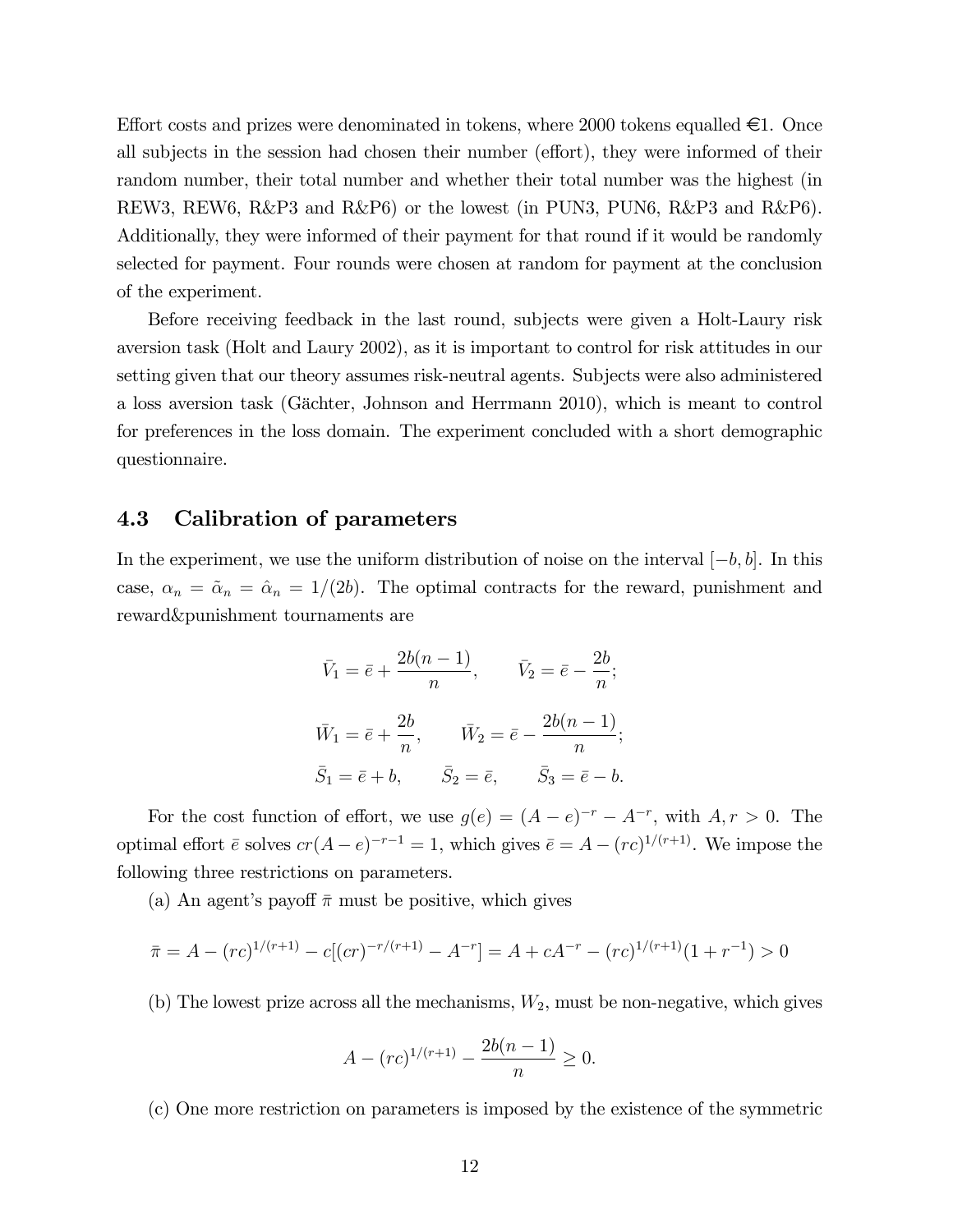equilibrium in all treatments. This issue is discussed in detail by Akerlof and Holden  $(2012)$  and amounts to verification of the second-order condition for the agent's payoff function at the symmetric equilibrium effort  $\bar{e}$ . Let  $w_r$  denote the prize the  $r^{th}$  ranked agent receives, and let  $\phi^{(r)}(e,\bar{e})$  denote the probability for an agent exerting effort e to be ranked r given that all other agents exert effort  $\bar{e}$ . The second-order condition for the agent then takes the form

$$
\sum_{r} \gamma_r w_r - \bar{c}g''(\bar{e}) < 0,\tag{15}
$$

where  $\gamma_r = [\partial^2 \phi^{(r)}(e,\bar{e})/\partial e^2]_{e=\bar{e}}$ . The expression for  $\gamma_r$  is provided in Akerlof and Holden (2012) for an arbitrary distribution of noise. It is shown that  $\sum_{r=1}^{n} \gamma_r = 0$  and, if the distribution of noise is symmetric,  $\gamma_r = \gamma_{n-r+1}$ . For reward tournaments, the prize structure is such that  $w_1 = \bar{V}_1$  and  $w_r = \bar{V}_2$  for  $r \geq 2$ . Equation (15) then gives

$$
\gamma_1(\bar{V}_1-\bar{V}_2)-\bar{c}g''(\bar{e})<0.
$$

For punishment tournaments, we have  $w_r = \bar{W}_1$  for  $r \leq n-1$  and  $w_n = \bar{W}_2$ . This leads to the second-order condition

$$
-\gamma_1(\bar{W}_1 - \bar{W}_2) - \bar{c}g''(\bar{e}) < 0.
$$

Finally, for reward&punishment we have  $w_1 = \bar{S}_1$ ,  $w_n = \bar{S}_3$  and  $w_r = \bar{S}_2$  for  $2 \le r \le n-1$ . This gives

$$
\gamma_1(\bar{S}_1 - 2\bar{S}_2 + \bar{S}_3) - \bar{c}g''(\bar{e}) < 0.
$$

Using the equation for  $\gamma_r$  from the proof of Lemma 2 by Akerlof and Holden (2012), for the uniform distribution of noise on  $[-b, b]$ , we obtain  $\gamma_1 = (n-1)/(4b^2)$ .<sup>12</sup> This implies that the second-order conditions for the punishment and reward&punishment tournaments hold automatically as long as  $g(\cdot)$  is strictly convex, and the only restriction is imposed by the second-order condition for the reward tournament. The latter gives

$$
(rc)^{1/(r+1)} < \frac{2b(r+1)}{n-1}.
$$

Table 1 shows parameters of the experiment that satisfy the constraints with the above cost function.<sup>13</sup>

<sup>&</sup>lt;sup>12</sup>The complete expression is  $\gamma_1 = (n-1)(n-2) \int_{-b}^{b} F(t)^{n-3} f(t)^3 dt$ , where  $f(t) = 1/(2b)$  and  $F(t) =$  $(b + t)/(2b)$  for the uniform distribution.

<sup>&</sup>lt;sup>13</sup>There are minor discrepancies in Table 1 due to rounding. In the experiment, all the prizes and costs have been multiplied by 100 to avoid the decimals.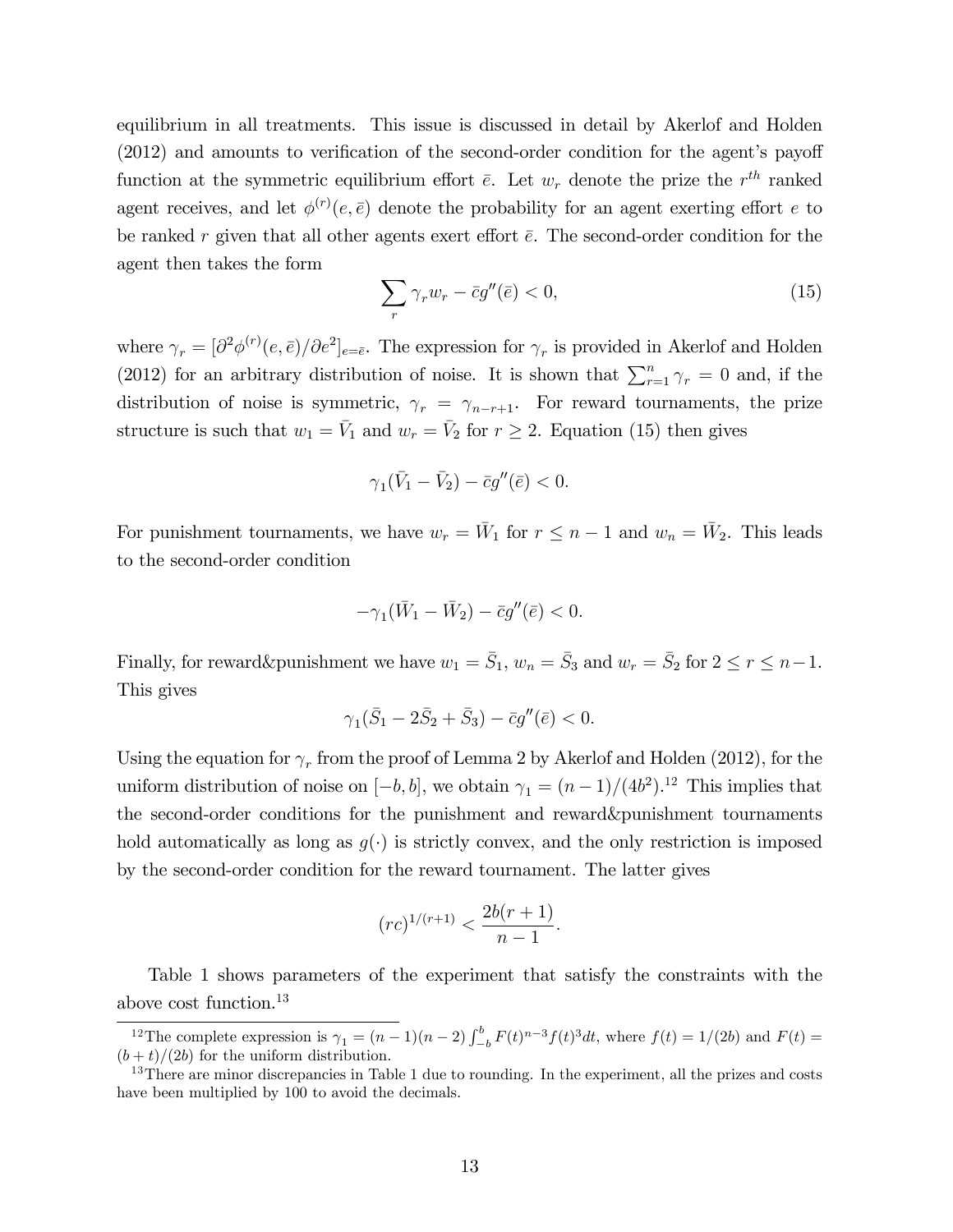| Mechanism     | $n \quad b \quad c$ | $A \t r$ | <b>Prizes</b>                                                                    | $\rho$      | $\bar{\pi}$ |
|---------------|---------------------|----------|----------------------------------------------------------------------------------|-------------|-------------|
| Reward        |                     |          | 3 44 3074 106 1.4 $V_1 = 132, V_2 = 44$                                          |             | 73.33 54.49 |
| Punish        |                     |          | 3 44 3074 106 1.4 $W_1 = 102.67, W_2 = 14.67$                                    | 73.33       | 54.49       |
| Reward&Punish |                     |          | 3 44 3074 106 1.4 $S_1 = 117.33, S_2 = 73.33, S_3 = 29.33$                       | 73.33       | 54.49       |
| Reward        |                     |          | 6 44 3074 106 1.4 $V_1 = 146.67, V_2 = 58.67$                                    | 73.33       | 54.49       |
| Punish        |                     |          | 6 44 3074 106 1.4 $W_1 = 88, W_2 = 0$                                            | 73.33       | 54.49       |
|               |                     |          | Reward & Punish 6 44 3074 106 1.4 $S_1 = 117.33$ , $S_2 = 73.33$ , $S_3 = 29.33$ | 73.33 54.49 |             |

Table 1: Treatments and parameters of the experiment.

#### 4.4 Hypotheses

Based on the above theory and parameterization, we can formulate the following main hypotheses, which our experiment aims to test:

 $Hypothesis$  1: Subjects' effort is equal in all treatments.

Hypothesis 1 makes predictions about the comparison between treatments, without the numerical restriction that effort be equal to  $73$  (as equilibrium predicts). Notice that this prediction about equality of efforts does not depend upon the size of the tournament or the mechanism employed.

#### Hypothesis 2: All treatments are equally efficient.

Efficiency is defined as the combined gains to the principal and the agents. Hypothesis 2 also follows directly from the theory and parameterization. By design, prizes, expected effort and effort costs are the same in each treatment; therefore, efficiency can also be expected to be the same.

## 5 Results

### 5.1 Effort

We begin our analysis with an overview of the data. Figure 1 displays the average effort in each period by treatment, in contests of size three (panel a) and size six (panel b). There are 36 observations per treatment per period, so each point in the figure represents the average of these 36 observations. This means that our sample consists of 4,320 observations in total. Looking first at panel (a), we can see that the average effort in REW3 is much lower than that in PUN3 or R&P3, especially from round 10 onwards, while similar average effort is observed in PUN3 and  $R\&P3$ . The picture is to a certain extent different for contests of size six: panel (b) shows that the average effort in  $R\&P6$  is higher than that in PUN6 or REW6, while the reward-only and punishment-only contests lead to similar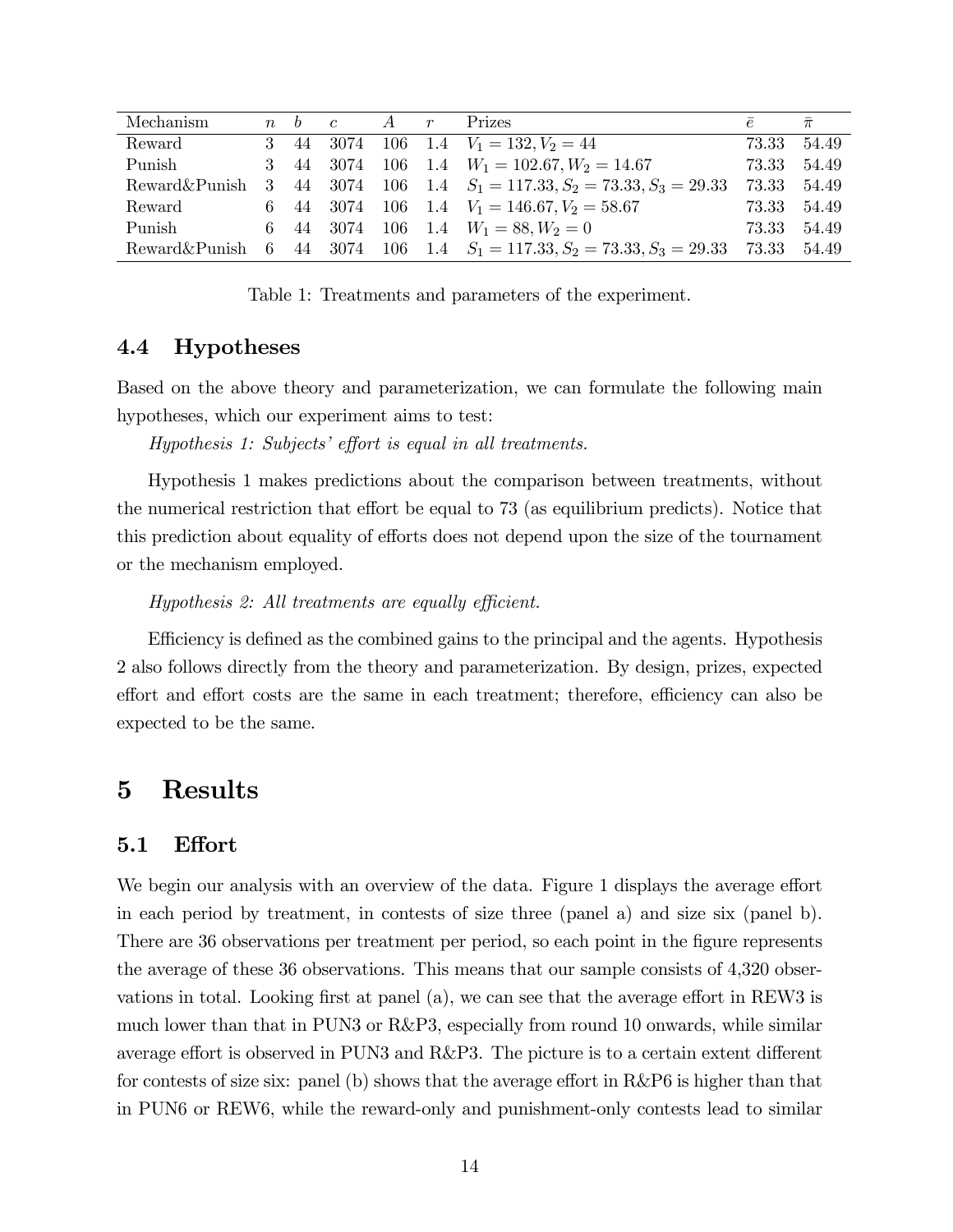

Figure 1: Mean effort over time. Panel (a): Effort in contests of size three. Panel (b): Effort in contests of size six.

| Size of contest Reward Punish $p-value$ R&P $p-value$ $p-value$ |       |        |             |       |                         |            |
|-----------------------------------------------------------------|-------|--------|-------------|-------|-------------------------|------------|
|                                                                 |       |        | REW vs. PUN |       | R&P vs. REW R&P vs. PUN |            |
| $n=3$                                                           | 58.28 | 65.88  | 0.03        | 68.04 | < 0.01                  | 0.46       |
| $n=6$                                                           | 51.86 | 51.49  | 0.40        | 62.25 | 0.03                    | ${}< 0.01$ |
| $p-value$                                                       | 0.28  | < 0.01 |             | 0.06  |                         |            |
| $n=3$ vs. $n=6$                                                 |       |        |             |       |                         |            |

Table 2: Average effort by treatment. Reported p-values are from a Mann-Whitney test.

effort levels throughout the course of the experiment. Notice that the mean effort in all six treatments is below the predicted value of 73.<sup>14</sup>

Table 2 shows the mean effort for each treatment and the results of pair-wise comparisons using Mann-Whitney tests. Because each subject played the game for 20 rounds, we treat each subject's average effort choice as one observation, resulting in 36 observations per treatment. The results in Table 2 confirm what is already seen in Figure 1. More specifically, in contests of size three there is no significant difference between PUN3 and R&P3, but effort in REW3 is significantly lower than in either PUN3 or R&P3. In the contests of size six, no difference is detected between REW6 and PUN6, but there is statistical support for a significantly higher effort in the R&P6 treatment than in the other two treatments. Finally, when we compare the same mechanism by contest size, average effort in contests of size three is found to be higher in the PUN and  $R\&P$  treatments, compared to the same treatments in contests of size six. However, there is no size effect

<sup>&</sup>lt;sup>14</sup>The hypothesis of average effort being equal to 73 is rejected in all treatments ( $p < 0.01$ , two-sided  $t - test$  with standard errors clustered by subject).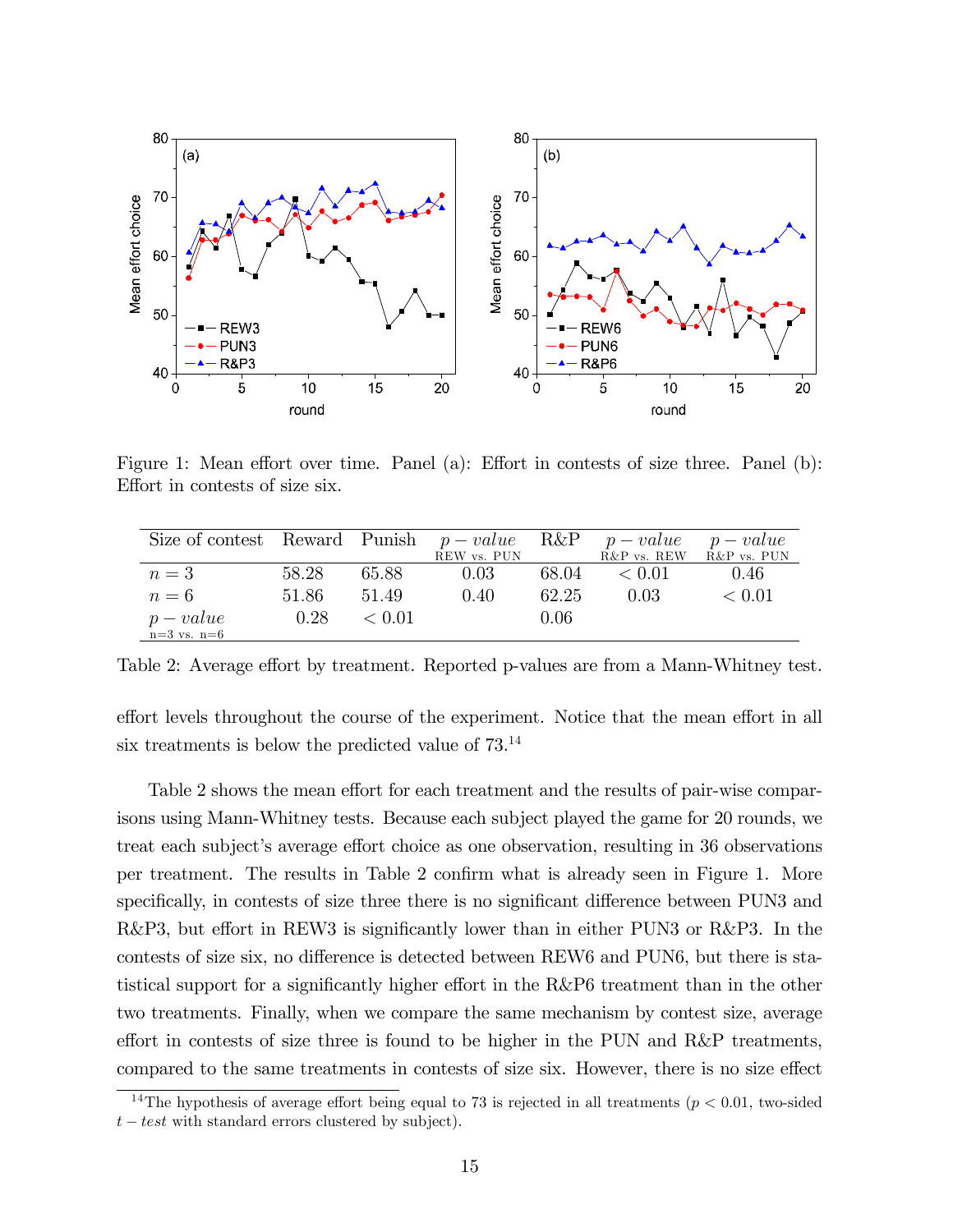| <b>Effort</b>       | $\bf (1)$ | $\bf(2)$   | $\boldsymbol{(3)}$ |
|---------------------|-----------|------------|--------------------|
|                     | $n = 3$   | $n = 6$    | Pooled             |
| Constant            | $40.56*$  | 60.74***   | 56.99***           |
|                     | (22.65)   | (22.78)    | (16.44)            |
| Punish Only         | $7.77***$ | $-0.53$    | $7.49**$           |
|                     | (3.40)    | (4.06)     | (3.39)             |
| R&P                 | $9.59***$ | $10.73***$ | $9.21***$          |
|                     | (3.32)    | (4.06)     | (3.31)             |
| Age                 | 0.31      | 0.35       | 0.29               |
|                     | (0.48)    | (0.58)     | (0.38)             |
| Contests of Size 6  |           |            | $-7.14$            |
|                     |           |            | (4.58)             |
| $Size\times Punish$ |           |            | $-8.07$            |
|                     |           |            | (5.30)             |
| $Size \times R\&P$  |           |            | 1.59               |
|                     |           |            | (5.31)             |
| Risk Aversion       | 0.76      | $-0.69\,$  | $-0.08$            |
|                     | (0.84)    | (0.65)     | (0.51)             |
| Loss Aversion       | 0.21      | 0.05       | 0.20               |
|                     | (0.85)    | (1.03)     | (0.68)             |
| Female              | $-1.44$   | $-3.52$    | $-2.76$            |
|                     | (2.73)    | (3.28)     | (2.16)             |
| Round               | $-0.02$   | $-0.21$    | $-0.11$            |
|                     | (0.13)    | (0.13)     | (0.09)             |
| $#$ of observations | 2160      | 2160       | 4320               |
| $#$ of clusters     | 108       | 108        | 216                |
| R-squared           | 0.04      | 0.05       | 0.07               |

Table 3: Individual random effects panel regressions on effort. Robust standard errors (in parentheses) are clustered at the individual level. Three and two stars represent significance at the one and five percent levels respectively.

in the rewards-only treatment.

Table 3 reports the results of individual random effects regressions. The dependent variable in our regression is individual effort, while the main explanatory variables are dummy variables for the punishment and the reward&punishment treatments (which implies that the reference group for the regressions is the reward treatment). Additionally, controls for gender, age, round, a subject's risk preferences and the degree of aversion to losses are also included. To correct for the fact that there are 20 observations per subject, standard errors are clustered at the individual level. Column (1) examines contests of size three, column (2) contests of size six, and column (3) combines contests of both sizes, adding an additional dummy variable for contests of size six as well as interactions of size with PUN and R&P.

The model in column (1) from Table 3 confirms that in contests of size three, effort in punishment and in reward&punishment contests is higher than in the baseline rewardonly contest. A Wald test also confirms that there is no difference between effort in PUN3 and R&P3 ( $p = 0.47$ ). Column (2) shows that, in contests of size six, there is a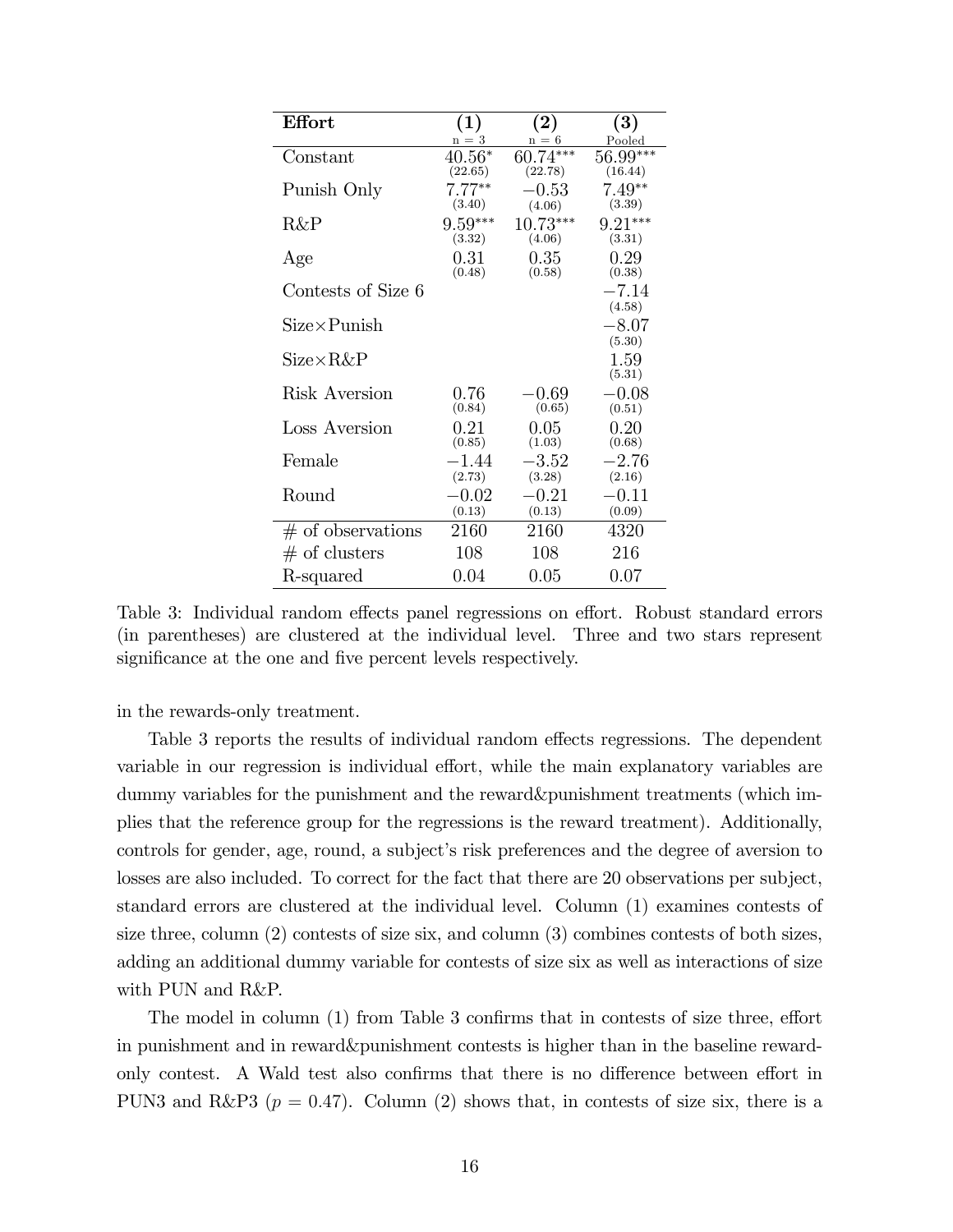sizeable difference between REW6 and  $R\&P6$ , as well as a difference between PUN6 and R&P6 ( $p < .001$ ); hence, the combination of reward and punishment gives rise to the highest output. No difference is detected between REW6 and PUN6. The results from columns (1) and (2) are thus consistent with the non-parametric tests reported above, while column  $(3)$  also leads to the same main results using the entire sample.<sup>15</sup> Column  $(3)$  also shows that there is no difference in the treatment effects based on the size of the contest, something which is evidenced by the insignificant interaction terms of contest size with the mechanism dummies. As for the effect of size per se, joint significance tests reveal that average effort in contests of size six is lower than in contests of size three in the cases of punishment (Wald test,  $p < 0.01$ ) and reward&punishment ( $p < .001$ ). Thus, after accounting for the level effects of the contest size, the basic mechanism driving behavior is the same in both contests of size three and six. This analysis leads to our first three results.

Result 1: In contests of size three, there is no difference in effort between the PUN and  $R\&P$  treatments, but effort in both of these treatments is higher than in the REW treatment.

Result 2: In contests of size six, effort is highest in the R&P treatment while there is no difference in effort between the REW and PUN treatment.

Result 3: Effort in PUN and R&P contests of size six is lower than in the same contests of size three. Once the level effect from contests of size three is controlled for however, there is no overall difference between the mechanisms employed depending on contest size.

The first three results are arrived at by examining mean effort by treatment. As evidenced by Figure 1, this may not capture all important aspects of behavior, so we proceed with some more nuanced analysis regarding the distribution of effort choices, shown in Figure 2. This Figure presents the frequencies of chosen effort numbers falling into the intervals 1-10, 11-20, ..., 91-100 for all 20 rounds in contests of size three (panel a) and size six (panel b). Focusing first on panel (b), we see that even though Table  $2$ shows no difference in the means between treatments REW6 and PUN6, the way that these means are arrived at is quite different. Looking first at the reward treatment, we see that the distribution of numbers chosen appears bimodal. There are many subjects who contribute 1-10 (the lowest category) and many who contribute 81-90 (the penultimate category). Thus, in line with previous studies (e.g., Bull Schotter and Weigelt 1987,

 $15$ Using Wald tests, we confirm that in contests of size six there is no significant difference between PUN6 and REW6 ( $p = 0.89$ ), but a difference remains between REW6 and R&P6 ( $p = 0.01$ ).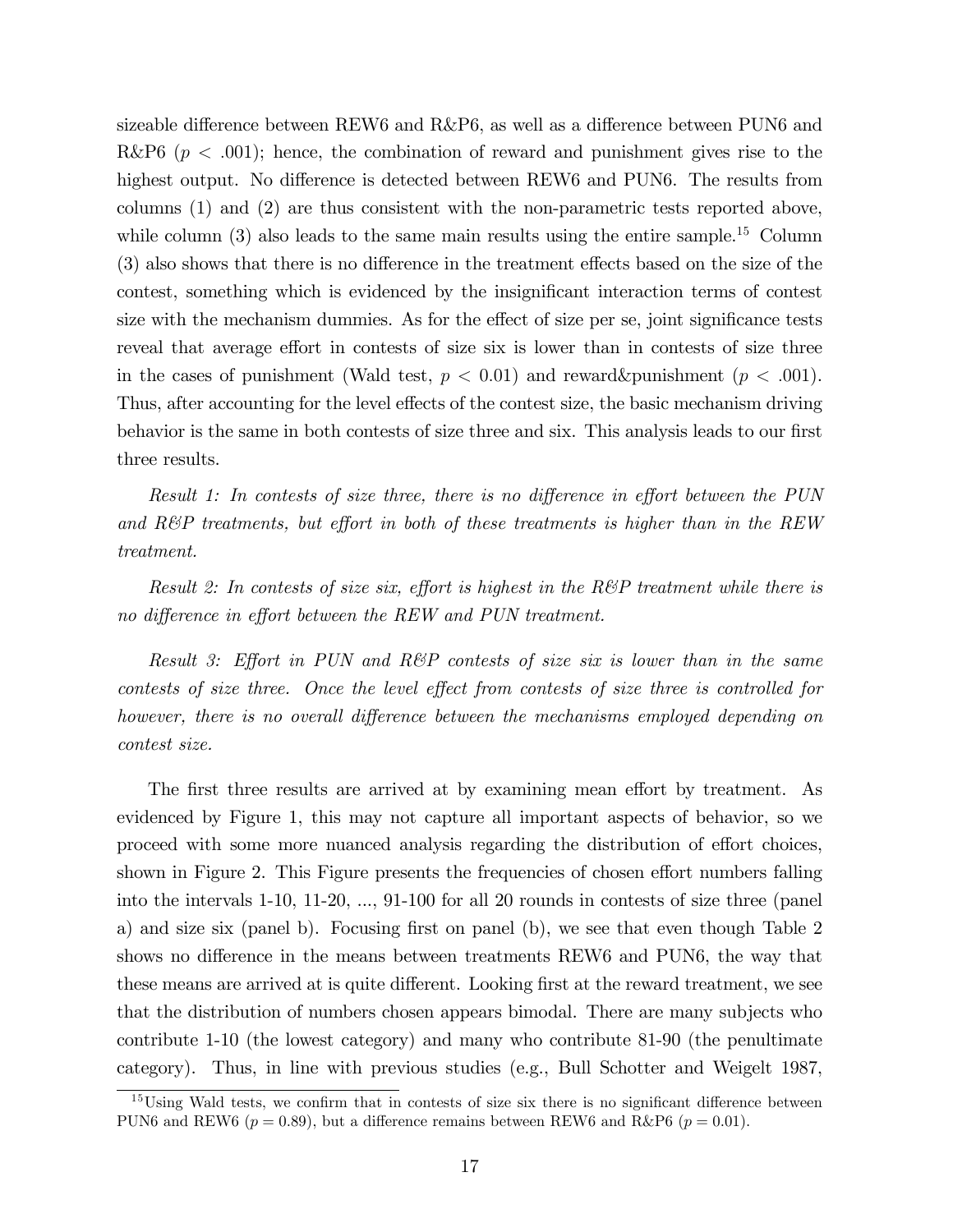

Figure 2: Categories of effort deciles for all 20 periods. Panel (a) is tournaments of size three and Panel (b) is tournaments of size six.

Müller and Schotter 2010), the variance of effort is quite high in the case of rewards, as subjects either compete too much or drop out. In the punishment treatment, the opposite is true. There are very few subjects who choose effort at the lower or upper end, with the majority concentrated at 51-60, close to the mean of 51.5. So the possibility of being punished drives up the lower efforts, while the lack of a top prize almost eliminates the higher ones. The R&P mechanism combines both motivations, resulting in a higher overall mean. More specifically, the possibility of being last in the  $R\&P$  mechanism reduces the incentive to choose a low effort, and at the same time the existence of a top prize gives rise to some higher effort choices.

Not surprisingly, the same basic pattern can be observed in contests of size three. More specifically, the distribution of effort in the rewards only treatment appears bimodal in panel (a), while that in the punishment and in the reward&punishment treatments appears closer to a normal distribution (if somewhat right-skewed). In line with Result 3, this is a further indication that the underlying mechanism driving effort is the same in contests of size three and of size six. Notice also that effort levels in panel  $(a)$  are shifted upwards compared to panel (b); this is also consistent with the level effect mentioned in Result  $3$ and it is most evident in the punishment treatment.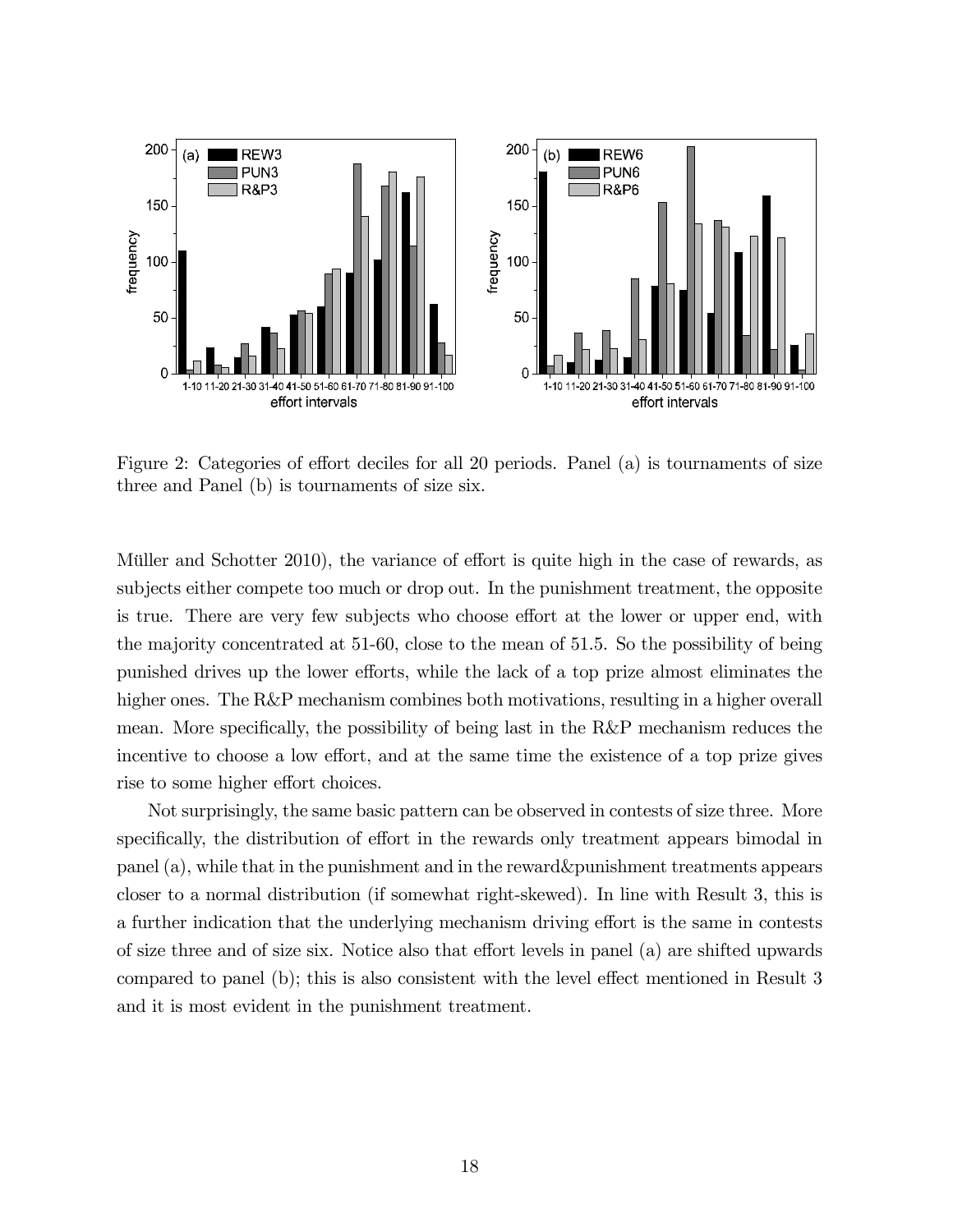## 5.2 Efficiency

Hypothesis 2 states that the efficiency of each mechanism should be the same, since effort in all 6 treatments is predicted to be identical and the amount of prize money per subject is the same in all treatments. We will first focus on overall efficiency. Table 4 shows overall efficiency by treatment, defined as the combined gains to the principal and the agents.<sup>16</sup> The  $p$ -values in the table are from Mann-Whitney tests comparing the gains from representative groups from each treatment.<sup>17</sup>

As seen in Table 4, the least efficient mechanism regardless of the size of the tournament is the reward tournament, while there is no statistical difference between the  $R\&P$ and the PUN tournaments. What is also seen in this table is that actual gains per group are always below expected gains. This is due to the fact that effort is below the predicted equilibrium level, which was shown to be socially efficient in Section 3.2.

To calculate which mechanism is the most efficient from the agent's perspective, we merely need to consider the prize gained and subtract the cost to the agent of attaining the prize. Table 5 shows the expected and actual gains to the agents in each of the six treatments. The p-values in the table are from Mann-Whitney tests comparing the gains from each agent in a given treatment. As evidenced in this table, the most profitable mechanism for the agents depends on the size of the tournament. In tournaments of size six, punishment is the most profitable option by quite a margin, while in tournaments of size three there is no clear ranking, although the reward tournament again appears to be the least profitable mechanism. The superiority of the PUN mechanism in tournaments of size six is due to the convex cost structure and the fact that the variance is lowest under this mechanism. It is somewhat surprising that there is no statistically significant difference between REW and the other two mechanisms when  $n = 3$  (given what appears to be a large difference), and the culprit for this is the large variance in the reward treatment, seen previously in Figure 2.

Result  $\ddot{A}$ : The reward tournament is the least efficient for tournaments of size three

<sup>&</sup>lt;sup>16</sup>As a reminder, total profit to the principal in the reward tournament is  $\overline{\Pi} = n\overline{e} - V_1 - (n-1)V_2$ and payoffs for all agents in a reward tournament is  $\bar{\pi} = V_1 + (n-1)V_2 - nc(\bar{e})$ . This leads to the total efficiency of  $n\bar{e} - nc(\bar{e})$ . This calculation also holds true for PUN and for R&P tournaments.

<sup>&</sup>lt;sup>17</sup>Due to random rematching of subjects into a different group each period, a representative group as used in our analysis is defined as follows: in any given period,  $n$  sujects are randomly drawn without replacement from the population of k subjects to form  $\frac{k}{n}$  groups. Since there are 20 periods, a single group is the result of 20 such draws. This exercise was done to arrive at twelve groups in the  $n = 3$ treatments and six groups in the  $n = 6$  treatments reported in Table 4. Other methods we tried confirm the robustness of the findings in the table, but were less conservative. As an example, if the efficiency of a single group is analyzed each period in the same manner as in Table 4, the sample size is multiplied by 20 and thus stronger results are obtained. Additionally, the results remain unchanged if regressions are used where group level controls are used.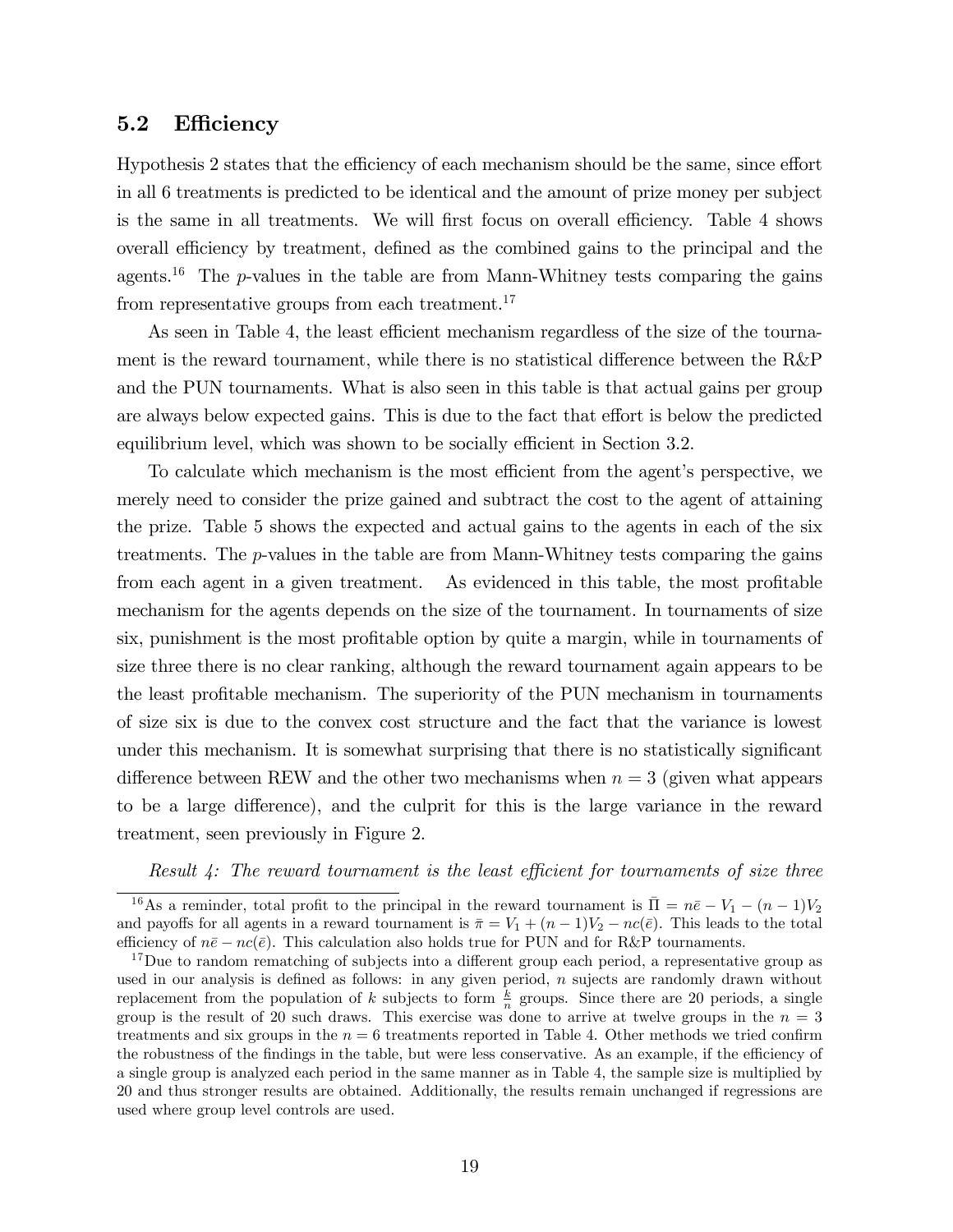| Mechanism     | $\, n$ | Expected Gains<br>per group | Actual Gains<br>per group | $p-value$<br>REW vs. PUN | $p-value$<br>R&P vs. REW | $p-value$<br>R&P vs. PUN |
|---------------|--------|-----------------------------|---------------------------|--------------------------|--------------------------|--------------------------|
| Reward        | 3      | 328, 920                    | 184, 874                  |                          |                          |                          |
| Punish        | 3      | 328, 920                    | 260,038                   |                          |                          |                          |
| Reward&Punish | 3      | 328, 920                    | 270, 982                  | ${}< 0.01$               | < 0.01                   | 0.64                     |
| Reward        | 6      | 657,840                     | 361, 569                  |                          |                          |                          |
| Punish        | 6      | 657,840                     | 505, 234                  |                          |                          |                          |
| Reward&Punish | 6      | 657,840                     | 485, 327                  | < 0.01                   | < 0.01                   | 0.26                     |

Table 4: Expected and actual efficiency for each treatment. The gains per group are given where a group consists of one principal and n agents. Thus, in the  $n=3$  treatments, there were twelve groups in each treatment while in the  $n=6$  treatments, there were six groups in each treatment. The p-values are based on Mann-Whitney tests.

| Mechanism     | $\boldsymbol{n}$ | Expected Gains<br>per agent | Actual Gains<br>per agent | $p-value$<br>REW vs. PUN | $p-value$<br>R&P vs. REW | $p-value$<br>R&P vs. PUN |
|---------------|------------------|-----------------------------|---------------------------|--------------------------|--------------------------|--------------------------|
| Reward        |                  | 109,640                     | 91,722                    |                          |                          |                          |
| Punish        | 3                | 109,640                     | 101,600                   |                          |                          |                          |
| Reward&Punish | 3                | 109,640                     | 100,901                   | 0.12                     | 0.18                     | 0.67                     |
| Reward        | 6                | 109,640                     | 103, 221                  |                          |                          |                          |
| Punish        | 6                | 109,640                     | 127,883                   |                          |                          |                          |
| Reward&Punish | 6                | 109,640                     | 103,042                   | < 0.01                   | 0.81                     | ${}< 0.01$               |

Table 5: Expected and actual gains to the agents for each treatment. There were 36 observations per treatment. P-values are the result of Mann-Whitney tests.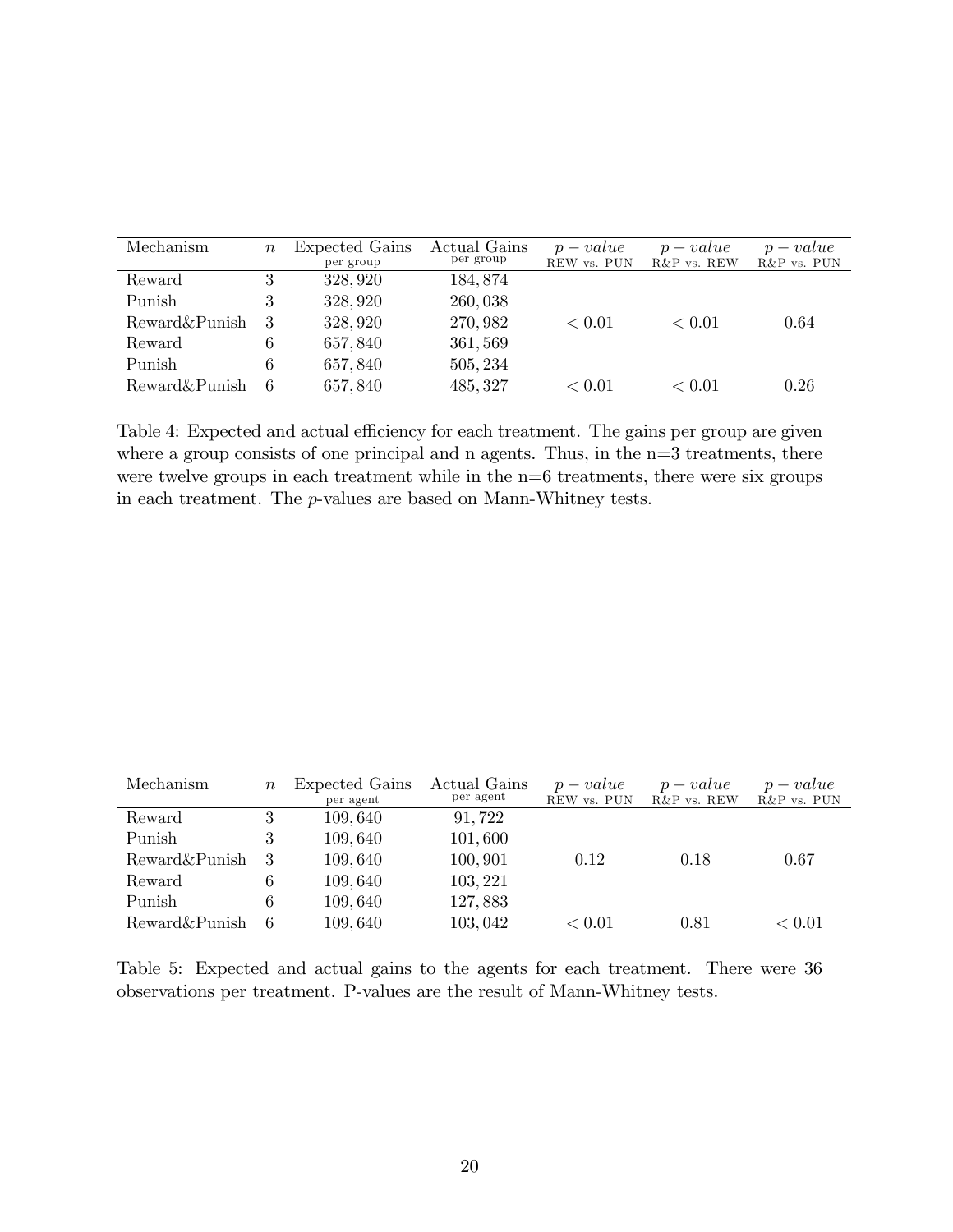and size six, while there is no difference in terms of aggregate efficiency between  $PUN$  and  $R\&P$ . Punishment is the most profitable mechanism for the agents in tournaments of size six, while there is no clear difference in tournaments of size three.

From the principal's perspective, the preferred mechanism is of course the one that generates the highest total effort. We have already dealt with this issue in Section 5.1, where we saw that the mechanism that combines reward and punishment is superior to the other two with respect to total agent effort, especially in contests of size six.

## 5.3 Analysis of dynamics

Results 1-4 reveal that the mechanisms considered produce quite different results. This is counter to our predictions based on the basic model of Section 3. The next step is to try and find a suitable explanation, which fits our data. Behavior observed in mechanisms such as punishment and rewards has been traditionally modeled using reinforcement learning and/or directional learning. The most fundamental property of reinforcement learning is that strategies which have led to bad outcomes are less likely to be used in the future (Roth and Erev 1995). The key feature of the directional learning theory (Selten and Stoecker 1985) is that subjects respond in the direction of higher profits. If directional learning is applicable in our setting, then we should observe the following pattern: after receiving negative reinforcement (i.e., after being punished or after not winning a reward tournament), a subject should not choose an effort equal to or less than what led to that outcome, meaning that a higher effort will be chosen. Likewise, if an agent wins the contest or if a chosen number is enough to prevent being last, this conveys the signal that a lower number could have potentially led to higher profits; thus, a lower number will be chosen. As suggested by Grosskopf  $(2003)$ , we use a combination of reinforcement and directional learning in a more formal analysis in the Appendix. Below we outline the general conjectures of reinforcement and directional learning applied to our setting.

- (RD1) Following punishment or no reward, subjects will increase their effort.
- (RD2) Following reward or no punishment, subjects will decrease their effort.
- $(RD3)$  These effects will be lessened over time.

Focusing first on the treatments that involve punishment (treatments PUN and  $R\&P$ ), a first graphical test of conjectures RD1 and RD2 is given in panel (a) of Figure 3, which examines behavior before and after receiving punishment in contests of size three and size six. Panel (a) shows that, consistent with RD1, subjects increase their effort after being punished. The differences are statistically significant both in the punishment and in the reward&punishment treatment, and in tournaments of size three as well as size six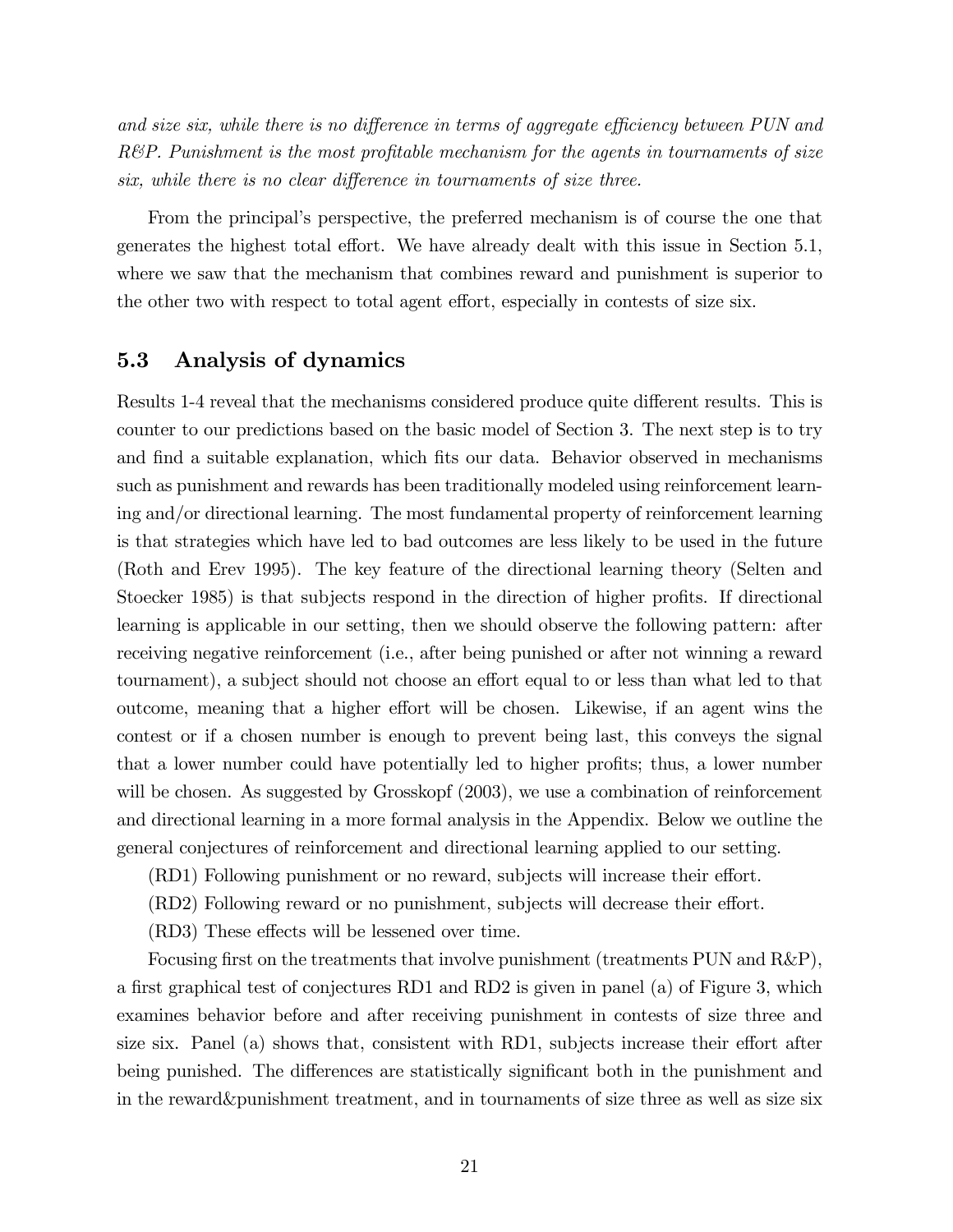$(p < 0.01).^{18}$ 

Panel (b) in Figure 3 examines behavior before and after subjects learn that they have not been punished. We see here that, upon learning that they were not last in the previous round, subjects decrease their effort. Again, this result is statistically significant for all cases, regardless of treatment and tournament size  $(p < 0.01)$ .

In order to check for the robustness of these findings, we present in columns  $(1)$ and (2) of Table 6 the results from two regressions, where the dependent variable is the difference in chosen effort from round  $t - 1$  to round t. The main explanatory variable is  $LagPunish$ , which is a dummy variable equal to 1 if the subject was punished in round  $t-1$ . Additionally, there is a variable accounting for the number of times a subject had already been punished at the start of a given round, which is meant to capture the decreasing effect of reinforcement over time (see RD3), as well as a control variable for the size of the contest. Column (1) examines the punishment contests and column (2) the reward&punishment contests. For succinctness, we relegate to the Appendix specifications that use the pooled sample of PUN and R&P observations, but we note here that all our results are robust to such a specification.

In line with RD1, we see that the effect of being punished in round  $t - 1$  causes subjects to increase their chosen effort by a sizeable amount, compared to a subject who was not punished (see the large and strongly significant coefficient of  $LagPunish$  in both specifications). In  $(2)$  we see that, in R&P, this effect is inversely related to the number of times a subject was punished, as RD3 predicts. Interestingly, however, the effectiveness of punishment is not diminished in the PUN treatment.<sup>19</sup> Thus, these results are largely in line with learning theory.

Result 5: In contests involving punishment, the evolution of play is consistent with basic learning predictions where subjects increase their effort following punishment and decrease their effort following no punishment.

Turning now to the effect of rewards, panel  $(c)$  of Figure 3 looks at the response of agents upon winning the contest, and panel (d) examines the response upon not winning the contest. It is evident in panel (c) that, following a win, a subject decreases their effort as predicted by RD2. The decrease after winning the contest is statistically significant in the REW as well as in the R&P contest  $(p < 0.01)$ . Panel (d) of Figure 3 shows that

<sup>&</sup>lt;sup>18</sup>Unless otherwise mentioned, all the p-values reported here are a result of a pairwise regression where errors are clustered at the subject level.

<sup>&</sup>lt;sup>19</sup>This result is intriguing and the explanation for it is not given by learning theory. One explanation could hinge on what a subject focuses on. In the PUN treatment, they focus solely on whether they were punished or not, while in the R&P treatment, they are also competing for the top prize. Thus, punishment may be more effective over time if it is the sole mechanism.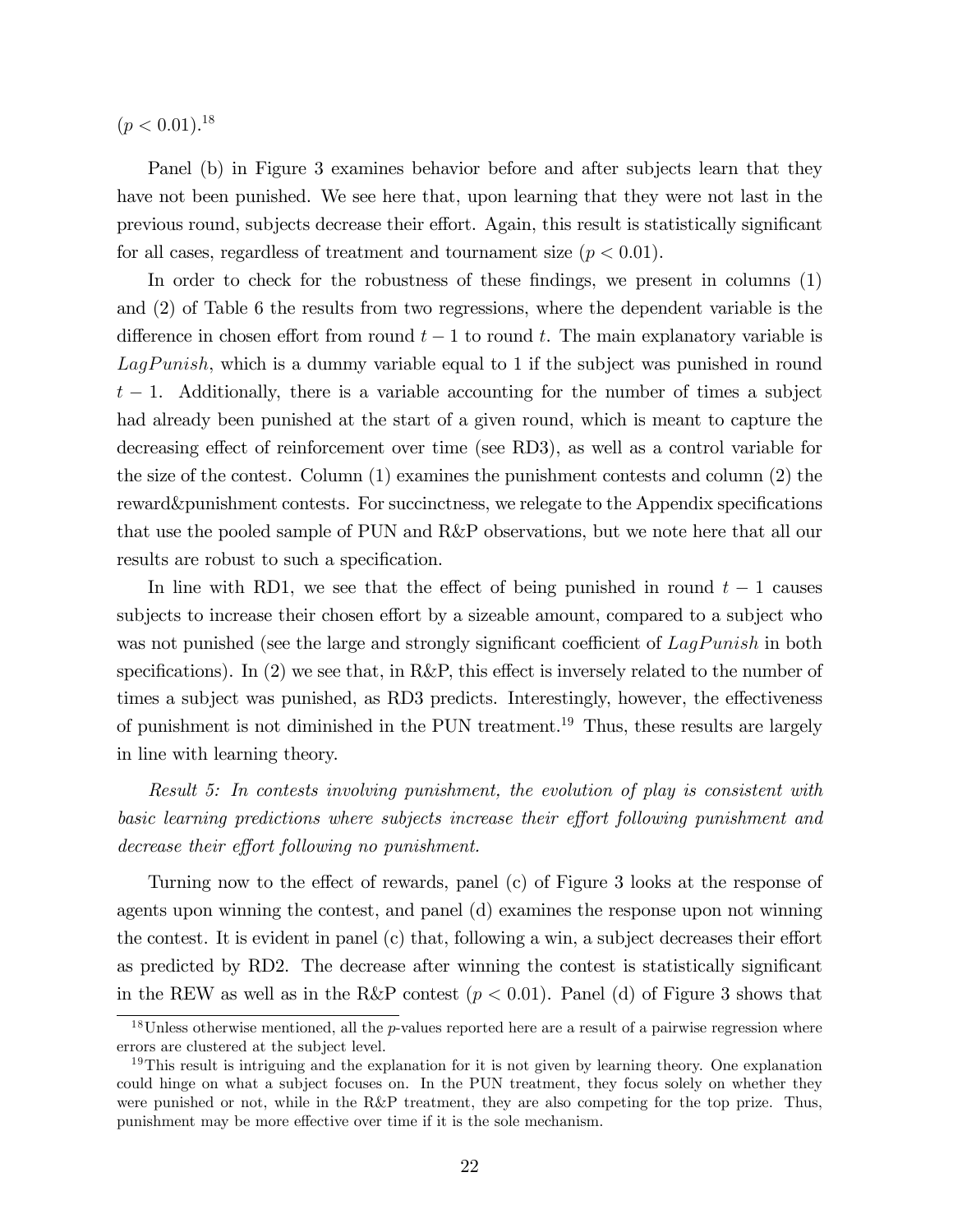

Figure 3: The reaction of subjects in tournaments before and after being reinforced. Panel (a) shows the reaction of subjects before and after being punished, Panel (b) shows the reaction of subjects before and after not being punished, Panel (c) shows the reaction of subjects before and after being rewarded while Panel (d) shows the reaction of subjects before and after not being rewarded.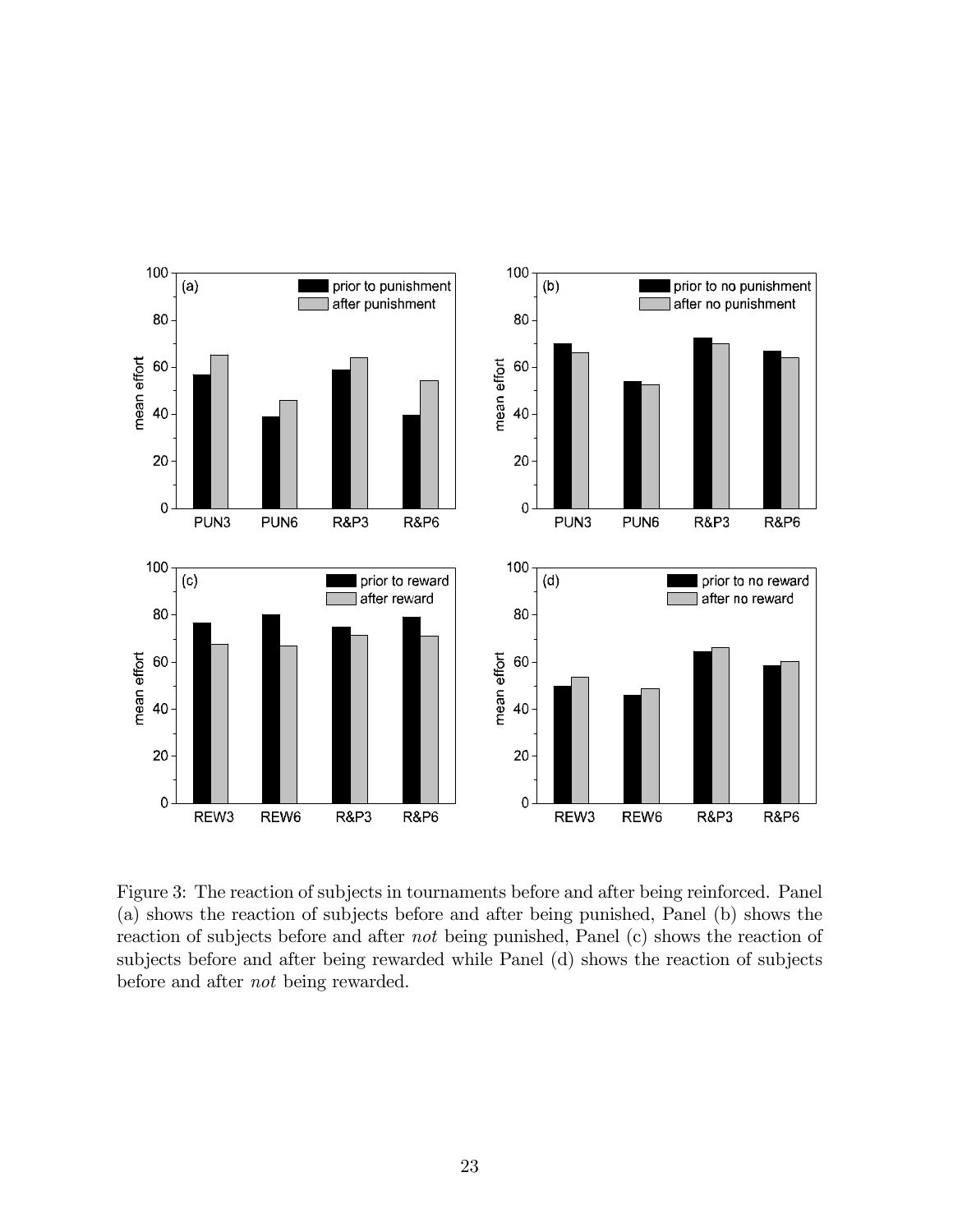| Difference in Effort     | $\bf(1)$ | $\bf (2)$  | $\bf{3)}$   | $\left( 4\right)$ |
|--------------------------|----------|------------|-------------|-------------------|
|                          | PUN      | R&P        | <b>REW</b>  | R&P               |
| Constant                 | $-2.33$  | $-9.36***$ | $11.10**$   | 2.33              |
|                          | (2.74)   | (3.91)     | (3.24)      | (3.19)            |
| LagPunish                | 12.38*** | 14.48***   |             |                   |
|                          | (2.51)   | (2.47)     |             |                   |
| LagReward                |          |            | $-17.30***$ | $-10.78***$       |
|                          |          |            | (2.96)      | (2.02)            |
| Contests of Size Six     | 0.72     | $1.60**$   | $-1.00$     | $-0.91**$         |
|                          | (0.52)   | (0.50)     | (0.77)      | (0.38)            |
| Number of Times Punished | $-0.48$  | $-0.90**$  |             |                   |
|                          | (0.59)   | (0.39)     |             |                   |
| Number of Times Rewarded |          |            | $1.14**$    | $1.07***$         |
|                          |          |            | (0.51)      | (0.33)            |
| Age                      | 0.04     | $-0.07$    | $-0.12$     | $-0.13*$          |
|                          | (0.07)   | (0.07)     | (0.11)      | (0.07)            |
| Risk Aversion            | $-0.05$  | $0.28**$   | .05         | 0.15              |
|                          | (0.10)   | (0.12)     | (0.18)      | (0.10)            |
| Loss Aversion            | $-0.04$  | $0.38**$   | $-0.39*$    | $0.24*$           |
|                          | (0.10)   | (0.17)     | (0.24)      | (0.13)            |
| Female                   | $-0.15$  | $-0.08$    | 0.17        | 0.14              |
|                          | (0.34)   | (0.49)     | (0.70)      | (0.41)            |
| Round                    | 0.00     | 0.02       | $-0.19**$   | $0.14***$         |
|                          | (0.05)   | (0.06)     | (0.09)      | (0.05)            |
| $#$ of observations      | 1368     | 1368       | 1368        | 1368              |
|                          |          |            |             |                   |
| $#$ of clusters          | 72       | 72         | 72          | 72                |
| R-squared                | 0.09     | 0.06       | 0.03        | 0.03              |

Table 6: Individual random effects panel regressions on the difference in effort from period  $t-1$  to period t where the main explanatory variable is if the subject was punished in period  $t - 1$ . Because of this, period 1 is not included in the analysis. Robust standard errors, which are clustered at the individual level, are in parentheses. Three, two and one stars represent significance at the one, five and ten percent level respectively.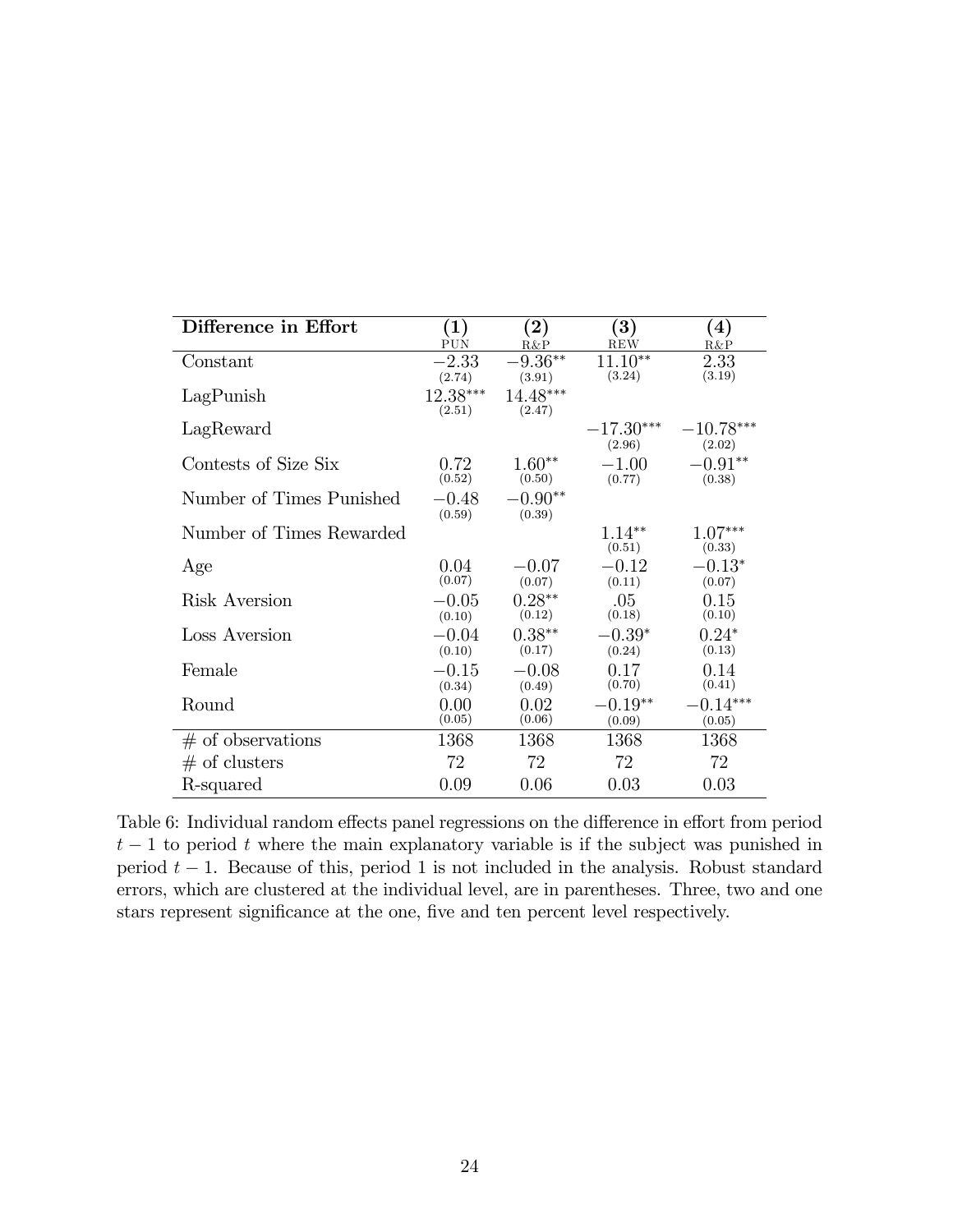subjects increase their effort upon not winning the contest. This is consistent with RD1. Again, the difference is highly significant for both tournament mechanisms (REW and R&P), although the magnitude is somewhat smaller than what we saw with punishment mechanisms.

Columns (3) and (4) in Table 6 examine how subjects change their behavior in contests involving rewards. The dependent variable is once again the difference in chosen effort from round  $t-1$  to round t. The main explanatory variable is the dummy LagReward, which is equal to one if the subject was rewarded in round  $t-1$  and zero otherwise. Column (3) examines only the REW contest and column (4) only the R&P contest.<sup>20</sup> Consistent with RD2 and Figure 6, we document a strong and significant negative impact of winning the contest on effort in the subsequent round. Moreover, this effect is declining with each subsequent reinforcement, as RD3 suggests.

Result 6: In contests involving rewards, the evolution of play is consistent with the basic learning predictions where subjects decrease their effort following a reward and increase their effort following no reward.

Taken together, the six results so far give us an indication of why reward&punishment contests are generally more effective than the punishment-only or reward-only contests. The R&P mechanism combines the reinforcing features of both contests. Finally, we use data from the R&P contest in order to disentangle if punishment or reward has a stronger reinforcing effect (since the R&P treatment is the only one where both reward and punishment were possible). Table 7 does this in a regression that includes lags of punishment and reward, along with the usual control variables.<sup>21</sup>

As it turns out, the effect of being punished has a larger impact on a subject's subsequent chosen effort, compared to the effect of being rewarded (Wald test;  $p < 0.01$ ). As a reminder, the variables  $LagReward$  and  $LagPunish$  are looking at the relative increase or decrease in effort from a subject who was previously rewarded or punished. Not only is punishment statistically more effective than reward, but the coefficient on  $LagPunish$  is more than three times greater in magnitude than the coefficient on  $LagReward$ . The relatively more effective motivation of punishment indicates why the outcome in the PUN3 approaches the outcome in the R&P3 contest.

 $^{20}$ Once again, all results remain unchanged if we run pooled regressions that include data from treatments REW and R&P (see Appendix).

<sup>&</sup>lt;sup>21</sup> Because we want to clearly isolate the effect of being rewarded or being punished, we do not include here the number of times that a subject has been punished or rewarded because these are inherently related to the base effect.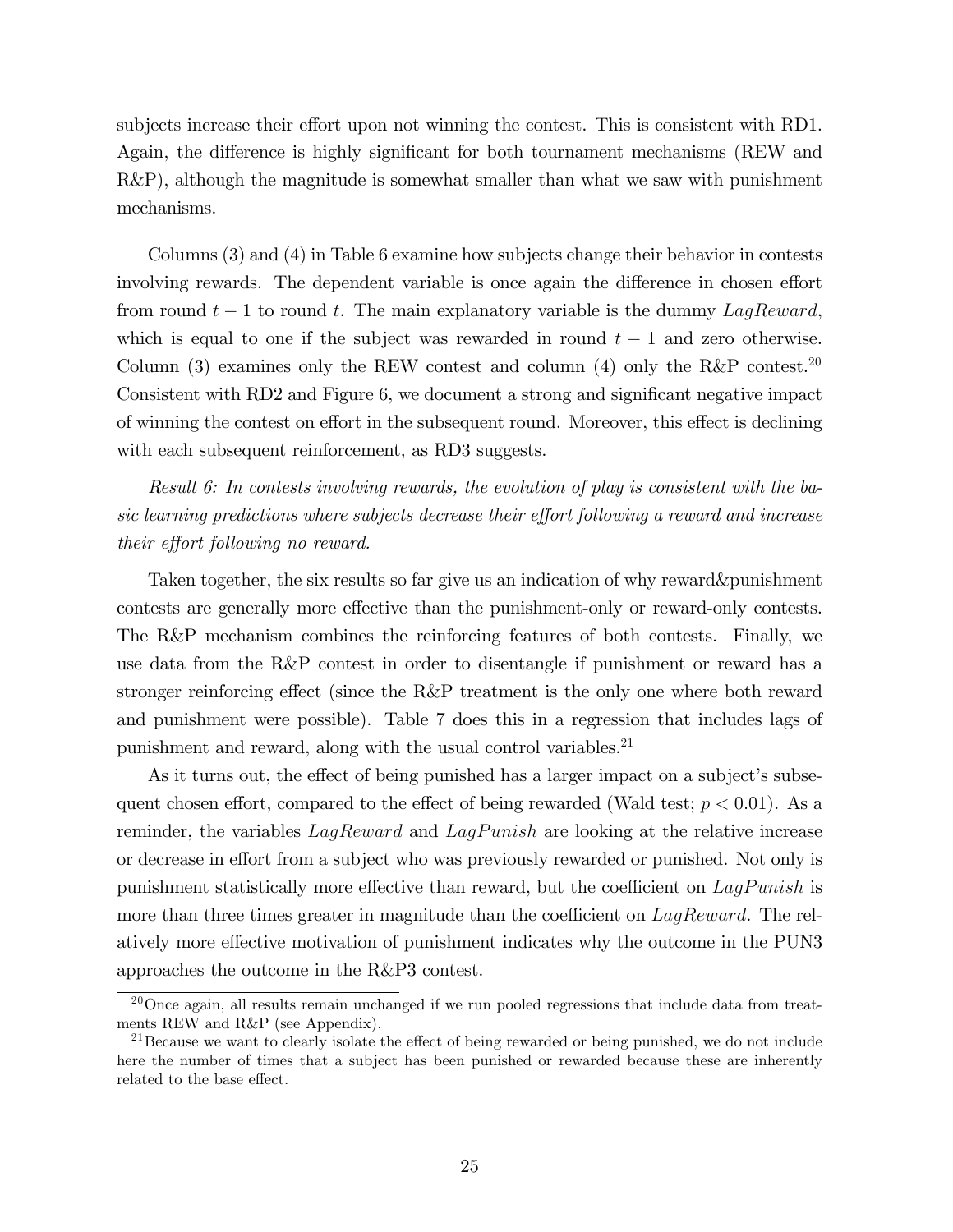| Difference in Effort | (1)                            |
|----------------------|--------------------------------|
| Constant             | $-6.20$                        |
| LagReward            | (3.16)<br>$-3.06***$<br>(1.11) |
| LagPunish            | $9.80***$<br>(1.78)            |
| Contests of Size Six | $1.21**$<br>(0.56)             |
| Age                  | $-0.10$<br>(0.09)              |
| Risk Aversion        | $0.28**$                       |
| Loss Aversion        | (0.40)<br>$0.36**$<br>(0.19)   |
| Female               | $-0.24$                        |
| Period               | (0.55)<br>$-0.06$<br>(0.05)    |
| $#$ of Observations  | 1368                           |
| $#$ of Clusters      | 72                             |
| R-squared            | $0.06\,$                       |

Table 7: Individual random effects panel regressions on the difference in effort from period  $t-1$  to period t in the treatment with both reward and punishment where the main explanatory variables are if the subject was rewarded or punished in period  $t-1$ . Because of this, period one is not included in the analysis. Robust standard errors, which are clustered at the individual level, are in parentheses. Three stars represent significance at the one percent level.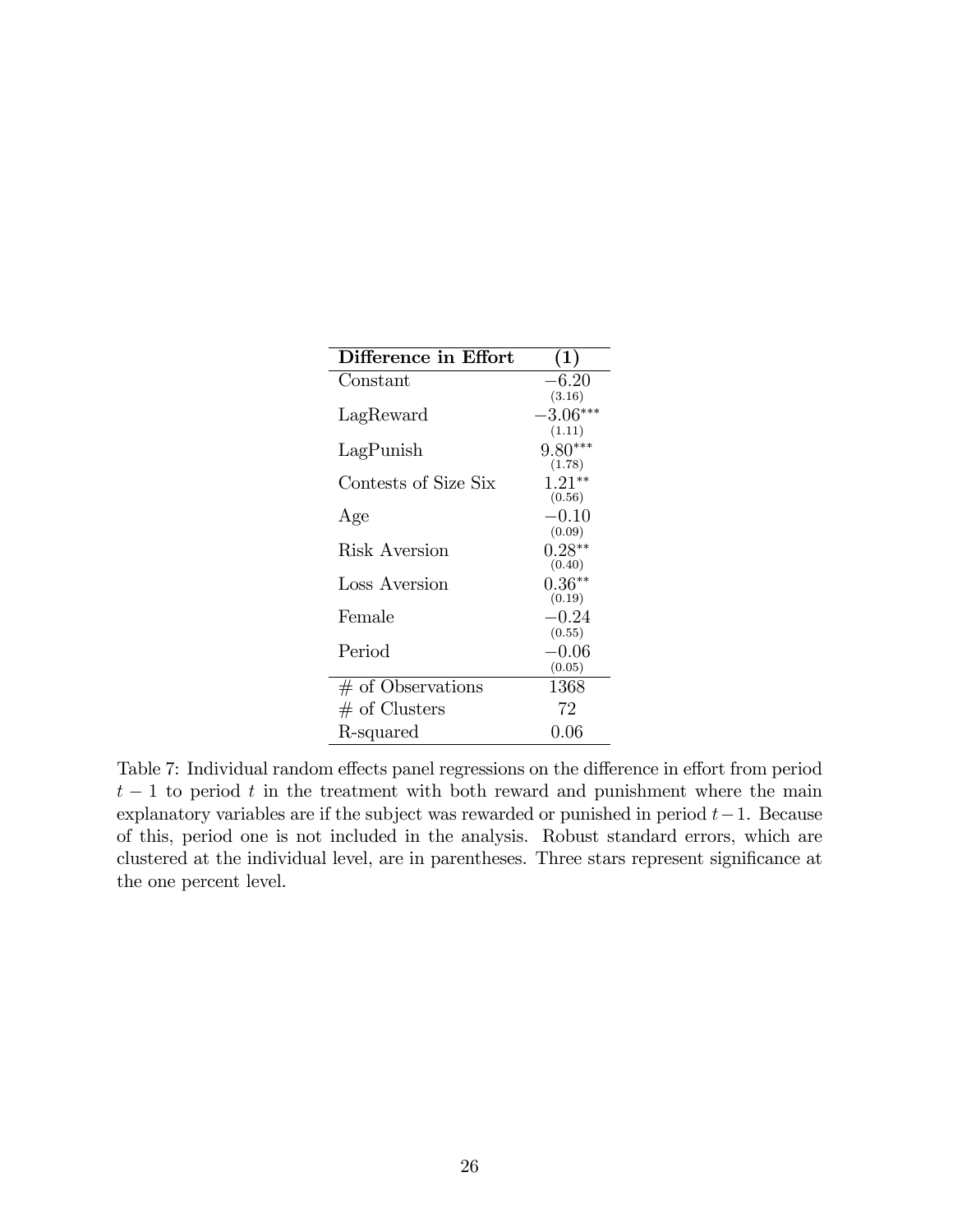## 6 Discussion and Conclusion

In organizations, managers employ incentive schemes which encourage their employees to compete to be better than their cohorts and/or to avoid being the worst among them. The focus in the economic literature up to now has mainly been on understanding how workers compete for the top prize(s). The goal of our paper has been to complement the literature by testing a baseline principal-agent tournament model that allows us to compare how agents compete for the top or avoid being last. In a laboratory experiment, we have implemented three main incentive mechanisms: reward-only, punishment-only, and reward and punishment. We have also varied the size of the tournament. Although the baseline model predicts that employee effort should be the same in all treatments, our empirical results have indicated that this is not the case.

In general, no mechanism generates higher effort levels from the agents than the one which combines reward and punishment. We have also found that punishment produces similar results to the combined mechanism in tournaments of a relatively small size (three participants), while the reward-only and punishment-only mechanisms are equivalent in terms of effort in tournaments of a relatively large size (six participants). There are two main drivers of these results. First, we have found that behavior in all mechanisms is consistent with reinforcement and direction learning (Roth and Erev 1995, Selten and Stoecker 1985). Those subjects who had previously been punished (or not been rewarded) increase their effort in subsequent rounds, while those subjects who were rewarded (or not punished) decrease their effort. Second, we have found that punishment is more effective than reward at increasing subsequent effort. Taken together these two findings suggest that, as the size of the tournament decreases, the outcome in smaller contests which only incorporate punishment will begin over time to look like contests which incorporate a reward and punishment mechanism. Our finding that punishment is more effective than reward in contests is reminiscent of the pattern identified in social dilemma settings (Dickinson 2001; Masclet et al. 2003; Noussair and Tucker 2005; Sutter, Haigner and Kocher 2010). This result is quite surprising given how different our environment is from the typical social dilemma games (see the literature review section for a more detailed examination of the differences) and suggests a broader behavioral phenomenon.

Turning to efficiency, we have found that the reward only mechanism is the least efficient one from an aggregate point of view, while the efficiency achieved in the two mechanisms that include punishment is very similar. From the agent's perspective, punishment is the most efficient (i.e., profitable) mechanism in large contests while there is no clear ordering of efficiency in the smaller contests. Since the total amount of prize money to be awarded per agent is the same in all treatments, the calculation of the most prof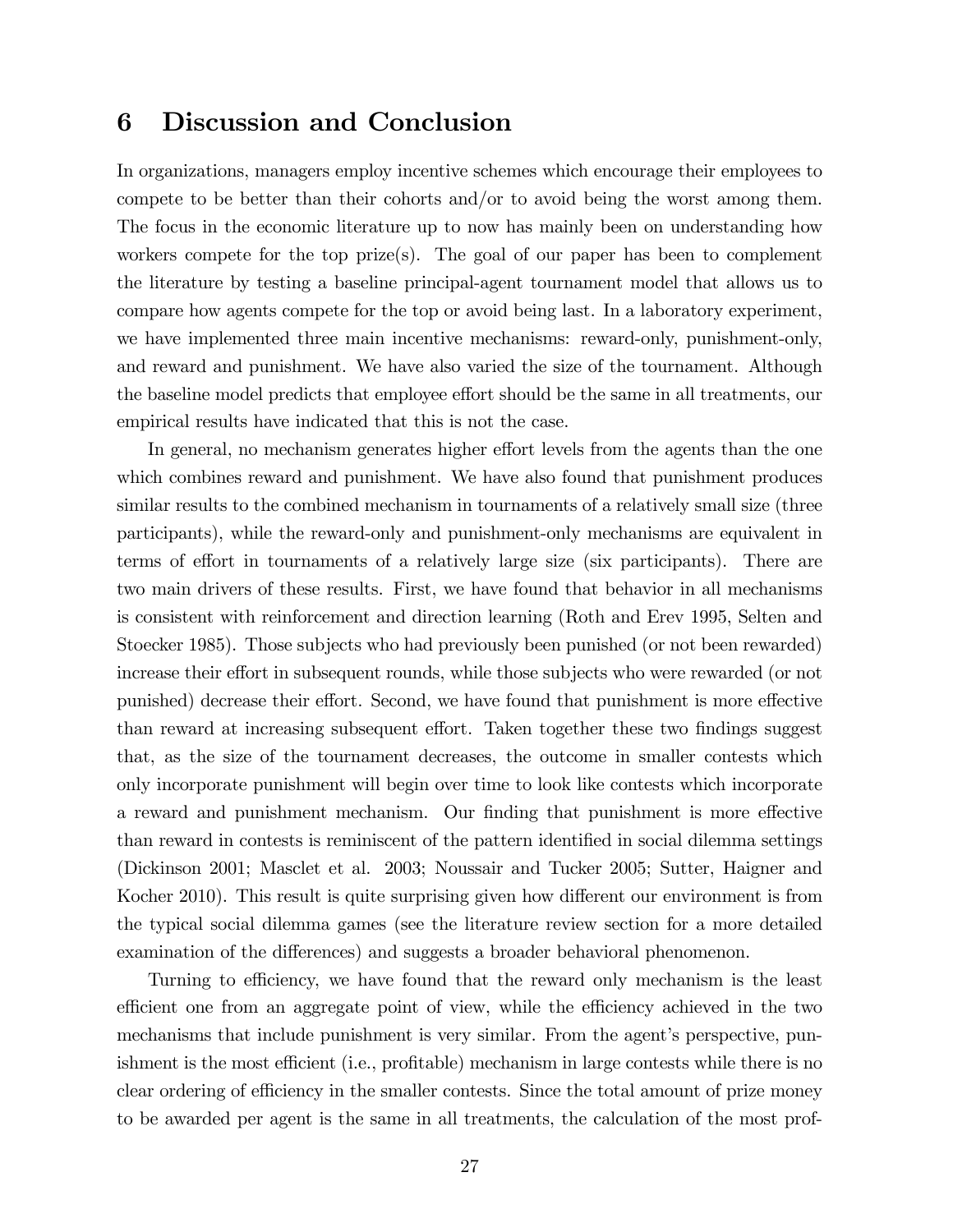itable mechanism for the agents depends on the total cost of expended effort. The total cost of effort is the lowest in the punishment only treatments, especially in contests of size six. This is due to the much lower variance in effort in this treatment, compared to the other two. Thus, somewhat surprisingly, agents should prefer the punishment mechanism.

Our paper can inform managers and policy makers on several key issues. Negative and positive incentives are often used to reinforce good or bad behavior, and our findings indicate that they achieve this goal in a tournament setting. In order to elicit the highest amount of effort from their employees, managers should continue to use both mechanisms. Additionally, the reinforcing effect works such that the temporary use of these mechanisms will only lead to the desired outcome in the short term. Our results (see conjecture RD3) indicate that continuous reinforcement is needed in order to maintain high effort.<sup>22</sup> Finally, our results can better inform the actions of principals who are concerned about the high variance in performance obtained from tournaments (Müller and Schotter 2010). There are several reasons beyond efficiency why a high variance may be troubling to a principal. First, if workers exerting high effort were able to more easily observe the low effort of their co-worker(s), their best response may be to lower their effort in the long term. Second, if having predictable quality is desireable, as is the case in many industries, a high variance in effort which results in a high variance in quality (assuming effort and quality are positively related) would be very problematic. In these settings, our results suggest principals should strongly consider using the punishment only mechanism, as this mechanism generates the lowest variance in effort.

# 7 References

- Akerlof, R., R. Holden. 2012. The nature of tournaments. *Economic Theory* 51(2): 289 - 313.
- Balafoutas, L., E. G. Dutcher, F. Lindner, D. Ryvkin. 2012. To reward the best or to punish the worst? A comparison of two tournament mechanisms with heterogeneous agents. University of Innsbruck working paper no. 2012-08
- Bull, C., A. Schotter, K. Weigelt. 1987. Tournaments and piece rates: An experimental study. Journal of Political Economy 95(1): 1-33.
- Camerer, C., D. Lovallo. 1999. Overconfidence and excess entry: An experimental approach. American Economic Review 89(1): 306-318.

 $^{22}$ A similar result is found by Mulligan and Schaffer (2011) using simulations.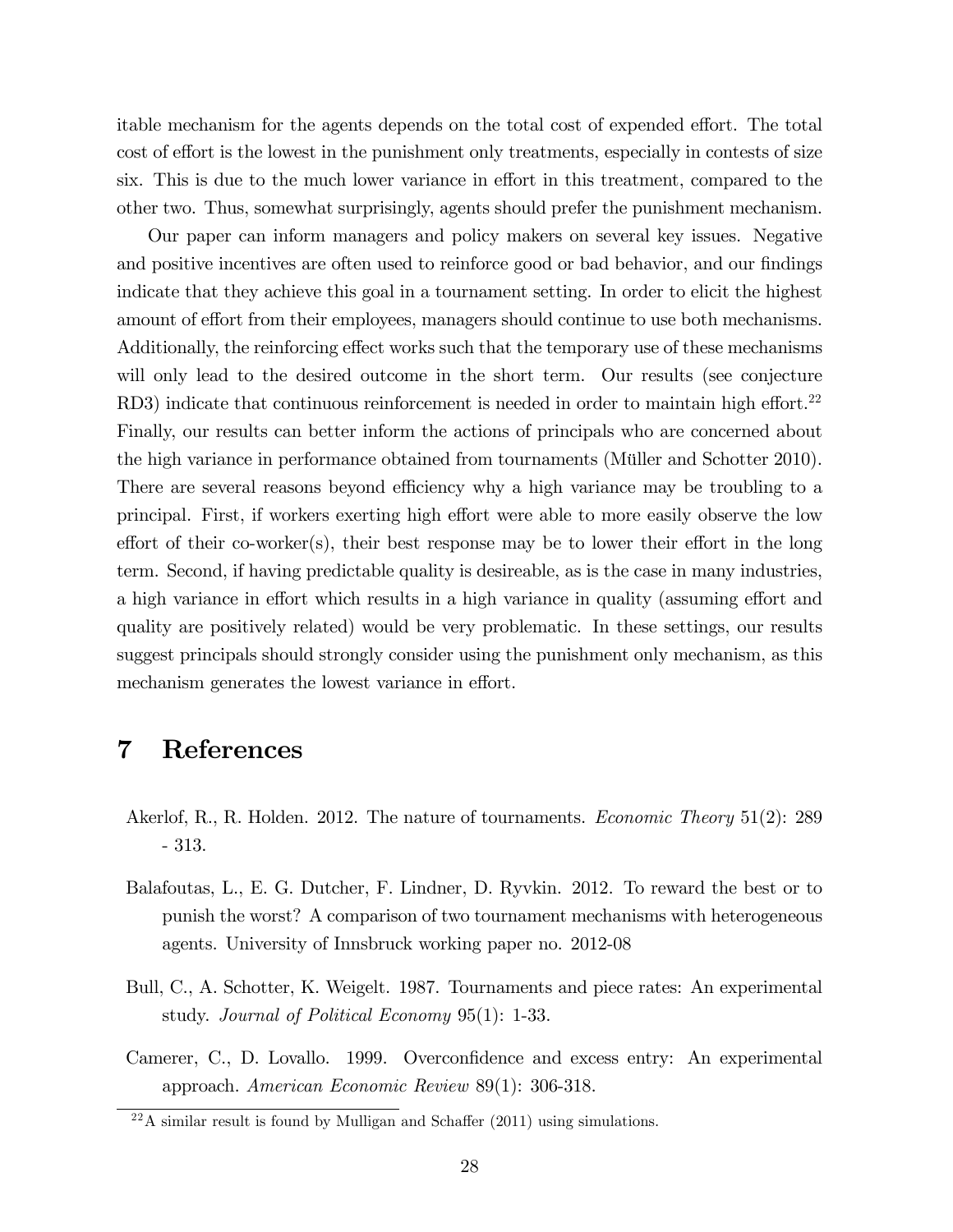- Carpenter, J., P. H. Matthews, J. Schirm. 2010. Tournaments and office politics: Evidence from a real effort experiment. American Economic Review  $100(1)$ : 1-18.
- Casas-Arce, P., F. A. Martínez-Jerez. 2009. Relative performance compensation, contests, and dynamic incentives. Management Science 55(8): 1306-1320.
- Cason, T. N., W. A. Masters, R. M. Sheremeta. 2010. Entry into winner-take-all and proportional-prize contests: An experimental study. Journal of Public Economics 94(9-10): 604-611.
- Dechenaux, E., D. Kovenock, R. Sheremeta. 2012. A Survey of experimental research on contests, All-Pay Auctions and Tournaments. SSRN working paper
- Dickinson, D. 2001. The carrot vs. the stick in work team motivation. Experimental Economics 4 (1): 107-124.
- Eriksson, T., S. Teyssier, M. C. Villeval. 2009. Self-selection and the efficiency of tournaments. Economic Inquiry 47(3): 530-548.
- Falk, A., E. Fehr, D. Huffman. 2008. The power and limits of tournament incentives. Discussion Paper University of Zurich.
- Fischbacher, U. 2007. z-Tree: Zurich toolbox for readymade economic experiments. Experimental Economics 10(2): 171-178.
- Gächter, S., E. Johnson, A. Herrmann. 2010. Individual-level loss aversion in riskless and risky choices. University of Nottingham Centre for Decision Research and Experimental Economics Discussion Paper, No. 2010-20.
- Gneezy, U., M. Niederle, A. Rustichini. 2003. Performance in competitive environments: Gender differences. Quarterly Journal of Economics 118(3): 1049-1074.
- Gradstein, M., K. Konrad. 1999. Orchestrating rent-seeking contests. Economic Journal  $109: 536 - 545.$
- Greiner, B. 2004. An online recruitment system for economic experiments. In: Forschung und wissenschaftliches Rechnen, ed. Kremer and Macho, 79-93. Göttingen: GWD
- Grosskopf, B. 2003. Reinforcement and directional learning in the ultimatum game with responder competition. Experimental Economics 6(2): 141-158.
- Gürtler, O., M. 2011. Kräkel. Dismissal tournaments. University of Cologne working paper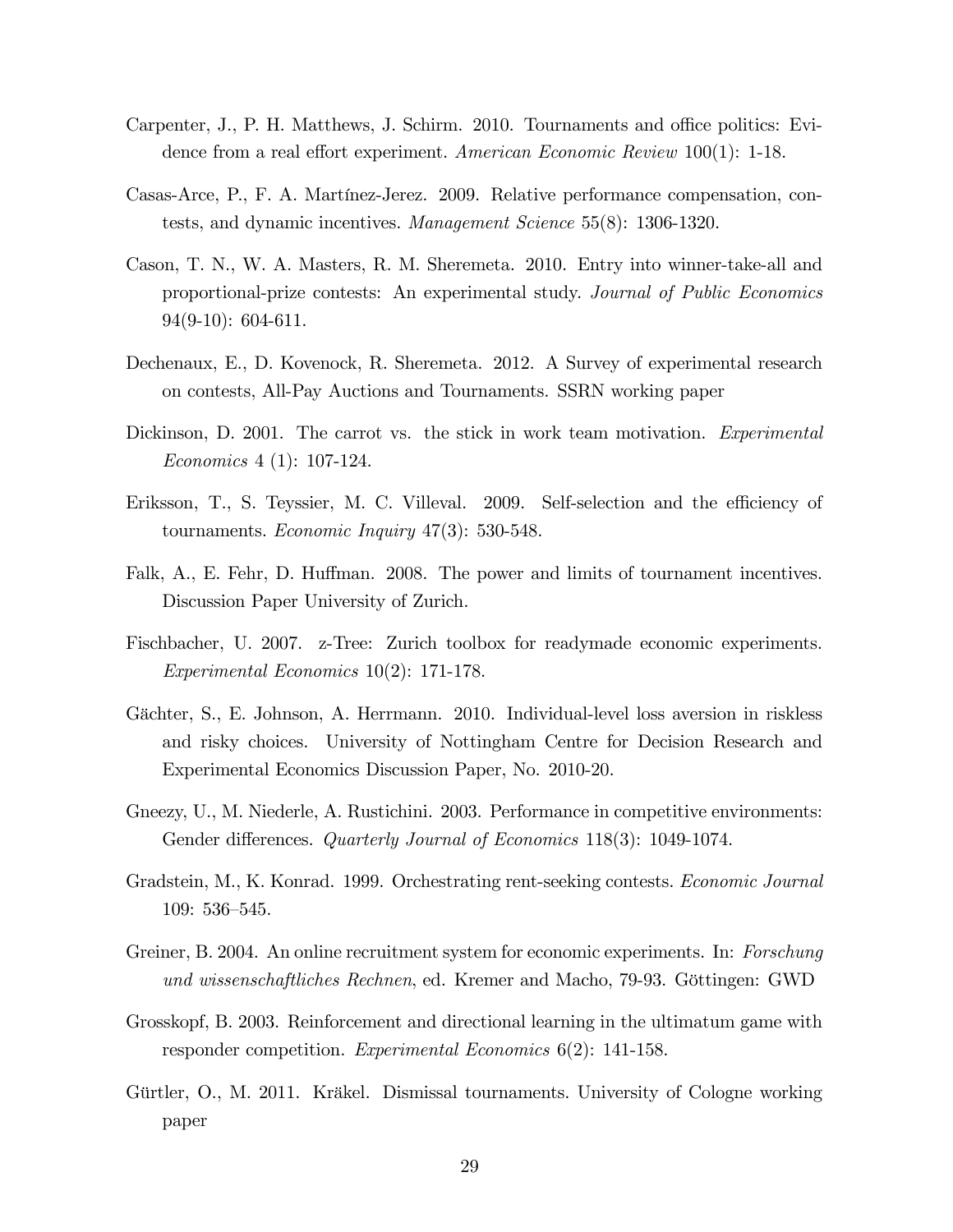- Harbring, C., B. Irlenbusch. 2003. An experimental study on tournament design. Labour Economics 10(4): 443-464.
- Harbring, C., B. Irlenbusch. 2008. How many winners are good to have? On tournaments with sabotage. Journal of Economic Behavior and Organization 65(3): 682-702
- Harbring, C., B. Irlenbusch. 2012. Sabotage in tournaments: Evidence from a laboratory experiment. Management Science. 57(4): 611-627
- Höchtl, W., R. Kerschbamer, R. Stracke, U. Sunde. 2011. Incentives vs. selection in promotion tournaments: Can a designer kill two birds with one stone? IZA Discussion Paper 5755.
- Holt, C. A., S. K. Laury. 2002. Risk aversion and incentive effects. American Economic Review 92(5): 1644-1655.
- Konrad, K. A. 2009. Strategy and dynamics in contests, Oxford University Press.
- Kräkel, M. 2000. Relative deprivation in rank-order tournaments. Labour Economics  $7(4): 385 - 407.$
- Lazear, E. P. 1995. Personnel economics. Cambridge, MA: MIT Press.
- Lazear, E. P., S. Rosen. 1981. Rank-order tournaments as optimum labor contracts. Journal of Political Economy 89(5): 841-864.
- List, J.A., van Soest, D., Stoop, J., & Zhou. H. 2010. On the role of group size in tournaments: Theory and evidence from lab and field experiments. Working paper, University of Chicago, Chicago.
- Masclet, D., C. Noussair, S. Tucker, M. C. Villeval. 2003. Monetary and non-monetary punishment in the voluntary contributions mechanism. American Economic Review 93(1): 366-380.
- McLaughlin, K. J. 1988. Aspects of tournament models: A survey. Research in Labor Economics 9: 225-256.
- Mirrlees J. 1975. The Theory of moral hazard and unobservable behavior. Mimeo, Nuffield College.
- Moldovanu, B., A. Sela, X. Shi. 2012. Carrots and sticks: prizes and punishments in contests. Economic Inquiry, 50(2): 453-462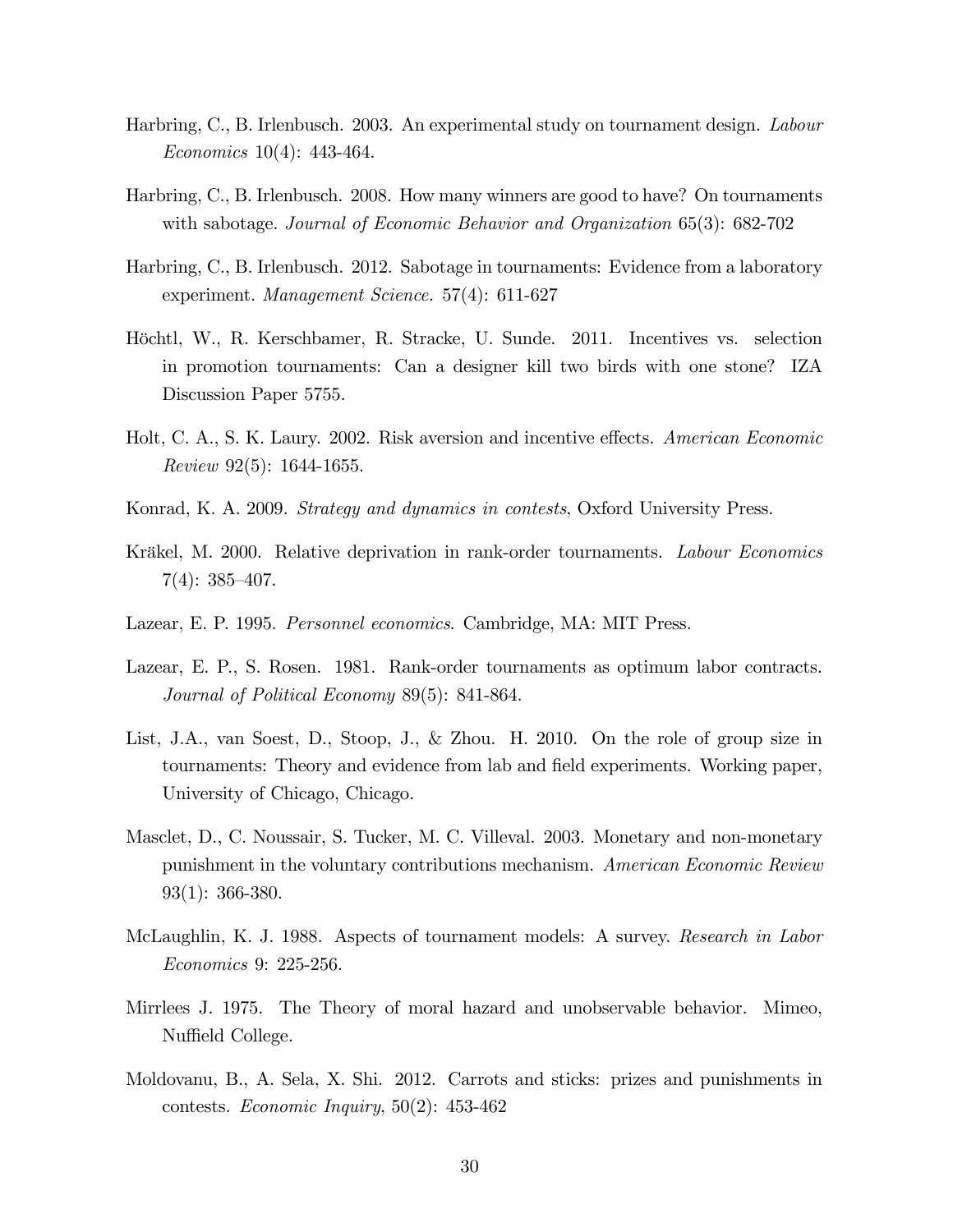- Müller, W., A. Schotter. 2010. Workaholics and dropouts in organizations. *Journal of* the European Economic Association 8(4):  $717-743$ .
- Mulligan, J., R. B. Schaefer. 2011. A new hope for rank and yank. Journal of Leadership and Organizational Studies  $18(3)$ :  $385-396$ .
- Nalebuff, B. J., J. E. Stiglitz. 1983. Prizes and incentives: Towards a general theory of compensation and competition. Bell Journal of Economics 14(1): 21-43.
- Noussair, C., S. Tucker. 2005. Combining monetary and social sanctions to promote cooperation. Economic Inquiry 43(3): 649-660.
- OíFlaherty, B., A. Siow. 1995. Up-or-out rules in the market for lawyers. Journal of Labor Economics 13:  $709-735$ .
- Orrison, A., A. Schotter, K. Weigelt. 2004. Multiperson tournaments: An experimental examination. Management Science 50(2): 268-279.
- Rosen, S. 1986. Prizes and incentives in elimination tournaments. American Economic Review 76(4): 701-715.
- Roth, A., I. Erev. 1995. Learning in extensive-form games: Experimental data and simple dynamic models in the intermediate term. Games and Economic Behavior  $8(1): 164-212.$
- Ryvkin, D., A. Ortmann. 2008. The predictive power of three prominent tournament formats. Management Science  $54(3)$ :  $492-504$ .
- Schotter, A., K. Weigelt. 1992. Asymmetric tournaments, equal opportunity laws, and affirmative action: Some experimental results. Quarterly Journal of Economics 107(2): 511-539.
- Selten, R. and Stoecker, R. 1986. End behaviour in sequences of finite prisoner's dilemma supergames: A learning theory approach. Journal of Economic Behavior and Organization 7(1): 47-70.
- Sheremeta, R. 2010. Experimental comparison of multi-stage and one-stage contests. Games and Economic Behavior 68(2): 731-747.
- Sunde, U. 2009. Heterogeneity and performance in tournaments: a test for incentive effects using professional tennis data. Applied Economics  $41(25)$ : 3199-3208.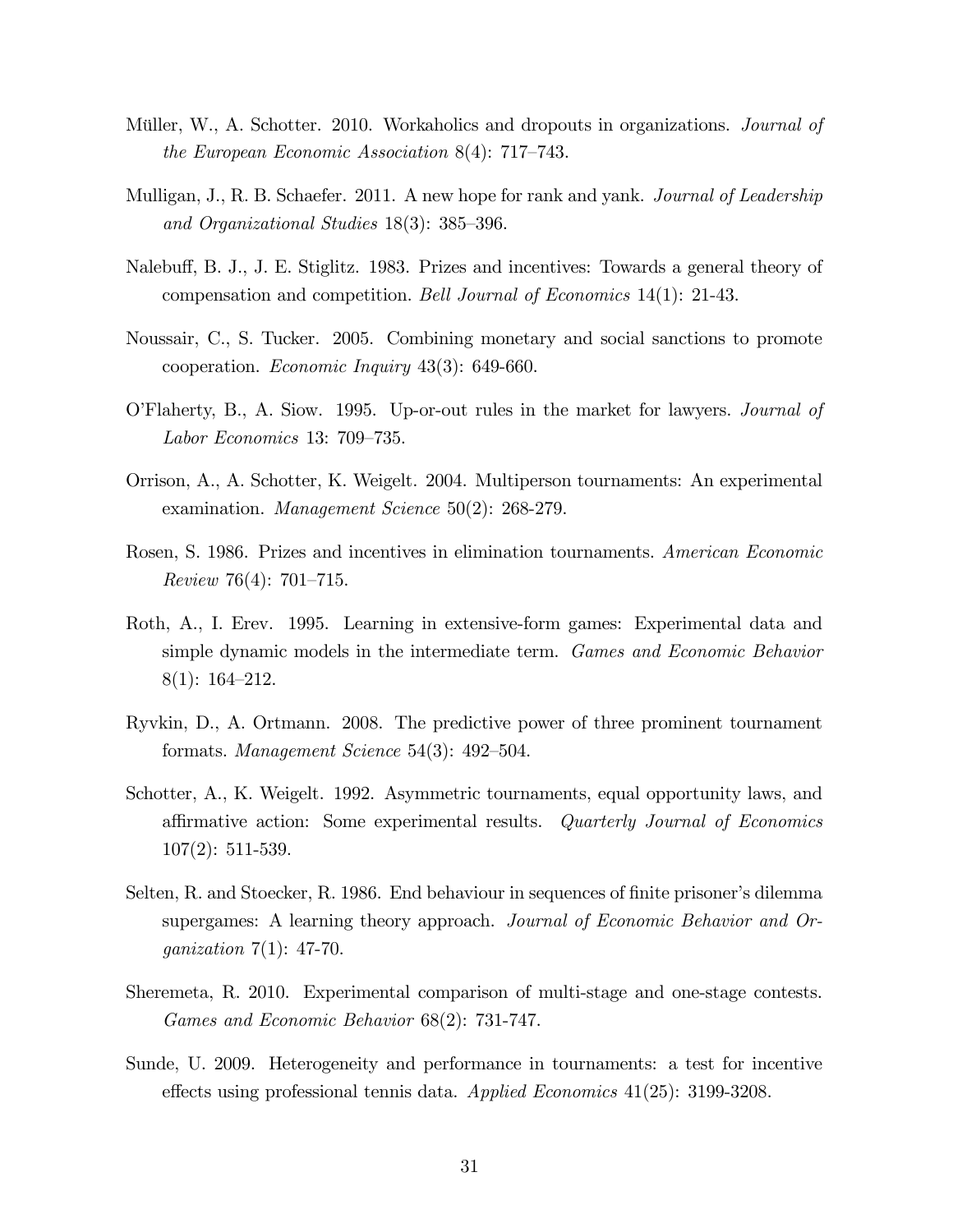Sutter, M., S. Haigner, M. Kocher. 2010. Choosing the stick or the carrot? Endogenous institutional choice in social dilemma situations. Review of Economic Studies 77(4): 1540-1566.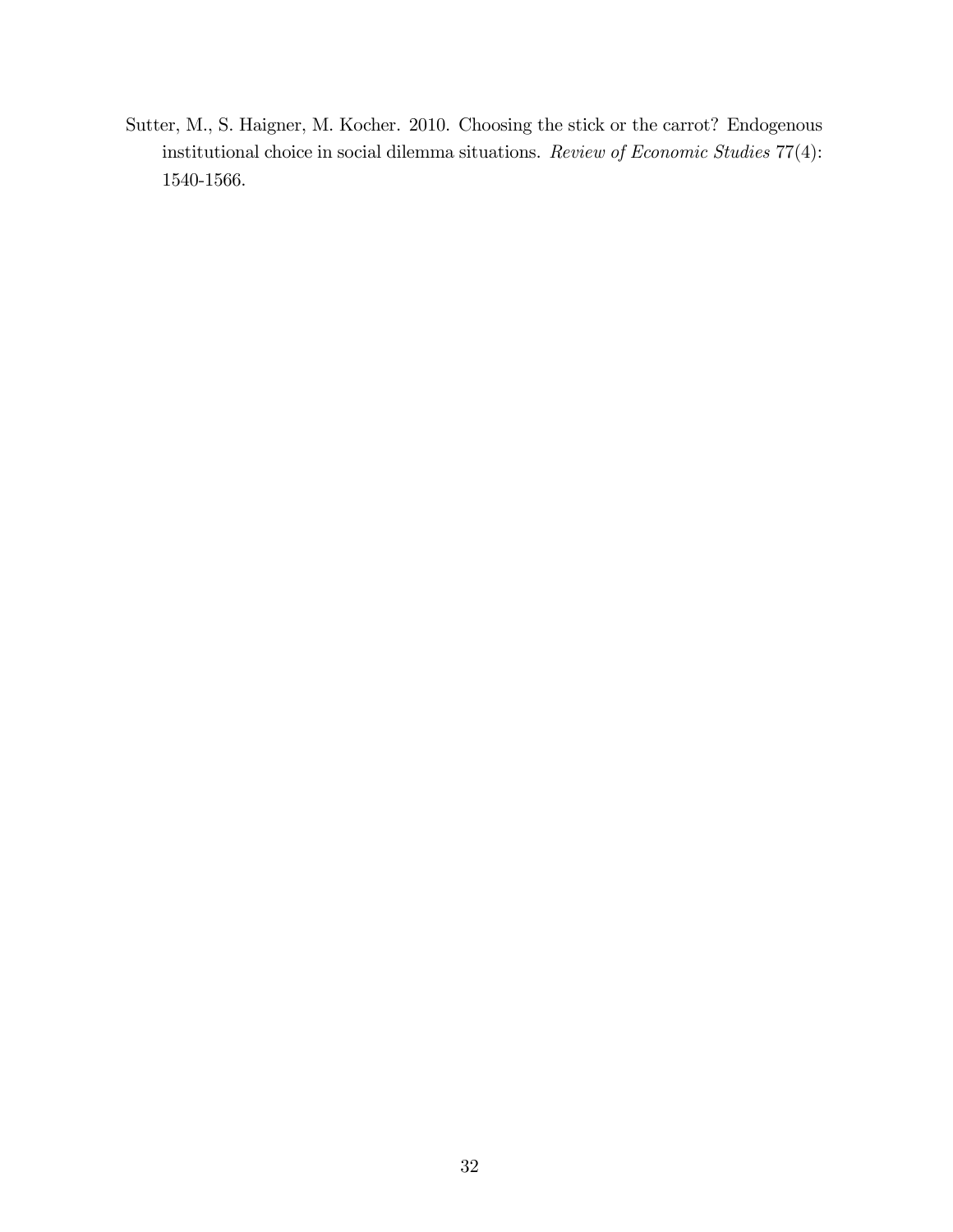# A Experimental instructions

#### Instructions for REW6:

Welcome to an experiment on decision making. We thank you for your participation! The experiment will be conducted on the computer. All decisions and answers will remain confidential and anonymous. Please do not talk to each other during the experiment. If you have any questions, please raise your hand and we will come by and answer it.

During the experiment, you and the other participants will be asked to make a series of decisions. Your payment will be determined by your decisions as well as the decisions of the other participants according to the following rules.

During the experiment you will be earning tokens. At the end of the experiment, tokens will converted to Euros at a rate of  $2000$  tokens  $= 1$  Euro. Today's experiment consists of several parts. The instructions for the Örst part are given below.

#### Rounds and Groups:

The first part consists of 20 rounds. The computer will choose 4 rounds at random for which to pay you. You will not be told which rounds will be paid until the conclusion of all parts of the experiment.

At the beginning of each round you will be randomly matched in a Group with 5 other participants. This means that in each round the groups are re-matched, so that they will not be the same (unless by chance). You will never be told the identity of those in your Group and they will never be told your identity.

#### Tasks:

Your task in today's experiment is to choose a number between 1 and 100. You will enter your chosen number in the blank box on your computer screen labeled "Number" Chosen" and then hit "Continue." The sheet labeled "Decision Costs" shows you the cost in tokens associated with each number. Notice that higher the number chosen, the higher the associated cost. Each member in your Group has the same cost sheet as you. In each round, all Group members choose his/her numbers simultaneously. You will not know the number chosen by any of your Group members when you make your choice and likewise, they will not know the number you chose when they make their choice.

After all group members have made their choice, the computer will draw a random number between -44 and 44, independently for each member of your group. All numbers in this range are equally likely and each number drawn does not affect the number drawn for someone else in your Group. This number will be added (or subtracted) from your chosen number to make your total number.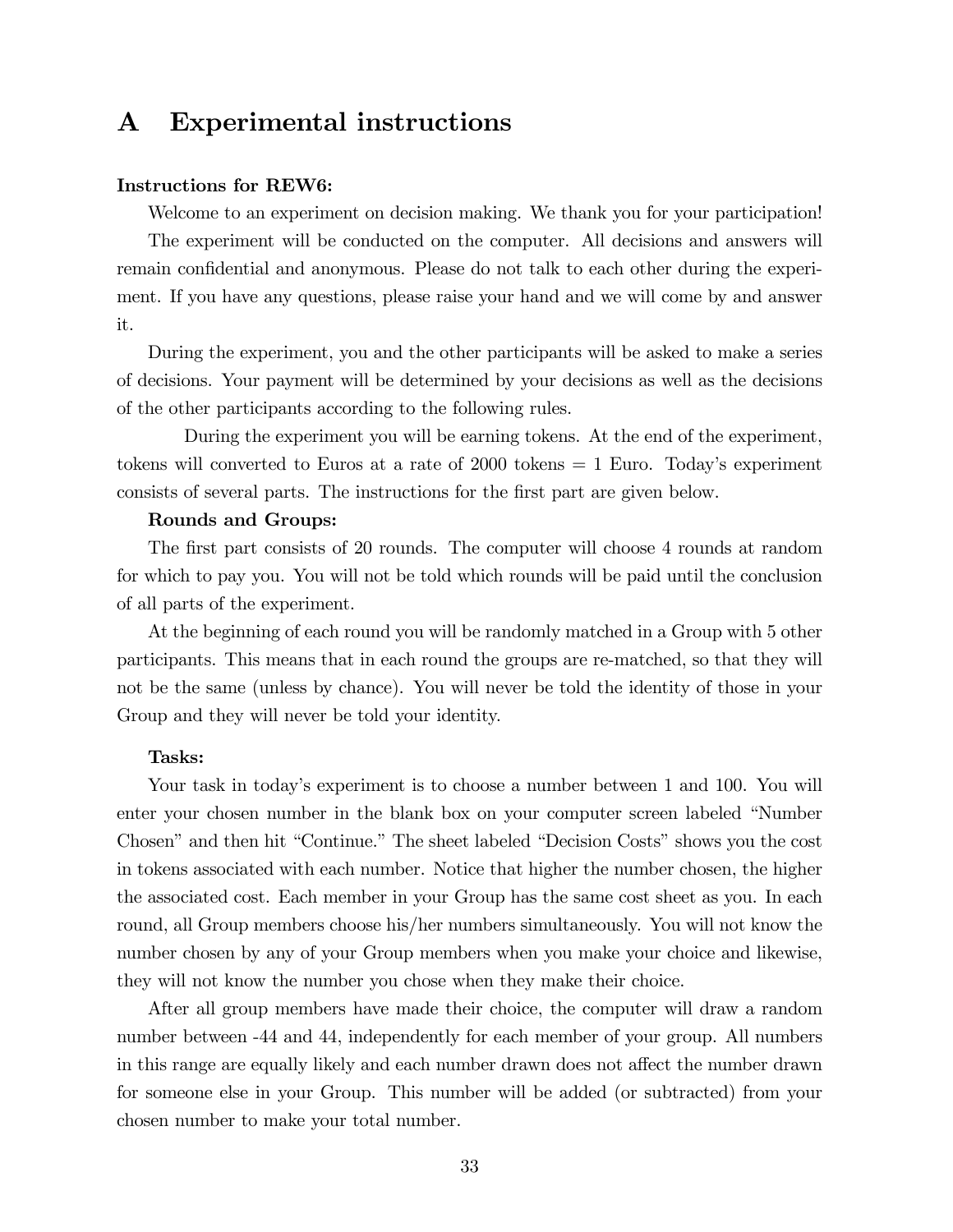#### Payoffs:

The computer will compare your total number with the total number of those in your Group. The person with the highest total number will receive 14,667 tokens while the remaining 5 members of the group will receive 5867 tokens. The cost of each chosen number will be subtracted from this amount to give you the total payment for each round should that round be chosen for payment.

At the end of each round you will be shown the random number chosen for you, your resulting total number, and whether your total number is higher than anyone's in your Group.

#### Example:

Let's go through an example. Suppose you chose the number 50 and the other members of your group chose 32, 65, 80, 46 and 18. Also suppose that the random number drawn for you was 26 and the random number drawn for the other members of your Group were -12, 41, -32, 13 and 7 respectively. This would mean your total number is 50+26=76. The total numbers of the other group members would be 20, 106, 48, 59 and 25. In this example, you have the second highest number and thus would receive 5900 -  $633 = 5267$  tokens if this round were randomly chosen for payment. Notice that the 633 tokens corresponds to the cost associated with a chosen number of 50.

If on the other hand, you had chosen 85 and all other chosen numbers and random draws remained the same, you would have a total number of 85+26=111. This would mean you would have the highest total number and would receive 14700-3789=10911 tokens if this round were randomly chosen for payment.

As a final point, once you have made your decisions or are finished viewing the results please hit the continue button. No one can move to the next round until everyone in the experiment has clicked on this button so make sure to pay attention to the screen to keep the experiment moving along.

Are there any questions?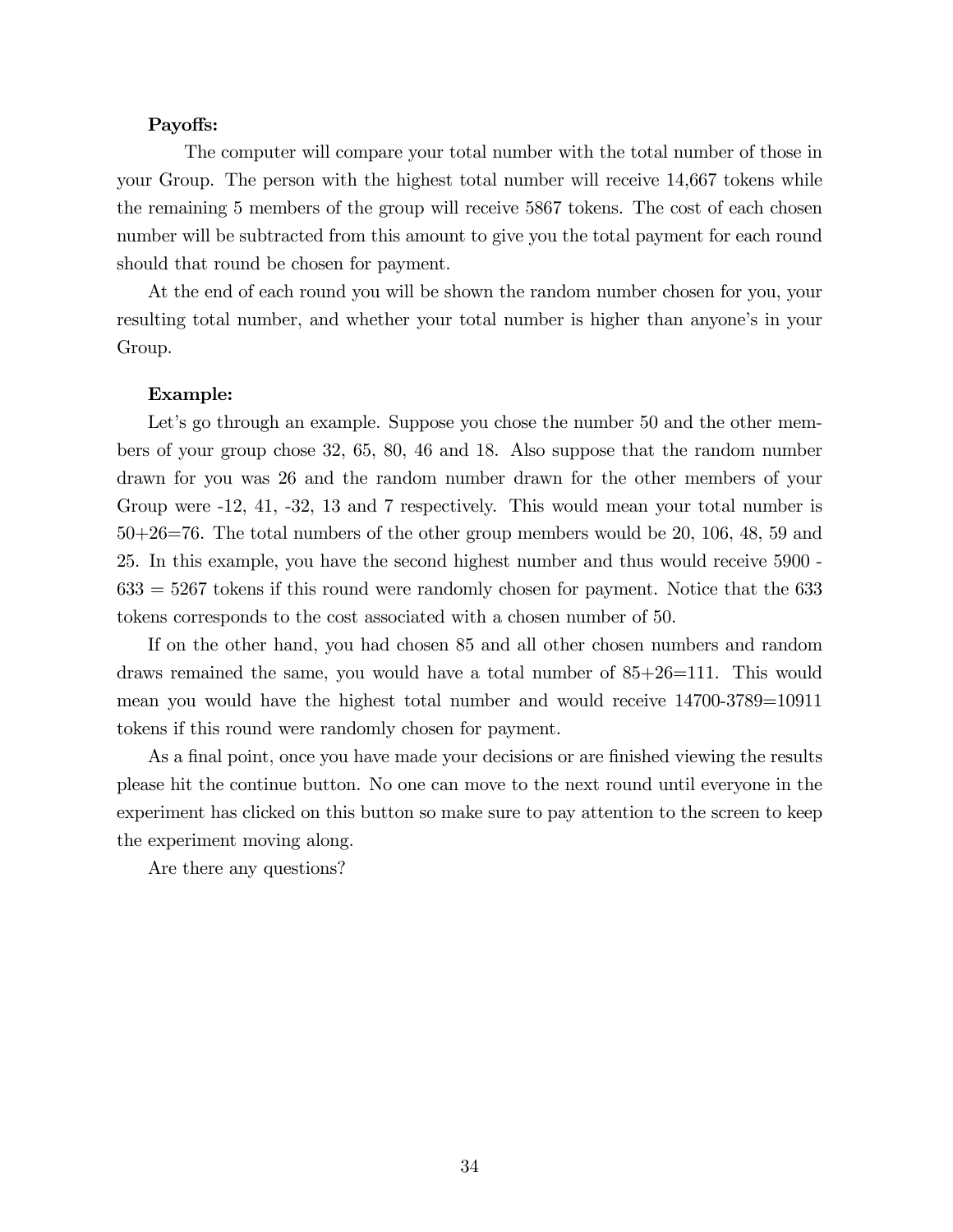## Decision Costs:

| Chosen          | Token  | Chosen | Token | Chosen | Token | Chosen | Token |
|-----------------|--------|--------|-------|--------|-------|--------|-------|
| Number          | Cost   | Number | Cost  | Number | Cost  | Number | Cost  |
| $\mathbf{1}$    | 6      | 29     | 253   | 57     | 874   | 85     | 3882  |
| $\overline{2}$  | 12     | 30     | 266   | 58     | 912   | 86     | 4188  |
| 3               | 18     | 31     | 280   | 59     | 953   | 87     | 4533  |
| $\overline{4}$  | 24     | 32     | 294   | 60     | 996   | 88     | 4925  |
| $\overline{5}$  | 31     | 33     | 308   | 61     | 1041  | 89     | 5373  |
| 6               | 38     | 34     | 323   | 62     | 1089  | 90     | 5889  |
| $\overline{7}$  | 45     | $35\,$ | 338   | 63     | 1139  | 91     | 6488  |
| 8               | 52     | 36     | 354   | 64     | 1192  | 92     | 7192  |
| $9\phantom{.0}$ | $59\,$ | 37     | 370   | 65     | 1248  | 93     | 8027  |
| 10              | 66     | 38     | 387   | 66     | 1308  | 94     | 9032  |
| 11              | 74     | 39     | 404   | 67     | 1372  | 95     | 10260 |
| 12              | 82     | 40     | 422   | 68     | 1439  | 96     | 11789 |
| 13              | 90     | 41     | 441   | 69     | 1511  | 97     | 13734 |
| 14              | 98     | 42     | 461   | 70     | 1587  | 98     | 16276 |
| 15              | 107    | 43     | 481   | 71     | 1669  | 99     | 19715 |
| 16              | 116    | 44     | 502   | 72     | 1757  | 100    | 24571 |
| 17              | 125    | 45     | 524   | 73     | 1851  |        |       |
| 18              | 134    | 46     | 547   | 74     | 1953  |        |       |
| 19              | 143    | 47     | 571   | 75     | 2062  |        |       |
| 20              | 153    | 48     | 595   | 76     | 2180  |        |       |
| 21              | 163    | 49     | 621   | 77     | 2307  |        |       |
| 22              | 173    | 50     | 648   | 78     | 2446  |        |       |
| 23              | 183    | 51     | 676   | 79     | 2597  |        |       |
| 24              | 194    | 52     | 705   | 80     | 2763  |        |       |
| 25              | 205    | 53     | 736   | 81     | 2944  |        |       |
| 26              | 217    | 54     | 768   | 82     | 3144  |        |       |
| 27              | 229    | 55     | 802   | 83     | 3364  |        |       |
| $28\,$          | 241    | 56     | 837   | 84     | 3609  |        |       |

# B Learning dynamics

In this section, we describe the reinforcement and directional learning mechanisms in detail. Suppose, more formally, that in time period  $t = 1$ , subject i has some initial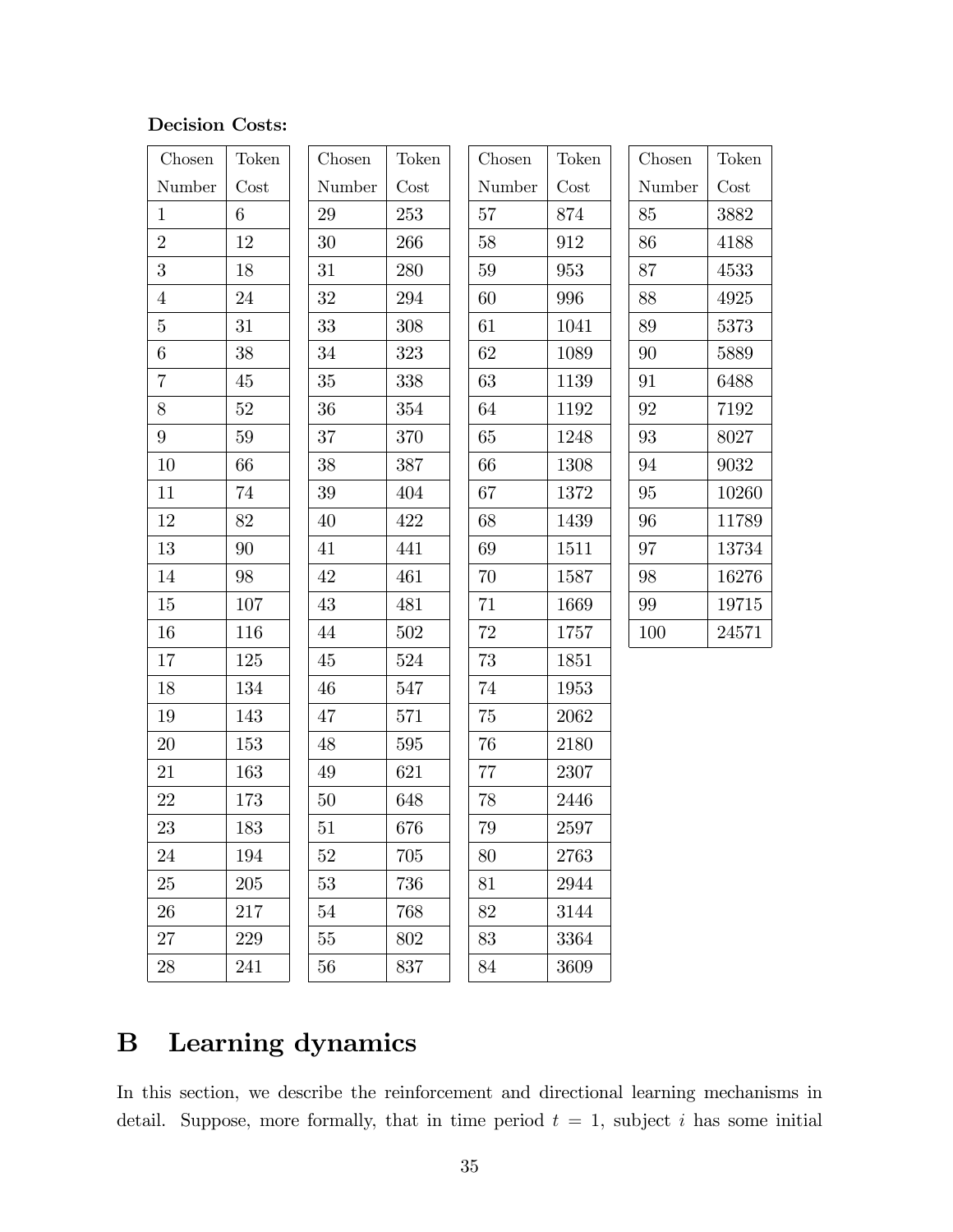propensity,  $q_j^i(1)$ , to choose a number j which results in a profit equal to  $\pi_j^a(1)$ .<sup>23</sup> The subject chooses number  $j$  if they believe that the expected profit from doing so is greater than the profit from choosing any other number, or  $\pi_j^e(1) > \pi_{-j}^e(1)$ . We will normalize expected profit in period t,  $\pi_j^e(t)$ , to be zero and let  $\pi_j^r(t) = \pi_j^a(t) - \pi_j^e(t)$  be the relative profit which is more than or less than the expected profit. Thus, if actual profit is less than the subject expected  $(\pi_j^r(t) < 0)$ , the outcome will be seen as negative reinforcement. In our setting, we will assume subjects update the propensities such that in period  $t + 1$ ,  $q_j^i(t+1) = q_j^i(t) + \pi_j^r(t)$  while  $q_{-j}^i(t+1) = q_{-j}^i(t)$ . Thus, the probability,  $p_j^i(t)$ , of subject i choosing a certain number  $j$  in round  $t$  is given by the following formula.

$$
p_j^i(t) = \frac{q_j^i(t)}{\sum_{h=1}^{100} q_h^i(t)}
$$
\n(16)

There are two main implications to this simple reinforcement model. The first is that strategies which lead to payoffs which are lower than expected will have a lower probability of being played in the future. The second implication can be seen by noticing that because of the summation term in the denominator, reinforcement has a diminishing effect over time.

The above model does a nice job of explaining the dynamics that could lead to the behavior we observe in the punish treatments when a subject is ranked last. It dictates that a subject will update their probabilities based solely on the wrong expectations of profit from choosing number  $j$ , i.e. the information they receive informs them that a *higher* number could have potentially led to a higher profit. More specifically, we can think that subjects are updating expectations such that  $\pi_j^e(t+1) = \pi_j^a(t)$ . What is missing from this analysis is the behavior when a subject realizes they are not last (or are first). Figure 2 hints that the reaction in the two scenarios is not symmetric. This can easily be inferred by noticing that if the reactions to the two scenarios were symmetric, the average would approach zero since there are more people not being punished than are being punished. The direction of updating, however, is different in this scenario. If a subject realizes they are not last, this does not mean they had wrong expectations about the payoff they would receive from choosing number  $j$ ; it means they had the wrong expectations about the payoffs from the other strategies, i.e., the information they receive informs them that a lower number could have potentially led to a higher profit. More formally, we can say that a subject's expected payoff from choosing any number is a function of their beliefs about

 $^{23}$ We will assume the initial propensity is fixed and will not explore what may cause a subject to develop initial propensities.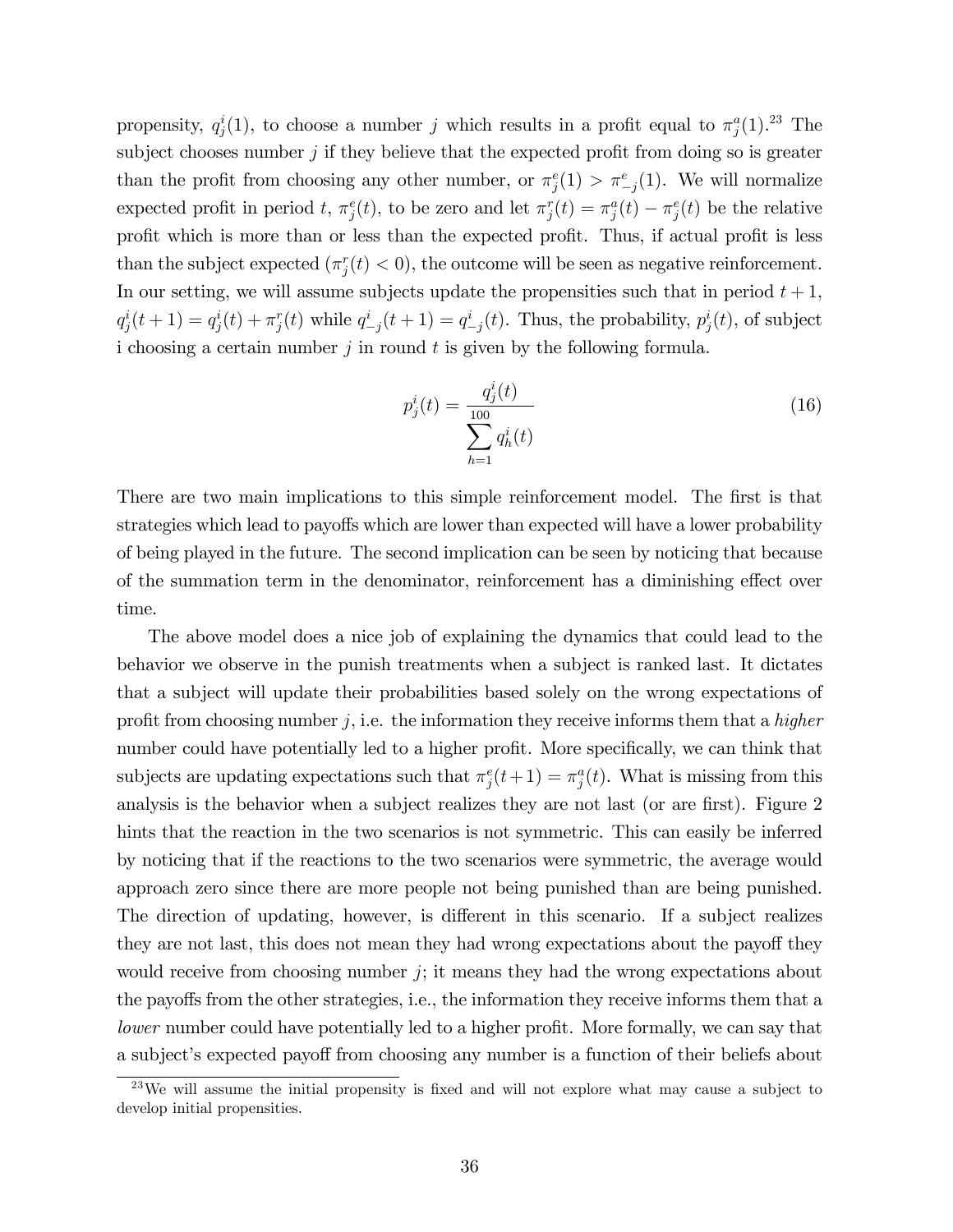the payoffs they can receive from any other number j. In other words,  $\pi_{-j}^e(t) = \alpha(t)\pi_j^e(t)$ where  $\alpha$  is a parameter accounting for the distance between j and other numbers close to j. The closer the number is to j,  $\alpha$  approaches 1 from above or below. Notice that if a player thinks that choosing number j is optimal, then  $\alpha < 1.^{24}$  In each period then, a subject updates their expected profit from choosing any number and they update how this profit relates to similarly chosen efforts.

The implications of a structure where there exists a correlation in profits as defined is obvious and results in the asymmetries observed. This can be explained by noticing that by choosing a higher number in period t after being punished in period  $t-1$  results in a higher cost, but these costs are offset by the much larger gain attainable if the subject is not last. This is in contrast to a subject who finds they are not last. The gain from choosing a lower number is small since it is only a cost savings, but the potential loss if the subject is last is quite large. Or, put more simply, the potential payoff gain in period t from large deviations from the number chosen in period  $t-1$  is much greater if the subject was last in period  $t-1$  than if they were not last.

## C Robustness checks

Below are regressions run with the full samples which serve as robustness checks for Table 6.

 $^{24}$ This is similar in spirit to the "experimentation" parameter in the Roth-Erev Model.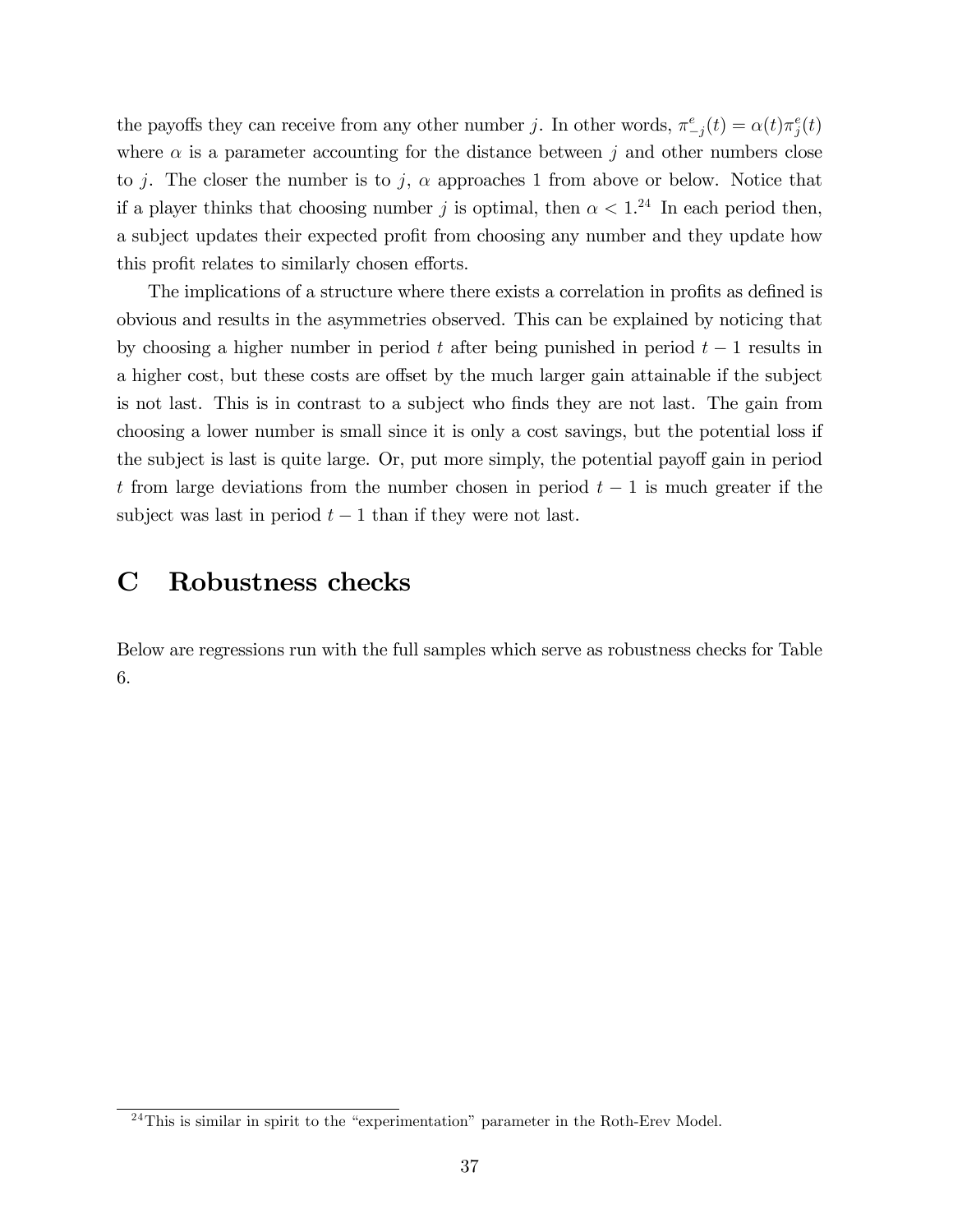| Difference in Effort               | $\left( 1\right)$  | $\bf(2)$           | $\left( 3\right)$    | $\left( 4\right)$    |
|------------------------------------|--------------------|--------------------|----------------------|----------------------|
|                                    | Punish only        | R&P                | Pooled               | Pooled               |
| Constant                           | $-2.33$            | $9.36**$           | $-5.37**$            | $-5.07**$            |
|                                    | (2.74)             | (3.91)             | (2.25)               | (2.35)               |
| Lag Punished                       | 12.38***<br>(2.51) | 14.48***<br>(2.47) | $13.52***$<br>(1.72) | $11.94***$<br>(2.60) |
| R&P                                |                    |                    | $-0.01$              | $-0.07$              |
|                                    |                    |                    | (.29)                | (0.66)               |
| Contests of Size 6                 | 0.72               | $1.60**$           | $0.99***$            | 0.42                 |
|                                    | (0.52)             | (0.50)             | (0.34)               | (0.66)               |
| Number of Times Punished           | $-0.48$            | $-0.90**$          | $-0.74**$            | $-0.63*$             |
|                                    | (0.59)             | (0.39)             | (0.32)               | (0.34)               |
| Lag Punished $\times$ Contest Size |                    |                    |                      | 2.65                 |
|                                    |                    |                    |                      | (2.50)               |
| Lag Punished $\times R\&P$         |                    |                    |                      | 0.28                 |
|                                    |                    |                    |                      | (2.30)               |
| Age                                | 0.04<br>(0.07)     | $-0.07$<br>(0.07)  | 0.01<br>(0.05)       | 0.01<br>(0.05)       |
| Risk Aversion                      | $-0.05$            | $0.28**$           |                      | 0.07                 |
|                                    | (0.10)             | (0.12)             | 0.08<br>(0.07)       | (0.08)               |
| Loss Aversion                      | $-0.04$            | $0.38**$           | 0.10                 | 0.12                 |
|                                    | (0.10)             | (0.17)             | (0.09)               | (0.10)               |
| Female                             | $-0.15$            | $-0.08$            | 0.00                 | 0.06                 |
|                                    | (0.34)             | (0.49)             | (0.29)               | (0.31)               |
| Period                             | 0.00               | 0.02               | 0.02                 | 0.00                 |
|                                    | (0.05)             | (0.06)             | (0.04)               | (0.04)               |
| $#$ of Observations                | 1368               | 1368               | 2736                 | 2736                 |
| $#$ of Clusters                    | 72                 | 72                 | 144                  | 144                  |
| r-squared                          | 0.09               | 0.06               | 0.07                 | 0.07                 |

Table 8: Random effects panel regressions on the difference in effort from period  $t - 1$ to period  $t$  where the main explanatory variable is if the subject was punished in period  $t-1$ . Because of this, period 1 is not included in the analysis. Robust standard errors, which are clustered at the individual level, are in parenthesis. Three, two and one stars represent significance at the one, five and ten percent level respectively. Columns (1) and (2) are given in the text while columns (3) and (4) are used as robustness checks.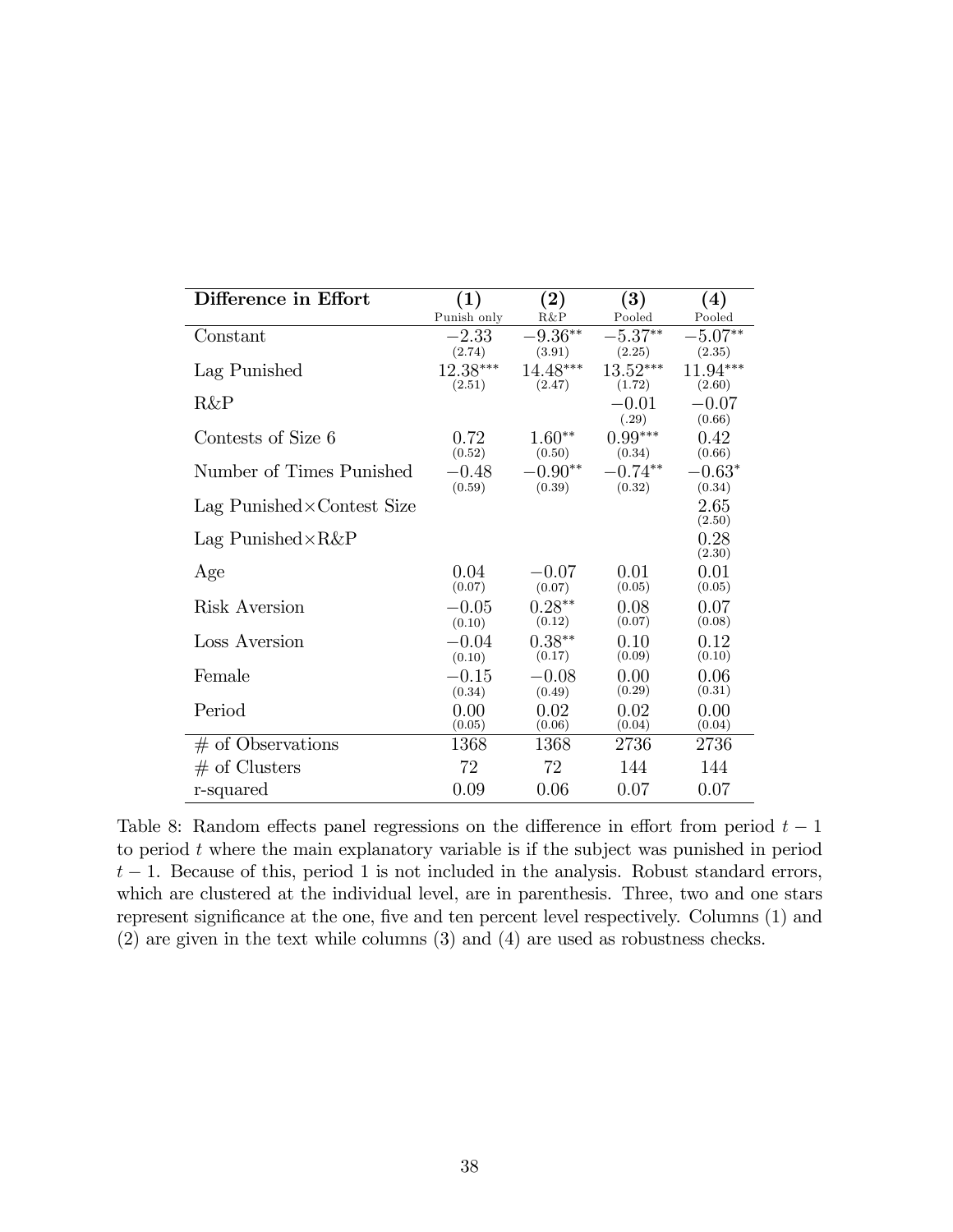| Difference in Effort     | (1)         | $\left( 2\right)$ | (3)            | $\left( 4\right)$   |
|--------------------------|-------------|-------------------|----------------|---------------------|
|                          | Reward only | $R\&P$            | Pooled         | Pooled              |
| Constant                 | $11.10**$   | 2.33              | $6.38**$       | $6.40**$            |
|                          | (3.24)      | (3.19)            | (3.09)         | (3.28)              |
| Lag Reward               | $-17.30***$ | $-10.78***$       | $-13.82***$    | $-16.00***$         |
|                          | (2.96)      | (2.02)            | (1.787)        | (2.71)              |
| R&P                      |             |                   | 0.49<br>(0.36) | $-1.06$<br>(0.71)   |
| Contests of Size 6       | $-1.00$     | $-0.91**$         | $-1.10***$     | $-0.66$             |
|                          | (0.77)      | (0.38)            | (0.42)         | (0.73)              |
| Number of Times Rewarded | $1.14***$   | $1.07***$         | $1.04***$      | $1.00***$           |
|                          | (0.51)      | (0.33)            | (0.31)         | (0.32)              |
| Lag Reward×Contest Size  |             |                   |                | $-2.02$<br>(2.72)   |
| Lag Reward $\times R\&P$ |             |                   |                | $6.19***$<br>(2.40) |
| Age                      | $-0.12$     | $-0.13*$          | $-0.13**$      | $-0.11$             |
|                          | (0.11)      | (0.07)            | (0.07)         | (0.07)              |
| Risk Aversion            | .05         | 0.15              | 0.10           | 0.11                |
|                          | (0.18)      | (0.10)            | (0.09)         | (0.10)              |
| Loss Aversion            | $-0.39*$    | $0.24*$           | $-0.03$        | $-0.05$             |
|                          | (0.24)      | (0.13)            | (0.12)         | (0.13)              |
| Female                   | 0.17        | 0.14              | 0.02           | 0.08                |
|                          | (0.70)      | (0.41)            | (0.39)         | (0.41)              |
| Period                   | $-0.19**$   | $-0.14***$        | $-0.16***$     | $0.16***$           |
|                          | (0.09)      | (0.05)            | (0.05)         | (0.05)              |
| $#$ of Observations      | 1368        | 1368              | 2736           | 2736                |
| $#$ of Clusters          | 72          | 72                | 144            | 144                 |
| r-squared                | 0.03        | 0.03              | 0.03           | 0.03                |

Table 9: Random effects panel regressions on the difference in effort from period  $t - 1$ to period  $t$  where the main explanatory variable is if the subject was rewarded in period  $t-1$ . Because of this, period 1 is not included in the analysis. Robust standard errors, which are clustered at the individual level, are in parenthesis. Three, two and one stars represent significance at the one, five and ten percent level respectively. The models in columns (1) and (2) are given in the text while the models in columns (3) and (4) are used as robustness checks.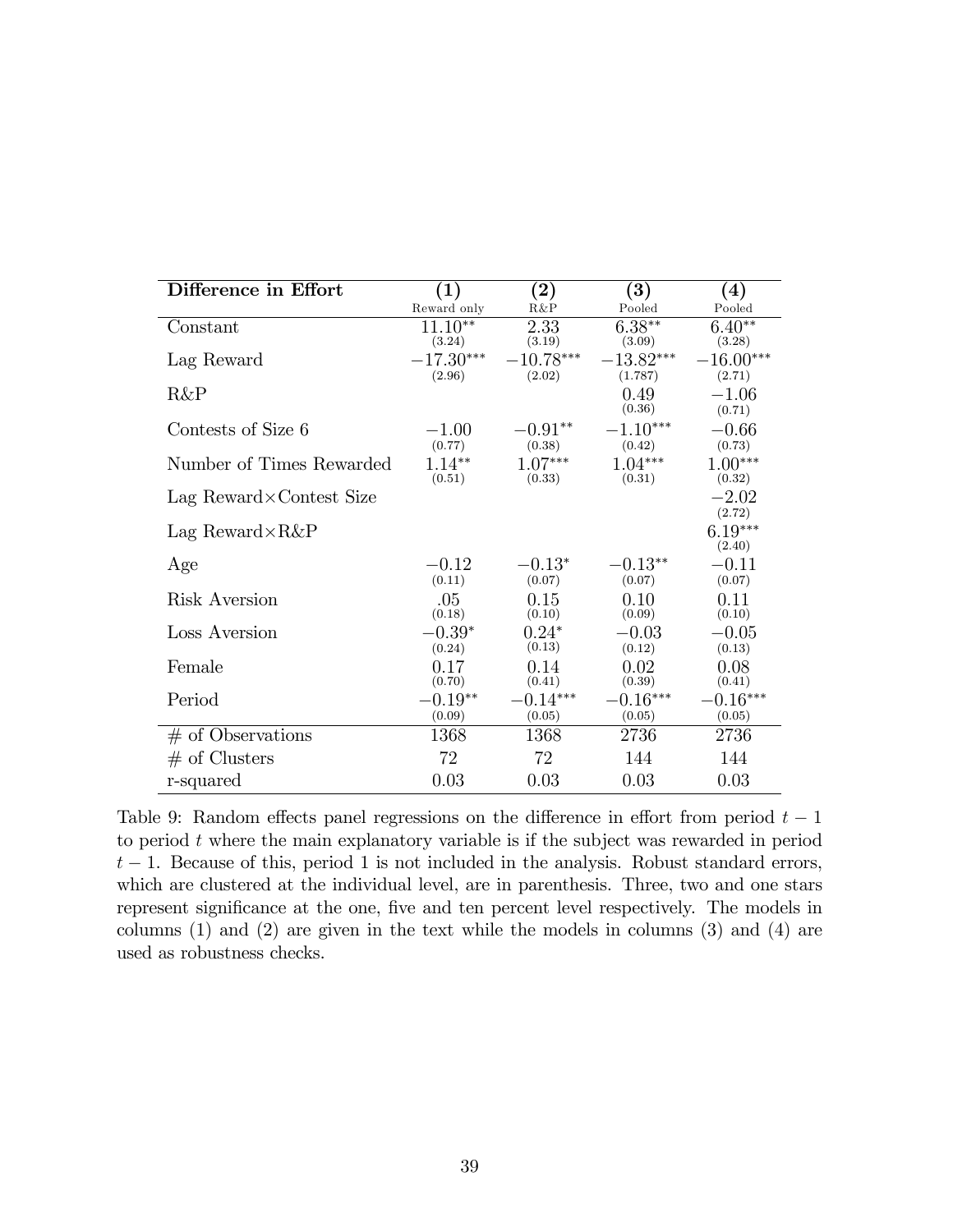University of Innsbruck - Working Papers in Economics and Statistics Recent Papers can be accessed on the following webpage:

<http://eeecon.uibk.ac.at/wopec/>

- 2013-08 E. Glenn Dutcher, Loukas Balafoutas, Florian Lindner, Dmitry Ryvkin, Matthias Sutter: [Strive to be first or avoid being last: An experiment](http://EconPapers.RePEc.org/RePEc:inn:wpaper:2013-08) [on relative performance incentives.](http://EconPapers.RePEc.org/RePEc:inn:wpaper:2013-08)
- 2013-07 Daniela Glätzle-Rützler, Matthias Sutter, Achim Zeileis: [No myopic](http://EconPapers.RePEc.org/RePEc:inn:wpaper:2013-07) [loss aversion in adolescents? An experimental note](http://EconPapers.RePEc.org/RePEc:inn:wpaper:2013-07)
- 2013-06 Conrad Kobel, Engelbert Theurl: [Hospital specialisation within a DRG-](http://EconPapers.RePEc.org/RePEc:inn:wpaper:2013-06)[Framework: The Austrian case](http://EconPapers.RePEc.org/RePEc:inn:wpaper:2013-06)
- 2013-05 Martin Halla, Mario Lackner, Johann Scharler: [Does the welfare state](http://EconPapers.RePEc.org/RePEc:inn:wpaper:2013-05) [destroy the family? Evidence from OECD member countries](http://EconPapers.RePEc.org/RePEc:inn:wpaper:2013-05)
- 2013-04 Thomas Stöckl, Jürgen Huber, Michael Kirchler, Florian Lindner: [Hot hand belief and gambler's fallacy in teams: Evidence from investment](http://EconPapers.RePEc.org/RePEc:inn:wpaper:2013-04) [experiments](http://EconPapers.RePEc.org/RePEc:inn:wpaper:2013-04)
- 2013-03 Wolfgang Luhan, Johann Scharler: [Monetary policy, inflation illusion and](http://EconPapers.RePEc.org/RePEc:inn:wpaper:2013-03) [the Taylor principle: An experimental study](http://EconPapers.RePEc.org/RePEc:inn:wpaper:2013-03)
- 2013-02 Esther Blanco, Maria Claudia Lopez, James M. Walker: [Tensions bet](http://EconPapers.RePEc.org/RePEc:inn:wpaper:2013-02)[ween the resource damage and the private benefits of appropriation in the](http://EconPapers.RePEc.org/RePEc:inn:wpaper:2013-02) [commons](http://EconPapers.RePEc.org/RePEc:inn:wpaper:2013-02)
- 2013-01 Jakob W. Messner, Achim Zeileis, Jochen Broecker, Georg J. Mayr: [Improved probabilistic wind power forecasts with an inverse power curve trans](http://EconPapers.RePEc.org/RePEc:inn:wpaper:2013-01)[formation and censored regression](http://EconPapers.RePEc.org/RePEc:inn:wpaper:2013-01)
- 2012-27 Achim Zeileis, Nikolaus Umlauf, Friedrich Leisch: [Flexible generation](http://EconPapers.RePEc.org/RePEc:inn:wpaper:2012-27) [of e-learning exams in R: Moodle quizzes, OLAT assessments, and beyond](http://EconPapers.RePEc.org/RePEc:inn:wpaper:2012-27)
- 2012-26 Francisco Campos-Ortiz, Louis Putterman, T.K. Ahn, Loukas Balafoutas, Mongoljin Batsaikhan, Matthias Sutter: [Security of property](http://EconPapers.RePEc.org/RePEc:inn:wpaper:2012-26) [as a public good: Institutions, socio-political environment and experimental](http://EconPapers.RePEc.org/RePEc:inn:wpaper:2012-26) [behavior in five countries](http://EconPapers.RePEc.org/RePEc:inn:wpaper:2012-26)
- 2012-25 Esther Blanco, Maria Claudia Lopez, James M. Walker: [Appropriation](http://EconPapers.RePEc.org/RePEc:inn:wpaper:2012-25) [in the commons: variations in the opportunity costs of conservation](http://EconPapers.RePEc.org/RePEc:inn:wpaper:2012-25)
- 2012-24 Edgar C. Merkle, Jinyan Fan, Achim Zeileis: [Testing for measurement](http://EconPapers.RePEc.org/RePEc:inn:wpaper:2012-24) [invariance with respect to an ordinal variable](http://EconPapers.RePEc.org/RePEc:inn:wpaper:2012-24)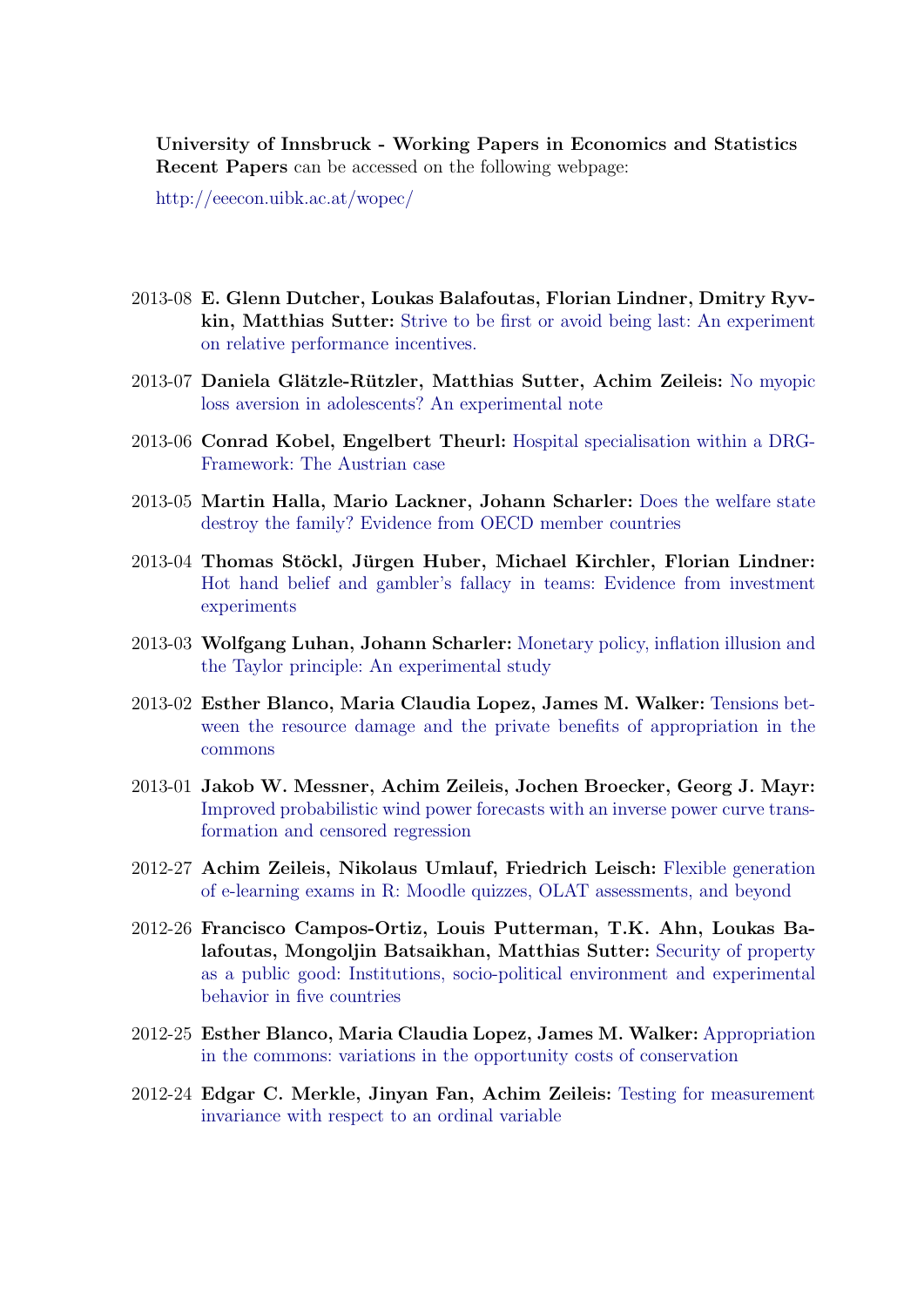- 2012-23 Lukas Schrott, Martin Gächter, Engelbert Theurl: [Regional develop](http://EconPapers.RePEc.org/RePEc:inn:wpaper:2012-23)[ment in advanced countries: A within-country application of the Human De](http://EconPapers.RePEc.org/RePEc:inn:wpaper:2012-23)[velopment Index for Austria](http://EconPapers.RePEc.org/RePEc:inn:wpaper:2012-23)
- 2012-22 Glenn Dutcher, Krista Jabs Saral: [Does team telecommuting affect pro](http://EconPapers.RePEc.org/RePEc:inn:wpaper:2012-22)[ductivity? An experiment](http://EconPapers.RePEc.org/RePEc:inn:wpaper:2012-22)
- 2012-21 Thomas Windberger, Jesus Crespo Cuaresma, Janette Walde: [Dirty](http://EconPapers.RePEc.org/RePEc:inn:wpaper:2012-21) [floating and monetary independence in Central and Eastern Europe - The role](http://EconPapers.RePEc.org/RePEc:inn:wpaper:2012-21) [of structural breaks](http://EconPapers.RePEc.org/RePEc:inn:wpaper:2012-21)
- 2012-20 Martin Wagner, Achim Zeileis: [Heterogeneity of regional growth in the](http://EconPapers.RePEc.org/RePEc:inn:wpaper:2012-20) [European Union](http://EconPapers.RePEc.org/RePEc:inn:wpaper:2012-20)
- 2012-19 Natalia Montinari, Antonio Nicolo, Regine Oexl: [Mediocrity and indu](http://EconPapers.RePEc.org/RePEc:inn:wpaper:2012-19)[ced reciprocity](http://EconPapers.RePEc.org/RePEc:inn:wpaper:2012-19)
- 2012-18 Esther Blanco, Javier Lozano: [Evolutionary success and failure of wildlife](http://EconPapers.RePEc.org/RePEc:inn:wpaper:2012-18) [conservancy programs](http://EconPapers.RePEc.org/RePEc:inn:wpaper:2012-18)
- 2012-17 Ronald Peeters, Marc Vorsatz, Markus Walzl: [Beliefs and truth-telling:](http://EconPapers.RePEc.org/RePEc:inn:wpaper:2012-17) [A laboratory experiment](http://EconPapers.RePEc.org/RePEc:inn:wpaper:2012-17)
- 2012-16 Alexander Sebald, Markus Walzl: [Optimal contracts based on subjective](http://EconPapers.RePEc.org/RePEc:inn:wpaper:2012-16) [evaluations and reciprocity](http://EconPapers.RePEc.org/RePEc:inn:wpaper:2012-16)
- 2012-15 Alexander Sebald, Markus Walzl: [Subjective performance evaluations and](http://EconPapers.RePEc.org/RePEc:inn:wpaper:2012-15) [reciprocity in principal-agent relations](http://EconPapers.RePEc.org/RePEc:inn:wpaper:2012-15)
- 2012-14 Elisabeth Christen: [Time zones matter: The impact of distance and time](http://EconPapers.RePEc.org/RePEc:inn:wpaper:2012-14) [zones on services trade](http://EconPapers.RePEc.org/RePEc:inn:wpaper:2012-14)
- 2012-13 Elisabeth Christen, Joseph Francois, Bernard Hoekman: [CGE mode](http://EconPapers.RePEc.org/RePEc:inn:wpaper:2012-13)[ling of market access in services](http://EconPapers.RePEc.org/RePEc:inn:wpaper:2012-13)
- 2012-12 Loukas Balafoutas, Nikos Nikiforakis: [Norm enforcement in the city: A](http://EconPapers.RePEc.org/RePEc:inn:wpaper:2012-12) [natural field experiment](http://EconPapers.RePEc.org/RePEc:inn:wpaper:2012-12) forthcoming in European Economic Review
- 2012-11 Dominik Erharter: [Credence goods markets, distributional preferences and](http://EconPapers.RePEc.org/RePEc:inn:wpaper:2012-11) [the role of institutions](http://EconPapers.RePEc.org/RePEc:inn:wpaper:2012-11)
- 2012-10 Nikolaus Umlauf, Daniel Adler, Thomas Kneib, Stefan Lang, Achim Zeileis: [Structured additive regression models: An R interface to BayesX](http://EconPapers.RePEc.org/RePEc:inn:wpaper:2012-10)
- 2012-09 Achim Zeileis, Christoph Leitner, Kurt Hornik: [History repeating: Spain](http://EconPapers.RePEc.org/RePEc:inn:wpaper:2012-09) [beats Germany in the EURO 2012 Final](http://EconPapers.RePEc.org/RePEc:inn:wpaper:2012-09)
- 2012-08 Loukas Balafoutas, Glenn Dutcher, Florian Lindner, Dmitry Ryvkin: [To reward the best or to punish the worst? A comparison of two tournament](http://EconPapers.RePEc.org/RePEc:inn:wpaper:2012-08) [mechanisms with heterogeneous agents](http://EconPapers.RePEc.org/RePEc:inn:wpaper:2012-08)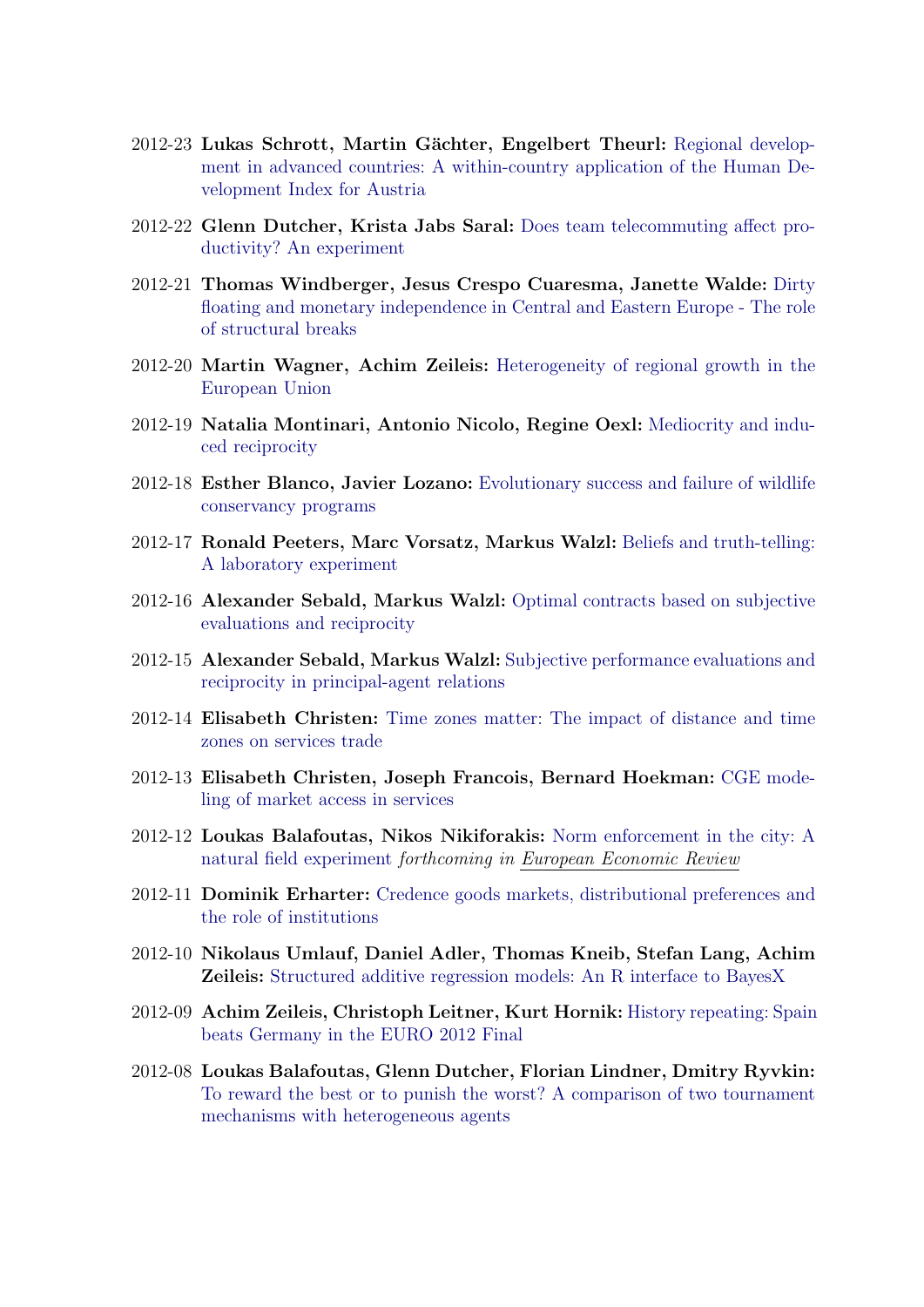- 2012-07 Stefan Lang, Nikolaus Umlauf, Peter Wechselberger, Kenneth Harttgen, Thomas Kneib: [Multilevel structured additive regression](http://EconPapers.RePEc.org/RePEc:inn:wpaper:2012-07)
- 2012-06 Elisabeth Waldmann, Thomas Kneib, Yu Ryan Yu, Stefan Lang: [Bayesian semiparametric additive quantile regression](http://EconPapers.RePEc.org/RePEc:inn:wpaper:2012-06)
- 2012-05 Eric Mayer, Sebastian Rueth, Johann Scharler: [Government debt, in](http://EconPapers.RePEc.org/RePEc:inn:wpaper:2012-05)[flation dynamics and the transmission of fiscal policy shocks](http://EconPapers.RePEc.org/RePEc:inn:wpaper:2012-05)
- 2012-04 Markus Leibrecht, Johann Scharler: [Government size and business cycle](http://EconPapers.RePEc.org/RePEc:inn:wpaper:2012-04) [volatility; How important are credit constraints?](http://EconPapers.RePEc.org/RePEc:inn:wpaper:2012-04)
- 2012-03 Uwe Dulleck, David Johnston, Rudolf Kerschbamer, Matthias Sutter: [The good, the bad and the naive: Do fair prices signal good types or do](http://EconPapers.RePEc.org/RePEc:inn:wpaper:2012-03) [they induce good behaviour?](http://EconPapers.RePEc.org/RePEc:inn:wpaper:2012-03)
- 2012-02 Martin G. Kocher, Wolfgang J. Luhan, Matthias Sutter: [Testing a](http://EconPapers.RePEc.org/RePEc:inn:wpaper:2012-02) [forgotten aspect of Akerlof's gift exchange hypothesis: Relational contracts](http://EconPapers.RePEc.org/RePEc:inn:wpaper:2012-02) [with individual and uniform wages](http://EconPapers.RePEc.org/RePEc:inn:wpaper:2012-02)
- 2012-01 Loukas Balafoutas, Florian Lindner, Matthias Sutter: [Sabotage in tour](http://EconPapers.RePEc.org/RePEc:inn:wpaper:2012-01)[naments: Evidence from a natural experiment](http://EconPapers.RePEc.org/RePEc:inn:wpaper:2012-01) forthcoming in Kyklos